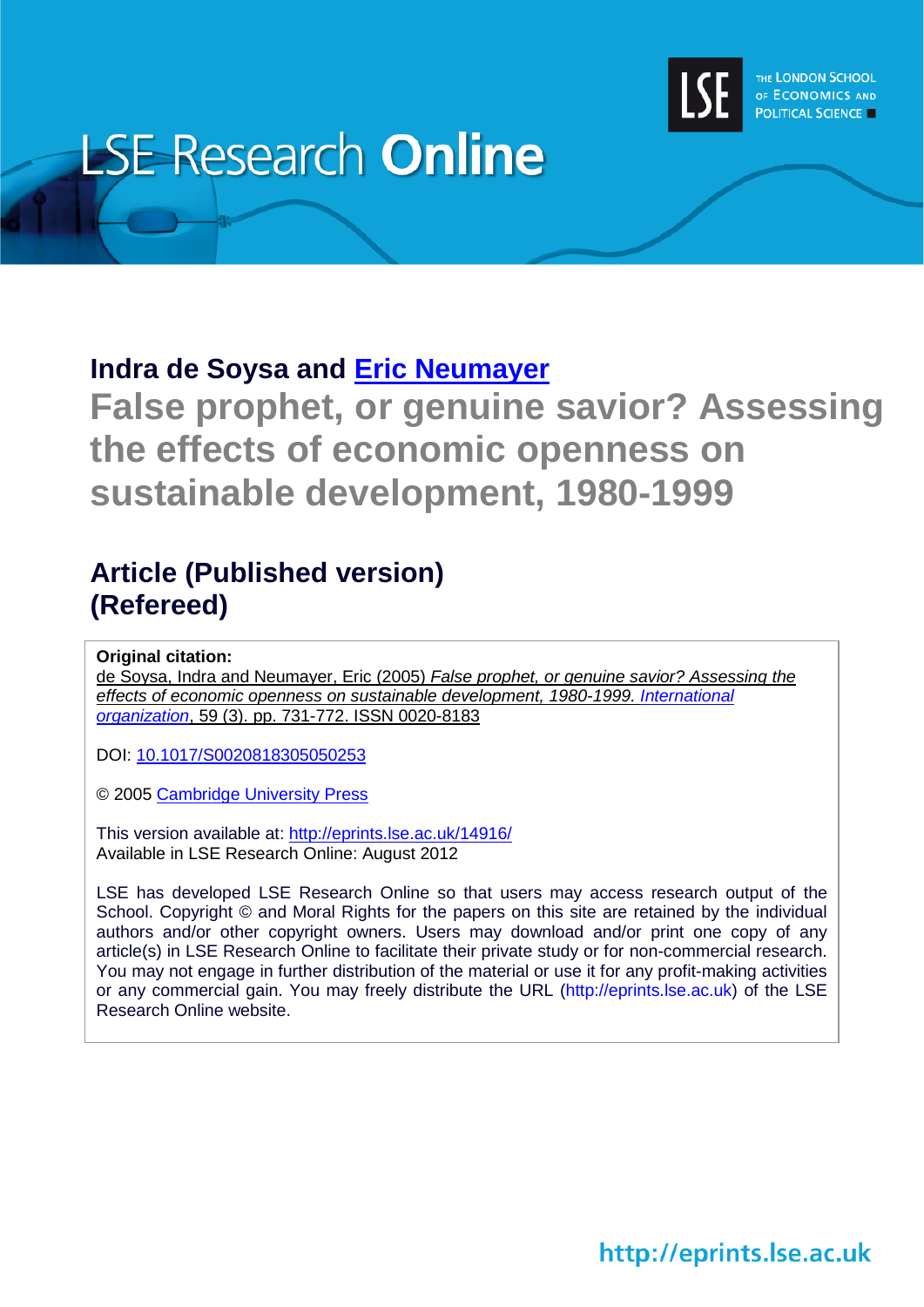# **False Prophet, or Genuine Savior? Assessing the Effects of Economic Openness on Sustainable Development, 1980–99**

Indra de Soysa and Eric Neumayer

**Abstract** While many herald globalization—the increasing interconnectedness of national economies—to be associated with rising standards of living across the globe, others fear its effects on sustainability. Antiglobalization forces and environmentalists view these developments as a threat to the welfare of future generations because of profligate and excessive current consumption. This study is the first to estimate the effects of dependence on trade, foreign direct investment (FDI), and an index of economic freedom on the World Bank's measure of sustainability (the genuine savings rate), which measures the rate at which investment in the total stock of manufactured, human, and natural capital exceeds its depreciation. Contrary to pessimists' fears, our indicators of economic openness show positive effects on sustainability, results that are robust to sample size, testing procedure, and several alternative specifications. The results support those who suggest that distorted economies tend to be both inefficient and damaging to future generations. If increasing trade, FDI, and economic freedom are hallmarks of globalization, then worries about its effects on future well-being are misplaced.

Although many view growing economic interdependence as good for global prosperity, others fear its effects on sustainability.<sup>1</sup> The pessimists expect the fierce competition resulting from market globalization and enhanced economic freedom to push countries into unsustainable patterns of resource depletion and economic production, maximizing current profits at the expense of future welfare.<sup>2</sup> Optimists, including most economists, argue instead that market globalization and economic freedom lead to a more efficient allocation of resources by enhancing the

Equal authorship. We are grateful to Erich Weede, Rick Auty, Simon Dietz, Paul Hensel, Jonathan Moses, Ragnar Torvik, Jostein Vik, Paivi Lujala, two reviewers, and the editor for comments and suggestions. The anonymous reviewers were extraordinarily constructive. Any remaining errors are entirely our fault. The data are available at  $\langle \text{http://www.svt.ntnu.no/iss/Indra.de.Soysa/default.htm}\rangle$ .

1. See Mikesell 1992; Neumayer 2003; Pearce and Warford 1993; and World Commission on Environment and Development 1987.

2. See MacNeill, Winsemius, and Yakushiji 1991; and Meadows, Meadows, and Randers 1993.

*International Organization* 59, Summer 2005, pp. 731–772 © 2005 by The IO Foundation.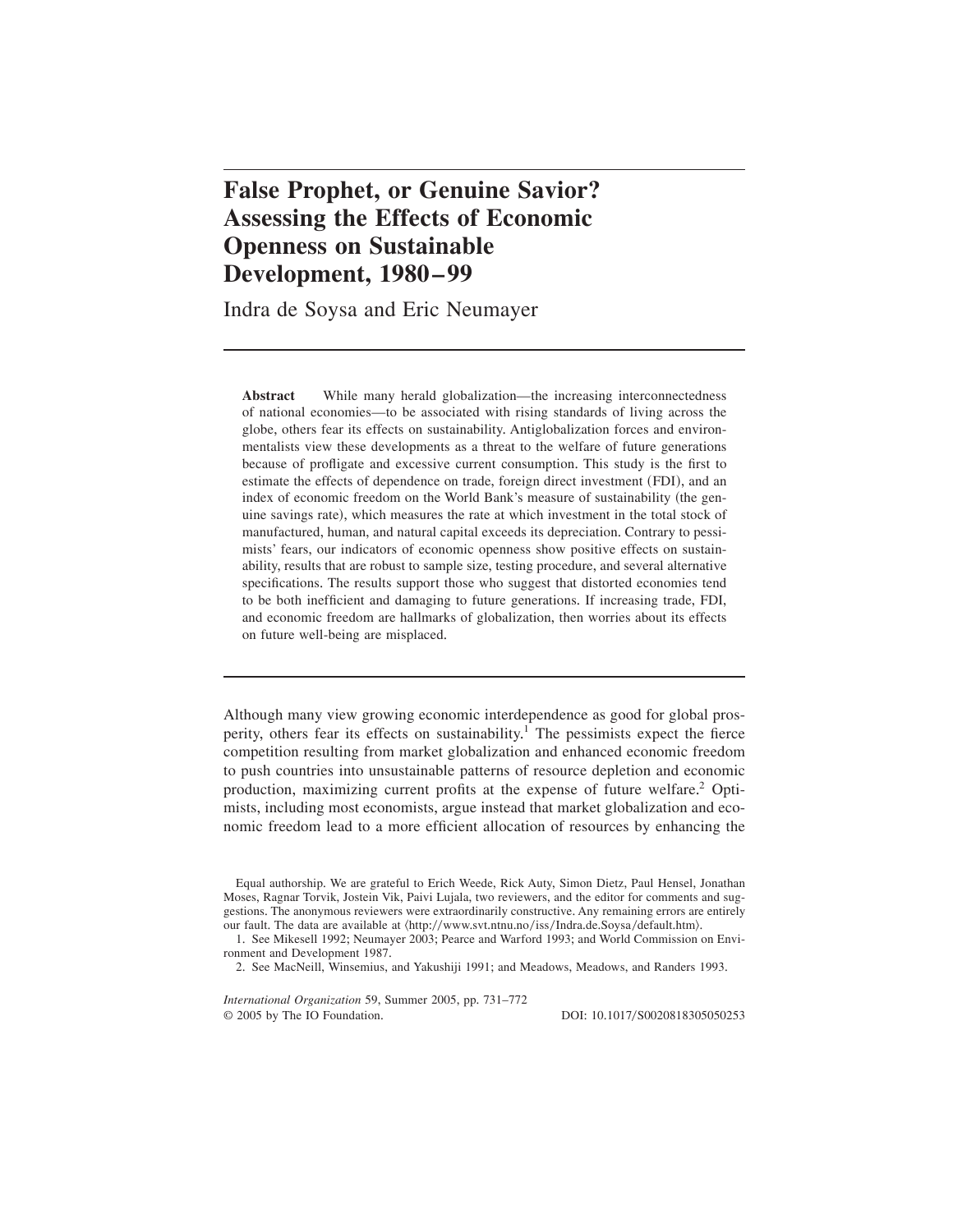role of relative prices and by punishing inefficient policymaking, which should promote both current and future welfare.<sup>3</sup>

This study will examine the effects of openness to trade and foreign direct investment  $(FDI)$  on an index of economic freedom on national genuine savings  $(GS)$ rates (adjusted net savings), a broad indicator of (weak) sustainability with wide coverage spanning a period of twenty years.<sup>4</sup> This index is a measure of the rate at which investment in manufactured, human, and natural capital exceeds its depreciation.<sup>5</sup> This measure is based on a widely held precept that sustainable development is the ability to maintain (increase) the aggregate value of manufactured, human, and natural capital, with natural capital being defined as anything in nature providing value to human beings.<sup>6</sup> Atkinson and Hamilton conclude a recent paper by suggesting that "it would be interesting in future work to examine the determinants of the genuine savings rate."<sup>7</sup> This is the first study to test the effects of market globalization and economic freedom on GS. We find positive and statistically significant effects that are robust toward a whole battery of sensitivity tests by way of different estimation techniques, inclusion of different control variables, and various subsamples of the data.

Today, the World Bank and other organizations devoted to development distinguish between "good" and "bad" growth.<sup>8</sup> The World Bank's GS rate is a result of this new thinking. Because the assumption of this approach is that substitutability between various forms of capital is high, this measure is admittedly one that captures "weak sustainability."<sup>9</sup> In contrast, strong sustainability is the view that all natural capital should be kept intact and that substitutability between forms of capital is not possible. Strong sustainability arguments in the globalization debate, however, are less prevalent given the preoccupation of both the right and left with the creation of jobs, economic growth, and concerns over relative economic wellbeing. In fact, strong environmentalism, largely prevalent in developed countries, views sustainable development to be a contradiction in terms+ One popular measure of strong sustainability is the concept of ecological footprints  $(EF)$ . This concept relates to the amount of environmental resources, defined as the available area of land (habitat), required for sustaining the current levels of consumption as well as for absorbing waste and pollution resulting from consumption.<sup>10</sup> This concept gives little room for the substitution of environmental resources with manufactured capital, nor can it adequately account for trade as a substitute for scarcity.

3. See World Bank 1992; Pearce and Warford 1993; Neumayer 2002a; and Bhagwati 2004.

4. See Atkinson and Hamilton 2003; Hamilton 2001; and World Bank 1997. The term "genuine savings" was coined by Kirk Hamilton and subsequently appears as "net adjusted savings" in the World Development Indicators.

5. World Bank 2002.

6. See Atkinson et al. 1997; Goodwin 2003; Hamilton and Clemens 1999; and Mikesell 1992.

7. Atkinson and Hamilton 2003, 1804.

8. Thomas et al. 2000.

9. See Costanza and Jørgensen 2002; Neumayer 2004; and Pearce and Atkinson 1993.

10. Wackernagel et al. 1999.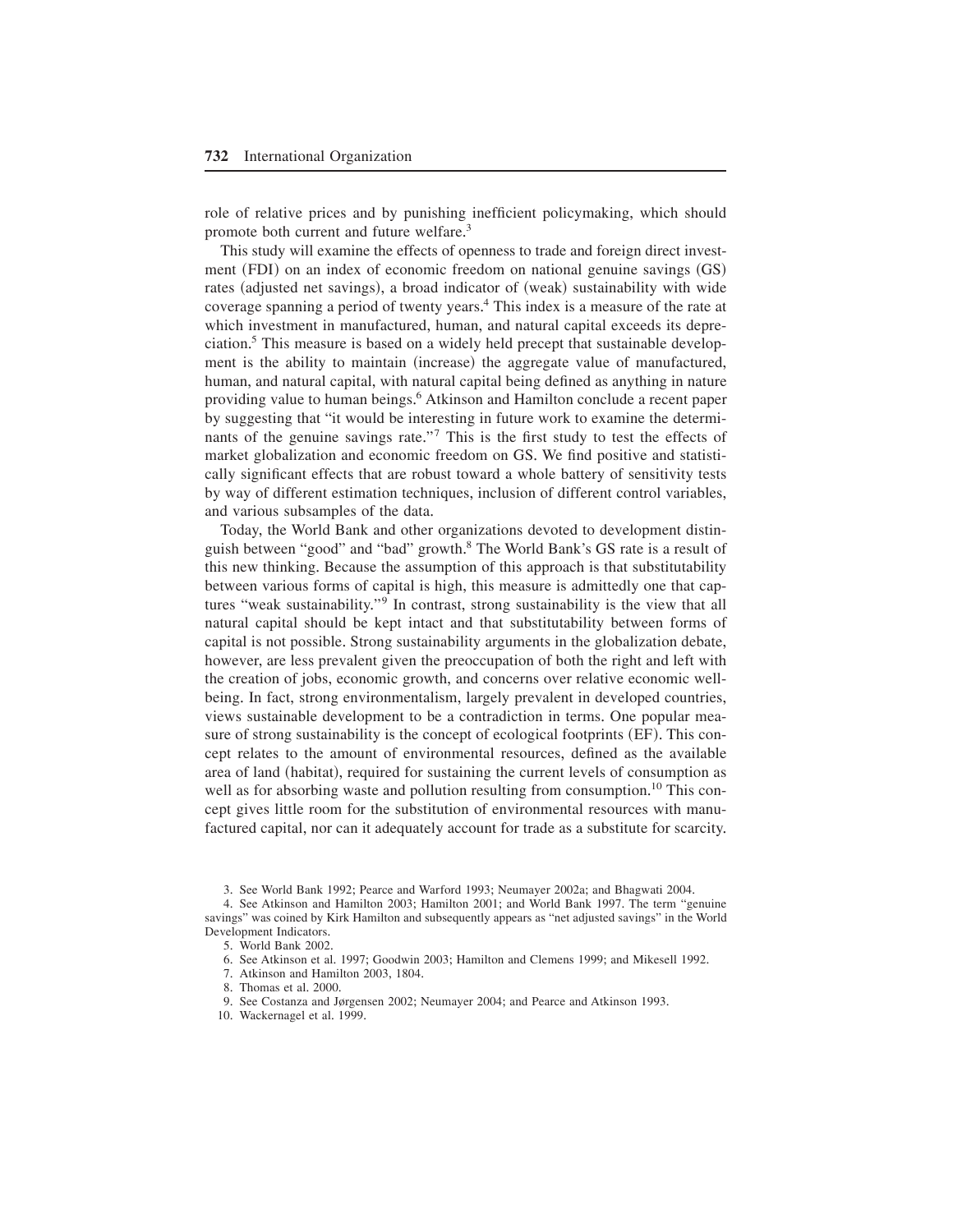For example, Singaporeans have more (and better) water resources at their disposal than large resource wealthy states such as Nigeria, the Democratic Republic of Congo, or Angola because human and manufactured capital compensate for natural resource scarcity. In this article, we mainly focus on how increasing globalization determines a state's chances for achieving weak sustainability. We believe that any conception of sustainability must leave at least some room for substitutability (we do not think that universities should not be built if trees have to be destroyed). Also, weak sustainability is a necessary condition for achieving strong sustainability. In addition, we also briefly address the issue of strong sustainability.

Estimating the effect of globalization and economic freedom on weak sustainability is not just an academic question. Policymakers at many levels seek to harmonize urgent societal requirements, such as growth of income, employment, and general well-being, while ensuring intra- and intergenerational equity+ Many recognize that current economic accounting does not fully reflect the trade-offs among various forms of capital.<sup>11</sup> For example, economic rents derived from resource extraction and tree cutting do not fully represent income, in that part of the rents represent depreciation of the natural capital stock. Similarly, economic development that comes at the expense of environmental harm may reduce future wellbeing. The green accounting program within economics seeks to value investment and depreciation of all forms of capital so that trade-offs among various forms of capital can be better accounted for. The maintenance of all forms of capital that are valuable for production and consumption is regarded as a desirable goal, a notion widely accepted by the pioneers in the profession who seek to measure sustainability so as to translate knowledge into policy.<sup>12</sup> This article is organized as follows: first, we examine arguments about globalization and economic sustainability; next we examine the relevance of GS as an important empirical indicator measuring the concept of sustainability; then we present our results; and finally we conclude.

#### **Economic Openness and Sustainability**

This study approaches the question of globalization and sustainability from a national perspective by measuring the degree to which states are exposed to, or are connected with, the global economic system. It is standard practice to measure globalization as "interconnectedness" through trade and FDI penetration.<sup>13</sup> According to Mikesell, "[A] comprehensive treatise on sustainable development should integrate the macroeconomics of conventional development with the special con-

<sup>11.</sup> See Dasgupta 2001; and Millennium Ecosystem Assessment 2003.

<sup>12.</sup> Pearce and Warford 1993.

<sup>13.</sup> See Birdsall and Lawrence 1999; and Nye and Donahue 2000.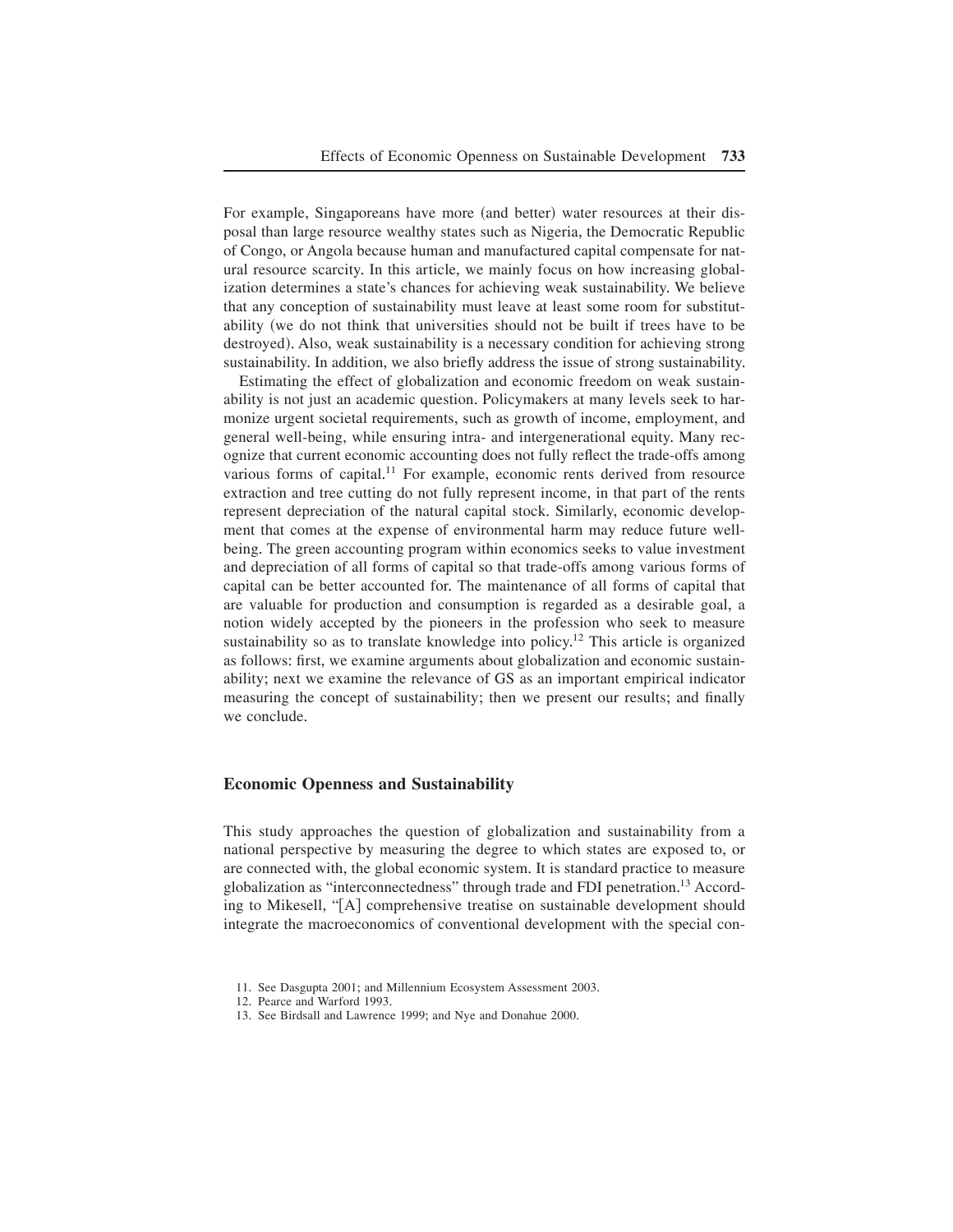cern of natural resource sustainability and environmental protection."<sup>14</sup> Our study attempts to address the concerns of conventional development economists, who see globalization as a source of good because it promotes growth and development, and environmental economists, who argue that globalization may promote profligate patterns of production and consumption that comes at the expense of environmental harm and resource depletion.

Supporters of globalization argue that greater interdependence between rich and poor states and the liberalization of markets from the clutches of profligate governments will enhance wealth, increase efficiency, and destroy the barriers against international environmental cooperation.<sup>15</sup> Trade liberalization is seen as promoting economic growth, <sup>16</sup> which in turn is regarded as beneficial to sustainability, at least in the long run.<sup>17</sup> Similarly, FDI is thought to supply poor countries with markets, transfer technology and capital, and above all, provide income growth, employment, and poverty reduction.<sup>18</sup> The theoretical argument on the beneficial effect of income growth on sustainability is that poverty supposedly pollutes and that demand for environmental quality is a normal, if not luxury, good. Poor people degrade the environment by using slash-and-burn agriculture, employing outmoded and inefficient production systems, remaining poor by being dependent on natural resource exports, burning biomass that drives the greenhouse effect, and being highly dependent on burning fossil fuels for energy, particularly coal. Demand for and the economy's capacity to supply strict environmental regulation increases with rising income.<sup>19</sup> Empirically, economists have tried to demonstrate the link via the so-called Environmental Kuznets Curve (EKC). Accordingly, environmental quality is expected to worsen with increasing income, but only initially, and then improves after a certain threshold, computed by some to be around \$5,000 to  $$8,000$  per capita, depending on which pollutant one looks at.<sup>20</sup>

In addition to the income effect, trade and FDI allow the efficient allocation of resources across the world, where a country specializes in those activities it has an advantage in so that countries with an abundance of one resource can trade with those that are abundant in another, thereby achieving maximum output for a given input—in other words, movement toward sustainability because waste is mini-

16. See Krueger 1998; Greenaway, Morgan, and Wright 1998; Frankel and Romer 1999; and Wacziarg and Welch 2003.

17. See Bhagwati 2004; and Frankel 2003.

18. See Borensztein, de Gregorio, and Lee 1998; Cooper 2001; de Mello 1999; de Soysa and Oneal 1999; and Klein, Aaron, and Hadjimichael 2001.

19. Copeland and Taylor 2003.

20. Grossman and Krueger 1995.

<sup>14.</sup> Mikesell 1992, 141.

<sup>15.</sup> Some scholars estimate the impact of globalization on government spending to assess whether governments "race to the bottom." Much evidence seems to suggest that governments adapt to the increasing competition by compensating society with public goods, such as education. See Adserà and Boix 2002; Garrett 1998; and Rodrik 1996+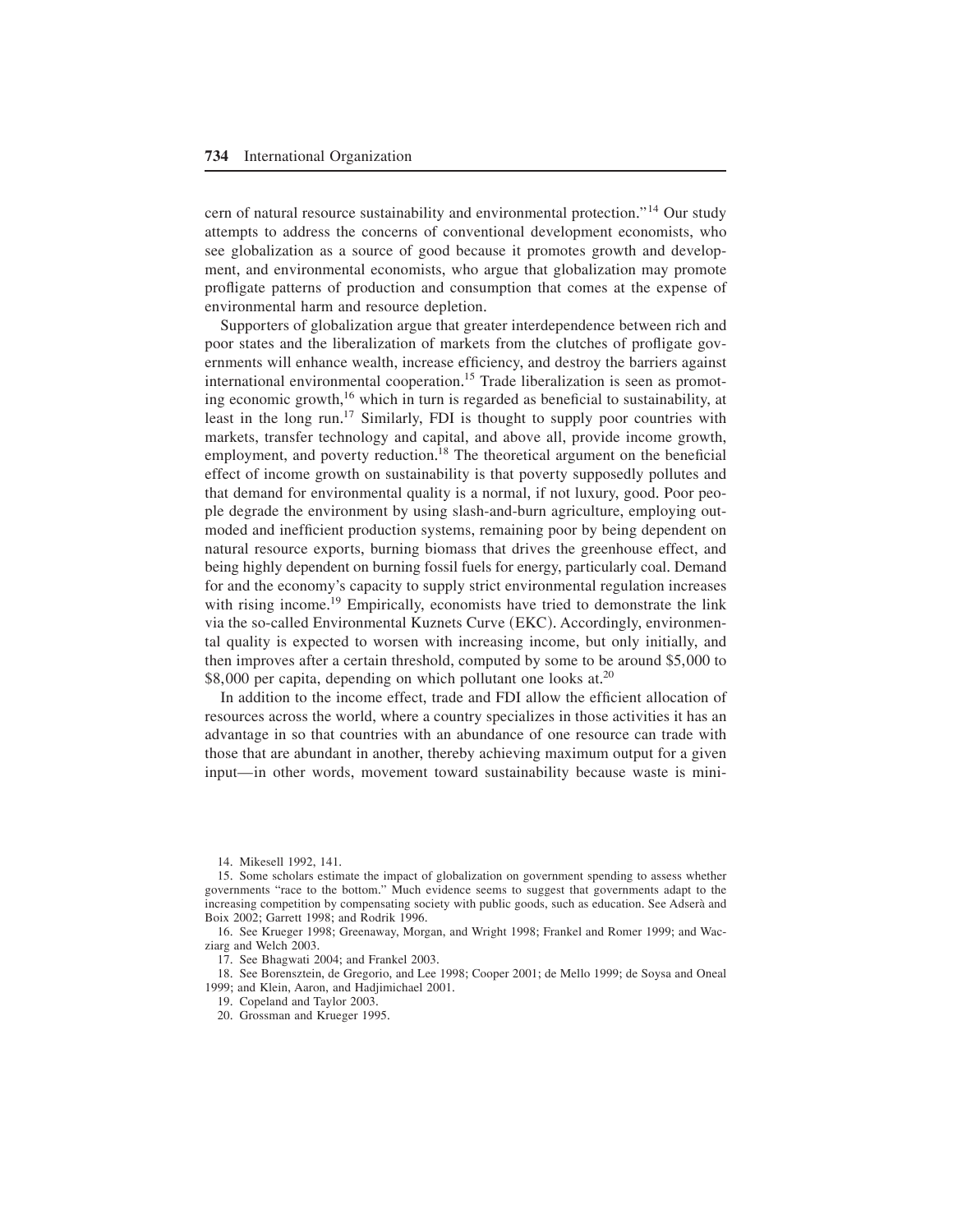mized.<sup>21</sup> Openness to trade is also associated with getting prices right and ending distortions, which enhances sustainability. Governments are likely to subsidize economic activity for political reasons, thereby increasing waste, a policy that is highly costly and becomes increasingly untenable the more exposed a country is to global markets.<sup>22</sup> Economic openness is therefore often taken as a proxy for good economic policies. Open trading regimes are also more amenable to spreading newer, better technologies faster than more closed regimes.<sup>23</sup> Because environmentally friendly production is likely to be lucrative as people value the environment more, such production technologies will be adopted faster where the market determines the prices. The adoption of such technologies across integrated space may lead to the "leveling up" when laggards are forced by the market to standardize.<sup>24</sup> Liberals therefore conclude that autarkic policies and government-dominated markets cause high environmental damage and low output. The experience of state planning exemplified by the former Soviet Union demonstrates that unsustainable management of resources, inefficient economic production, and inadequate channels for civil society to affect policies results in bad outcomes for people and the planet.<sup>25</sup> Globalization critics therefore "fight the wrong enemy."<sup>26</sup>

Finally, while both camps recognize that protecting the global commons requires real international cooperation, with some even calling for a World Environment Organization to rival the World Trade Organization, free traders view the interdependence among countries as a potent driver of environmental cooperation.<sup>27</sup> Countries more open to trade are more likely to have signed and ratified important multilateral environmental agreements.<sup>28</sup> In this light, states that trade more with each other potentially have common cause and incentive to cooperate, an age old precept articulated most thoroughly by such philosophers as Immanuel Kant, Montesquieu, and the Manchester school.<sup>29</sup>

Critics counter these arguments by stating that globalization exploits poor countries and constrains the degree to which they are able to achieve sustainability+ Some highly popularized, anecdotal and journalistic arguments suggest that global-

25. The Aral sea catastrophe makes one wonder whether any planner in the USSR asked whether the cotton was worth the sea. Possibly, fish and tourism, among other activities, might have been more economical, not to mention beneficial in other respects too, for the people of the area. Such examples of environmental waste are quite numerous across the globe. See Ascher 1999.

26. Graham 2000.

29. Russett and Oneal 2001.

<sup>21.</sup> Brack 1995.

<sup>22.</sup> See Birdsall and Wheeler 1993; and Yu 1994.

<sup>23.</sup> Perkins and Neumayer 2004.

<sup>24.</sup> The German decision to make catalytic converters mandatory in new cars, for example, was largely because car manufacturers were already tooled to produce cars for the U.S. market, which had required catalytic converters almost a decade previously. This effect is called the trading-up of environmental standards. See Vogel 1995.

<sup>27.</sup> Haas, Keohane, and Levy 1993.

<sup>28.</sup> Neumayer 2002a.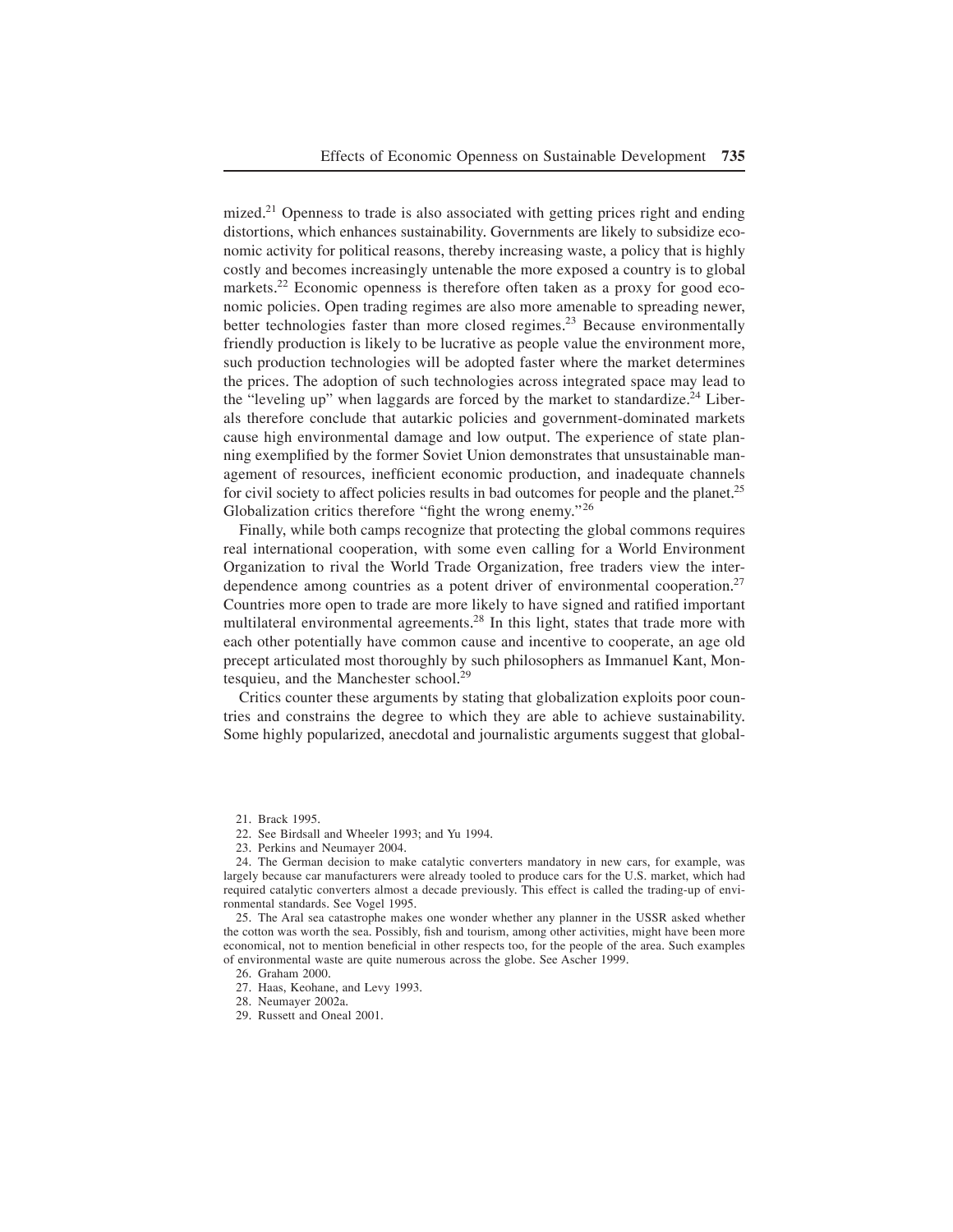ization leads to "global pillage." $30$  Antiglobalization activists successfully scuttled the Multilateral Agreement on Investment (MAI) on the basis that it would allow corporations to destroy the global commons. Giant corporations are accused of "stealing" the patrimony of the poor and the unborn for conspicuous consumption by the rich and globalization leads to cost-cutting, not efficient allocation of resources, and to downward pressure on environmental and social standards:<sup>31</sup>

The pursuit of high and rising consumption in the North and of development in the South have together led to the increasing exploitation of natural resources in unsustainable ways, often by TNC investment in resource-extractive industries in developing countries. . . . Policies focusing on liberalization, deregulation and export orientation respond to the logic of short-term profit maximization and international competition that intensifies the need for costcutting. The result is the rapacious exploitation and wasteful use of natural resources.<sup>32</sup>

Some critics of globalization also assert that increasing trade and specialization may work against efficiency viewed in terms of the dependent nature of most poor countries on the export of primary commodities. Increased trade may snare the poor countries in a "specialization trap" that locks them into servicing a world market growing ever more hungry for resources.<sup>33</sup> Others have argued that political structures within countries favor capital at the expense of resource protection, which leads to the subsidization of foreign investors at the expense of sustainability.<sup>34</sup> More generally, critics of globalization argue that trade agreements bind countries to standardized laws and regulations that will reduce the ability for governments and societies to make autonomous decisions by addressing local problems with local solutions. Moreover, critics argue that the systemic interdependence takes away agency from governments of less developed countries (LDCs). Greater integration of developing countries in market relations diminishes their capacity to act independently, because those countries become locked in dependent relations with the rich. Countries more dependent on trade and investment are expected not to be able to follow sustainable paths of development, because it would be against the interests of international capital.<sup>35</sup>

Many pessimists argue that increasing income alone will not automatically take care of environmental problems, because the level of income of many poor countries is so low that increased consumption in rich areas will place too great a burden on an already overloaded planet, long before the poor get rich.<sup>36</sup> In other words,

32. Zammit 2003, 137.

36. See Daily and Ehrlich 1996; and Daly 1993.

<sup>30.</sup> Brecher and Costello 1994.

<sup>31.</sup> See Hardt and Negri 2000; Korten 2001; Martin and Schumann 1997; and Zammit 2003.

<sup>33.</sup> Røpke 1994.

<sup>34.</sup> López 2003.

<sup>35.</sup> See Grimes and Kentor 2003; Roberts and Grimes 1997; and York, Rosa, and Dietz 2003.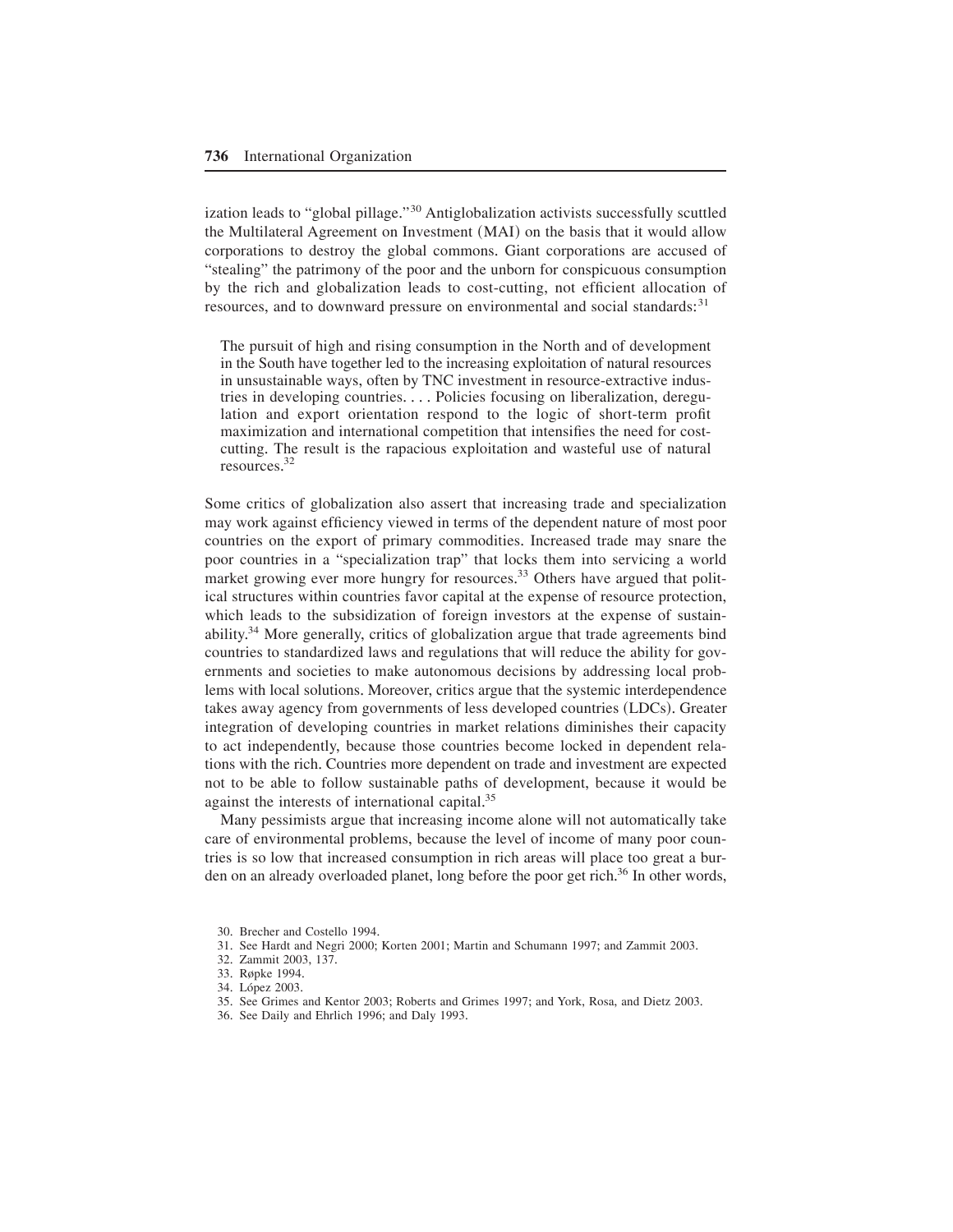increased economic activity across the globe can magnify the effects of human activity on the ecosystem, leading to collapse. $37$  Pessimists also contest the notion that poverty pollutes more than wealth on grounds that the rich consume and waste more. In other words, the luxurious "greed" of the rich cannot be compared with the survival "needs" of the poor. These analysts suggest that increased trade will accentuate the profligacy of the already rich. The rich will expand their consumption possibilities at the expense of the poor by displacing the environmental costs on them.<sup>38</sup> This proposition relates to what many term the "pollution haven hypothesis," whereby polluting industries move from more stringent regulatory environments to lax ones.

The debate between defenders and critics of globalization mirrors older theoretical splits in the social sciences, which pitted dependency/world systems theorists against liberals and modernization theorists concerning the fundamental nature of whether or not closer contact between rich and poor results in exploitative outcomes such as poverty, the export of pollution, and environmental degradation.<sup>39</sup> Dependency theorists challenge the liberal view by arguing that international interdependence is neocolonialism, a system of exploitation, which leads to distorted LDC economies, lowered levels of democracy, and the breakdown of social relations+ <sup>40</sup> They suggest that openness to the world economy leads to the "decapitalization" of poor countries, because of the intensification of inappropriate consumption, lowered domestic savings, and capital repatriation by foreign companies.<sup>41</sup> These theorists also argue that free trade results in uneven development and a divided planet within which cooperation required for environmental protection may not be forthcoming.<sup>42</sup> Their exhortations are generally to find alternative paths to free-market capitalism.<sup>43</sup> World-systems theory similarly views closer contact between rich and poor as a barrier against endogenously determined paths of progress.<sup>44</sup>

We contend that the longer-term effects of market globalization and economic openness on sustainability can be judged by examining the effects of trade dependence, dependence on FDI, and the level of economic freedom on patterns of savings of physical, human, and natural capital over time.<sup>45</sup> This study asks to what extent globalization promotes or hinders the achievement of weak sustainability. If globalization represents an extractive, exploitative, top-down project, as the crit-

37. Mabey and McNally 1998.

41. Bornschier and Chase-Dunn 1985.

42. For an excellent treatment of the differing perspectives, see Gilpin 2000.

43. Fernando 2003.

44+ See Bornschier and Chase-Dunn 1985; Cardoso and Faletto 1979; Galtung 1971; and Hoogvelt 2001+

45. Mikesell 1992.

<sup>38.</sup> Fernando 2003.

<sup>39.</sup> For a review of long-standing theoretical debates and empirical evidence in political science and sociology concerning the effects of MNCs on development, see de Soysa 2003. 40. Amin 1990.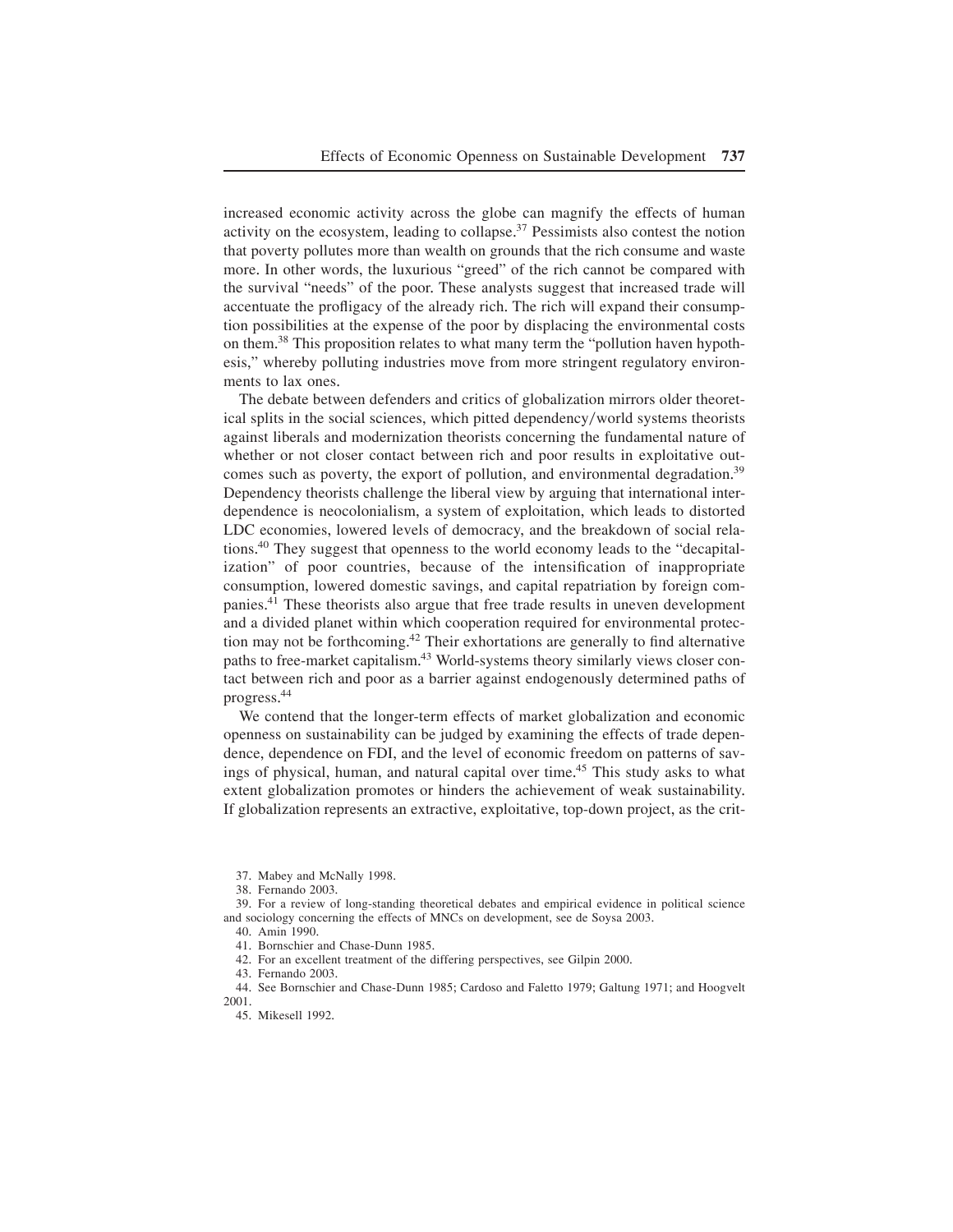ics claim, then its effect on the accumulation of physical, human, and natural capital stocks over time should provide some indication of the expected harm.

#### **Measuring Weak Sustainability**

There are several operational definitions of sustainable development and methods for calculating measures and indexes of sustainability.<sup>46</sup> This study's definition is close to the sprit of the original, which is "development that meets the needs of the present without compromising the ability of future generations to meet their own needs." $47$  In other words, the steady depletion, or degradation of physical, natural, or human capital without offsetting gains may be deemed unsustainable+ As some claim quite simply, savings of all forms of capital is the essence of sustainability.<sup>48</sup>

Until quite recently, economists viewed the growth of gross domestic product (GDP) as a measure of development. GDP and the investment required for the growth of output were thought of as involving merely manufactured and, perhaps, human capital. The degradation of natural capital in the process of economic activity was unaccounted in GDP statistics. Green accounting processes began as an important corrective for making GDP reflect the degradation of the natural environment as a consequence of economic production. As a result, the World Bank embarked on estimating the "Wealth of Nations" to include manufactured, human, and natural capital of countries as a first step toward monitoring the progress of nations in terms of sustainability.<sup>49</sup> The changes in the redefined estimates of wealth, therefore, indicate the sustainability/unsustainability of a development trajectory of any given country over time+ Importantly, however, these data also show that the most important component of most nations' capital stocks is human capital (unfortunately, social capital is left out of the calculations because of the complex issues surrounding its measurability).

Our calculations based on these data reveal that the poorest countries have much natural capital, but a relative lack of human capital.<sup>50</sup> These data show that the poorest countries have roughly five times more natural capital in total wealth com-

- 47. World Commission on Environment and Development 1987, 89.
- 48. Atkinson et al. 1997.
- 49. World Bank 1997.

50. These data are constructed for about 100 countries for the year 1994 and represent the first disaggregated measure of the actual wealth of nations. The data are values for total natural capital composed of cropland, land, pasture, timber, nontimber assets, protected areas, and all subsoil resources (minerals). Human capital is computed as the value of labor based on education and health, and manufactured capital consists of man-made objects such as buildings, roads, ports etc+ The construction of the data is explained in several studies (Hamilton and Clemens 1999; and Kunte et al. 1998) and on the World Bank's department of environment Web site:  $\langle$ http://lnweb18.worldbank.org/ESSD/ envext.nsf/41ByDocName/Environment). Accessed 10 March 2005.

<sup>46.</sup> Neumayer 2004.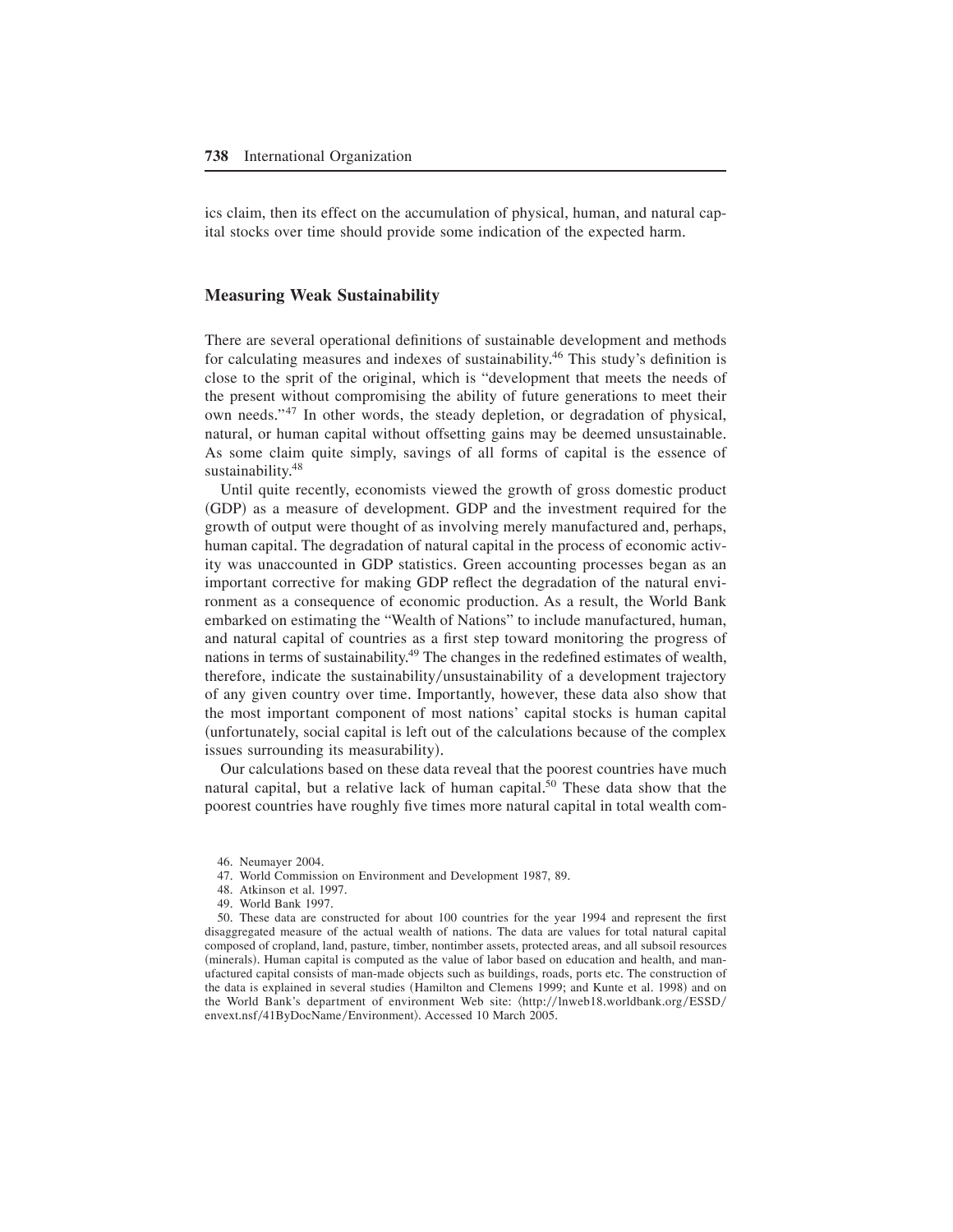pared with what the richest countries possess.<sup>51</sup> As countries grow rich, their dependence on natural wealth becomes minimal. Indeed, the smallest wealth gap between rich and poor countries in per capita terms is natural wealth. The share of the poorest countries' per capita natural wealth in the richest countries' total is roughly 65 percent, even though they only have 2 percent of the per capita income. Thus what the poor lack relative to the rich is not natural capital (in per capita terms), but human and manufactured capital.

The importance of GS stems from its ability to indicate whether changes in the total capital stock are beneficial or detrimental to future well-being. As Dasgupta has written,

Genuine investment is the social worth of net changes in an economy's capital assets. It is a comprehensive notion, including as it does the social worth of net changes in manufactured and human capital, public knowledge, and natural capital. Thus, ensuring that social well-being is sustainable involves taking care that the economy's assets are managed well.<sup>52</sup>

The GS rate, or genuine investment rate as Dasgupta prefers to call it, is one effort to estimate the sustainability path of nations based on how "well" they manage their total capital stock. How "well" then is highly dependent on the environmental costs based on damage to atmosphere—by carbon dioxide  $(CO<sub>2</sub>)$ —and depreciation of the natural resource stock (forest, mineral, and energy stocks). While resource-wealthy countries, such as oil producers, would naturally have higher depletion, policies governing the decisions to spend on education and other investments in capital may more than offset the given depletion. Such countries, however, rarely make these forms of investment, which means that their future well-being is jeopardized by an unsustainable path of resource extraction.<sup>53</sup>

While some argue about the exact method of calculating resource depletion and some problematic assumptions surrounding the concept and its measurement,<sup>54</sup> this study accepts the adequacy of the World Bank's method for current purposes. Naturally, scholars can further test the conflicting theories against better data as they become available+ The multidimensionality of the measure of sustainability that the GS rate presents, however, makes it an attractive choice for addressing the larger issue of how globalization may influence well-being of nations over time. An additional advantage of this measure of sustainability is that it is widely available in time-series format, is consistent with most orthodox views that see economic activity requiring trade-offs, and is a measure policymakers readily understand and would be able to respond to meaningfully.<sup>55</sup>

55. Atkinson and Hamilton 2003.

<sup>51.</sup> The poorest countries are the World Bank's 2002 list of "low income" countries and the richest are the "high income" category.

<sup>52.</sup> Dasgupta 2001, 87.

<sup>53.</sup> See Atkinson and Hamilton 2003; and Hamilton 2001.

<sup>54.</sup> Neumayer 2000.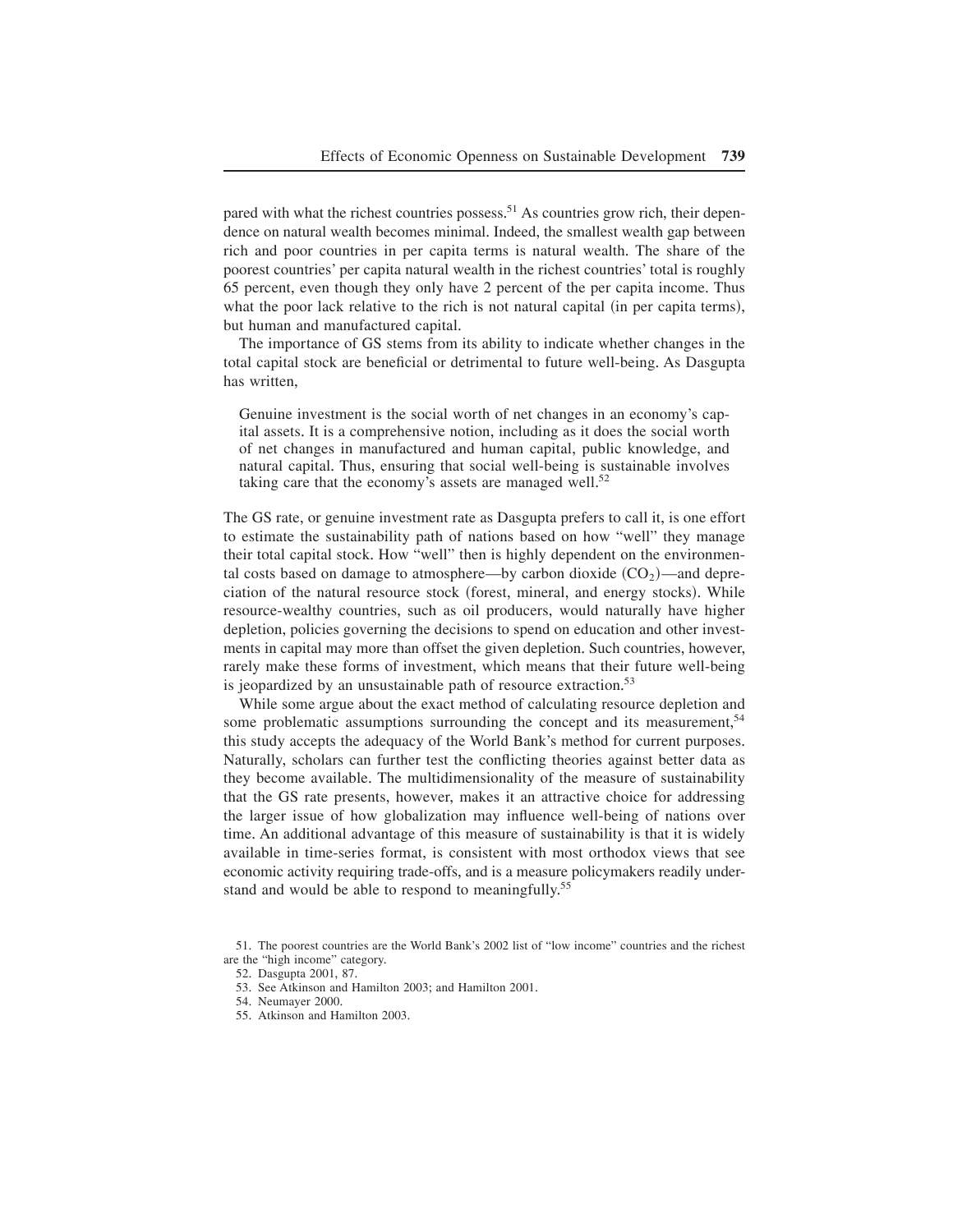The basic equation for calculating the GS rate is:

- $GS =$  (investment in manufactured capital net foreign borrowing
	- + net official transfers depreciation of manufactured capital
	- + current education expenditures
	- net depreciation of natural capital and
		- cost of atmospheric pollution) / gross national income  $(GNI)$

Note that investment in manufactured capital minus foreign borrowing plus net official transfers minus depreciation of manufactured capital is equal to net national savings. While the traditional national accounting treats government spending on education as consumption, the adjusted savings treats it as investment. This is regarded as a first approximation to the full value of human capital investment, which is difficult to measure precisely. Depreciation of natural capital covers nonrenewable resource extraction, such as fossil fuels and minerals, as well as forestry. Cost of atmospheric pollution is approximated by the damage caused by carbon dioxide emissions. Detailed definitions of each item are provided in Appendix 1. Investment in manufactured capital "anchors" the GS rate as it forms the starting point from which items are added and subtracted. Across countries, resource depletion and investment in human capital represent the major correction components to net national savings, with the cost of atmospheric pollution playing a smaller role. With a mean value of 2.88 percent of gross national income, resource depletion is not quite as important on average as educational expenditures at 3.94 percent. Still, it is important given that the mean value of net national savings is 8.87 percent. Also, its standard deviation is quite high  $(4.85)$ , and for some resourceintensive countries, the resource depletion component can actually be almost as big as, or in many cases even bigger, than net national savings+ Appendix 2 lists each country's GS rates and its change, both averaged over the entire period of study.

#### **Statistical Methods and Data**

This study employs a pooled, time-series, cross-section (TSCS) data set. The data are for roughly 135 countries, spanning twenty years.<sup>56</sup> The data set is unbalanced and contains over  $2,000$  data points (an average of about fifteen country-years). There are no clear models to guide the determinants of GS. We control for the following factors because of their connection to the main globalization variables and direct effects on the dependent variable. We account for important factors predicting the gross savings rate, so as to control as fully as possible, but parsimoni-

<sup>56.</sup> They are taken from World Bank 2002. The data for Angola and Sudan only are from World Bank 2003a because their values seem to be reported with errors in World Bank 2002+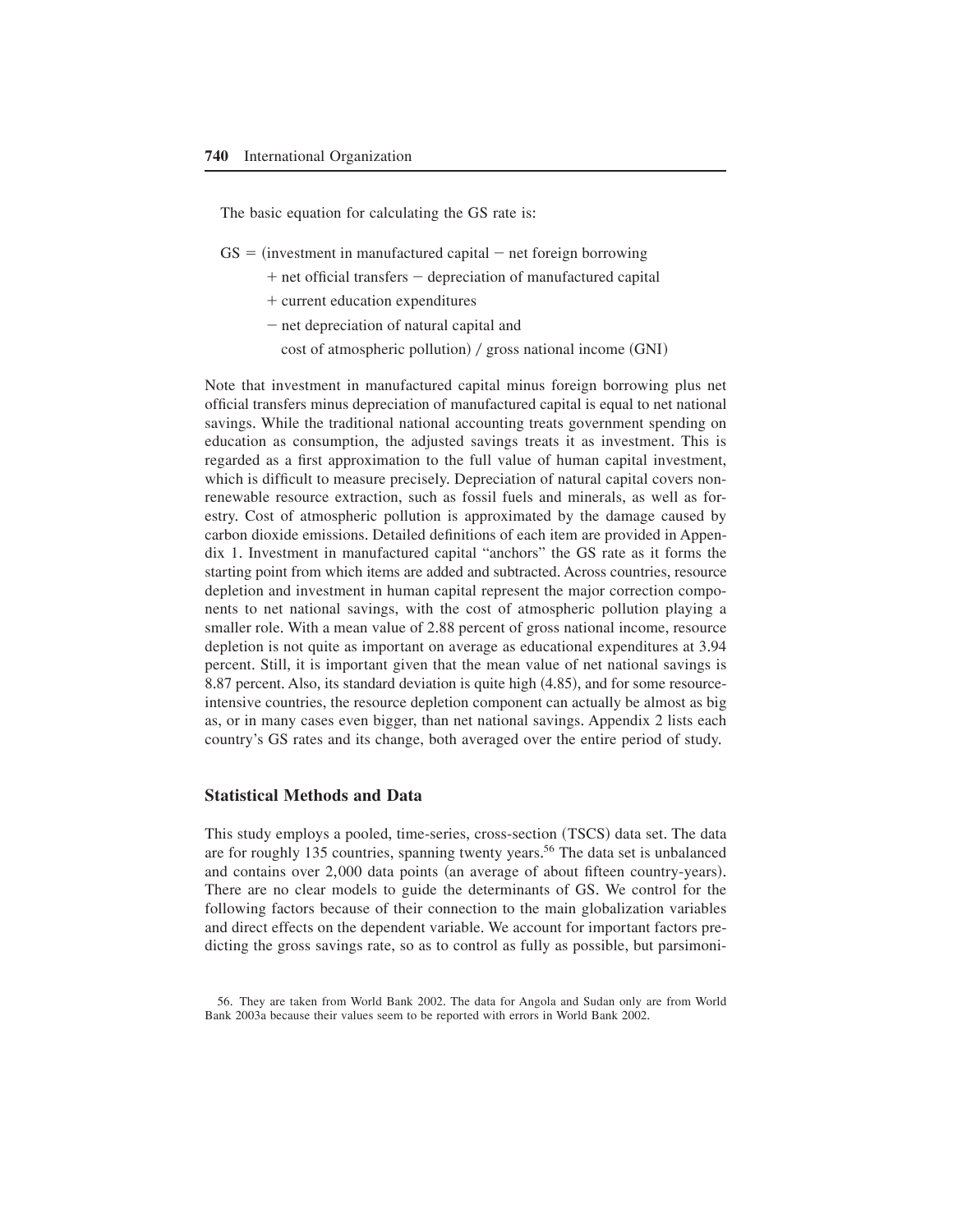ously, for determinants of manufactured capital savings that may relate to GS directly and to our globalization variables.<sup>57</sup> Note that fiscal policy variables such as government expenditures, tax revenues, and others cannot be included in the estimations because income minus private and government consumption expenditures is equal to investment, and they thus form part of GS.<sup>58</sup> Their inclusion would therefore effectively construct a partial identity between the left-hand side and the right-hand side of the equation. The same argument applies to measures of public debt since net foreign borrowing forms part of GS.

Our measure of dependence on trade is total trade to GDP  $\frac{[$  (imports  $+$  exports) $/$ GDP].<sup>59</sup> FDI dependence is calculated as the ratio of stock to GDP, obtained from the United Nations, which is the most comprehensive data on the activities of multinational corporations (MNCs) in poor countries.<sup>60</sup> The stock of FDI is accumulated investment over time, which captures the structural power of MNCs over a host economy to a greater degree than do FDI flows alone.<sup>61</sup> Trade and FDI are logged to reduce skewness.

The hypothesis of the supporters of globalization is that trade and investment openness lead to "good" economic, market-oriented policies+ Often, such openness is used as an indirect proxy for such policies. In addition, we also want to test the impact of an admittedly subjective, but direct measure of good economic policies, namely the Fraser Institute's index of economic freedom.<sup>62</sup> It is made up of approximately thirty-five components of objective indicators capturing the extent of economic freedom within countries+ The index measures freedom of economic activity according to the following criteria in quintiles since 1980:<sup>63</sup>

- 1. Size of government based on spending and the level of state ownership of enterprises.
- 2. Strength of legal system and sanctity of private property rights.
- 3. Access to sound money.
- 4. Freedom to exchange with foreigners.
- 5. The extent of regulation of economic activity.

- 59. All data are taken from World Bank 2002 unless noted otherwise.
- 60. United Nations Conference on Trade and Development 2003.
- 61. See Bornschier and Chase-Dunn 1985; de Soysa and Oneal 1999; and Grimes and Kentor 2003.
- 62. Gwartney and Lawson 2003.
- 63. See  $\langle www.freetneword.com \rangle$  for details.

<sup>57.</sup> We have largely relied on the World Bank's research program on savings across the world to pick several variables found to be associated with public and private savings rates. See Loayza et al. 1998; and Loayza, Schmidt-Hebbel, and Servén 2000. The basic model employs per capita income, its growth rate, and urbanization—variables that have data points for at least 135 countries. For robustness, we also test broad money supply (M2/GDP), and the age dependency ratio. Using these variables lowers the sample of countries considerably. The World Bank's research on savings can be accessed at  $\langle$ http://www.worldbank.org/research/projects/savings/savinwld.htm $\rangle$ . Accessed 10 March 2005.

<sup>58.</sup> Note that some forms of government induced inefficiencies will be captured by our measure of economic freedom, albeit imperfectly.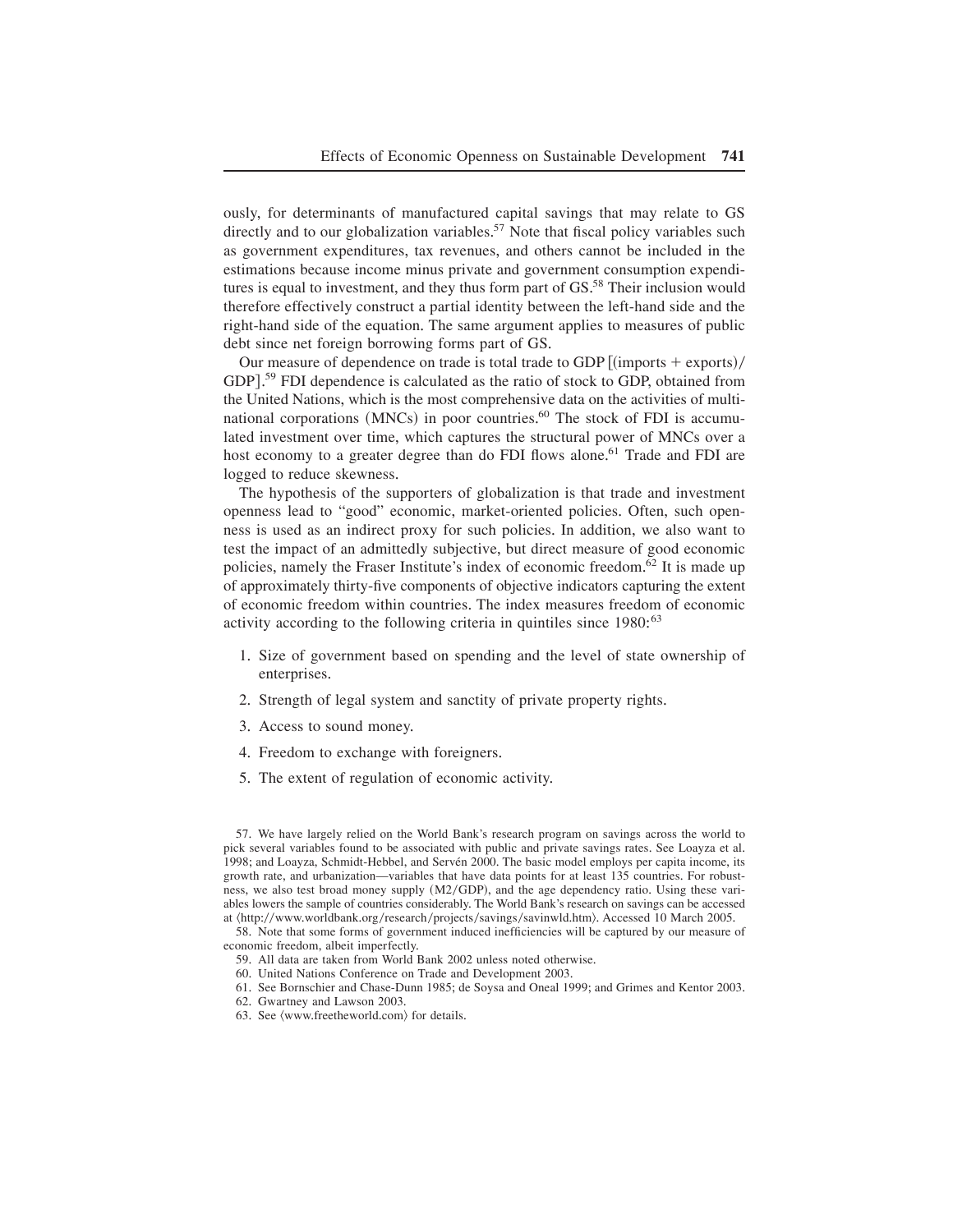The missing years for this variable are interpolated. Because the score on economic freedom changes slowly between the five-year periods measured, the interpolated values should not be problematic+ Strictly speaking, because economic freedom has government size as one of its components, to some extent it also suffers from the problem that its inclusion effectively constructs a partial identity between the left-hand side and right-hind side of the estimation (see above). Fortunately, it is only one out of many components, which should mitigate the problem+

Although openness to trade and FDI figure quite prominently in assessing economic freedom, they are but a small part of the overall measure. The bivariate correlations between economic freedom and trade and FDI, nonetheless, are r 0.36 and  $r = 0.33$ , respectively. Clearly, the indicator of economic freedom captures aspects of open and market-oriented economic policies beyond what trade and FDI alone are able to capture. Using the economic freedom measure as an added factor in the globalization process has additional value in that much argumentation about globalization's effects on sustainability reflects fears about growing economic freedom at the expense of government's ability to regulate the market for the sake of intergenerational equity.

The baseline model controls for level of per capita income because richer countries have higher savings rates and supposedly exhibit better environmental standards on several dimensions.<sup>64</sup> GNI per capita in purchasing power parity is logged to account for its skewed distribution+ We also include a squared term to allow for a diminishing effect of per capita income on sustainability. In addition to income, we follow others and account for the structure of production by including the percentage of GDP devoted to agriculture.<sup>65</sup> We control for economic growth, because it is often thought that higher rates of growth require more intensive use of environmental resources. On the other hand, higher growth may enable increases in other forms of capital, such as manufactured and human capital that reduces the direct dependence of people on natural resources.<sup>66</sup>

Savings rates might be negatively affected if a country undergoes a financial currency crisis. To control for this possibility we include a dummy variable. This is set to 1 if, following Frankel and Rose, the local currency loses at least 25 percent of its value and the change in the exchange rate exceeds the previous year's change by at least 10 percent.<sup>67</sup> The latter accounts for periods of high inflation. The change in the exchange rate is defined as the change in the natural logarithm of the nominal bilateral dollar exchange rate.

The models include the degree to which countries are dependent on natural resource exports because resource depletion will be higher among these countries. As the early studies of the GS data indicate, energy-rich states in particular tend

<sup>64</sup>+ See Bhagwati 1999; Frankel 2003; Loayza, Schmidt-Hebbel, and Serven 2000; Ogaki, Ostry, and Reinhart 1995; and Shafik 1994.

<sup>65.</sup> Grimes and Kentor 2003.

<sup>66.</sup> See Coxhead and Jayasuriya 2003; and Loayza et al. 1998.

<sup>67.</sup> Frankel and Rose 1996.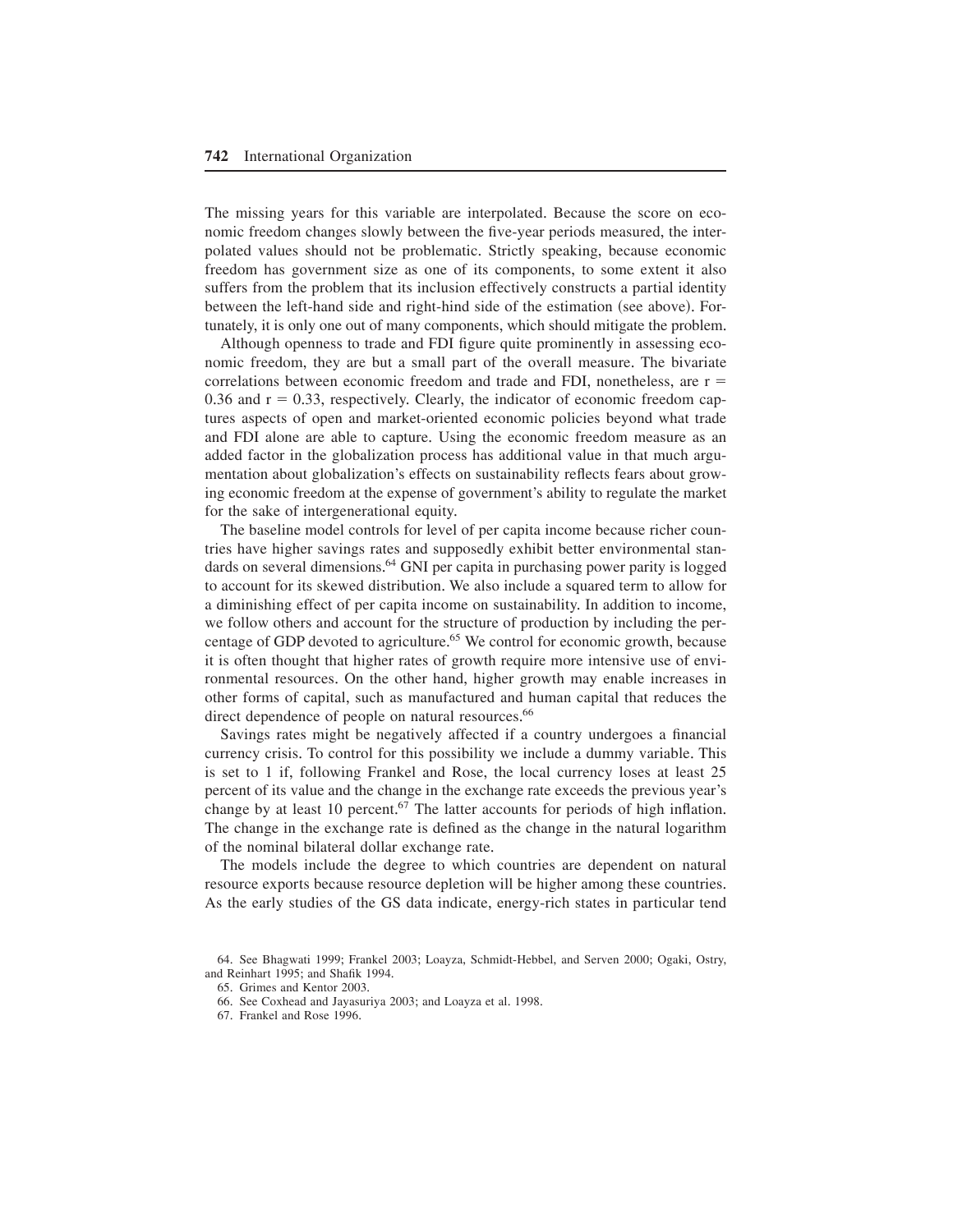to have low GS given the high extraction levels of a single resource, coupled with lower than normal investment in human capital, dimensions of the familiar "resource curse" hypothesis highlighted in the literature.<sup>68</sup> The resource curse is blamed on economic, political, and social factors, all of which are possible avenues through which sustainability may be hampered.<sup>69</sup> We control for resource dependence in two ways. First, we test a discrete variable that takes the value of one if exports of petroleum are greater than 50 percent of GDP. This measure is obtained from an independent source.<sup>70</sup> Secondly, we employ continuous measures for fuels and ores and mineral exports in total merchandise exports. $71$ 

Democracy, it is often argued, is good for environmental protection because it empowers people and provides channels through which governments can be influenced by civil society.<sup>72</sup> Democracy also enhances international environmental cooperation.<sup>73</sup> The rise of green movements, nongovernmental organizations, and other activist movements within democracies is seen as proof of this. Democracy also relates to trade openness, with many arguing that democracy increases openness.<sup>74</sup> Moreover, democracy also affects the gross savings rate as politics drive tax policies and affect the issue of corruption and rent-seeking behavior. We use the standard Polity IV (version 2) data.<sup>75</sup> We subtract autocratic values from the democratic values and add 11 to create a scale from 1 to 21. We construct a dummy variable for regime type by assigning the value 1 if democracy ranges from 16–21, and  $0$  if the values are between 1 and 15 (autocracy). This variable correlates perfectly with others who have used the Polity data in a similar manner.<sup>76</sup>

In addition, we include two further measures of governance as control variables. One is the political constraints (POLCON) index developed by Henisz.<sup>77</sup> He has designed his index as an indicator of the ability of political institutions to make credible commitments to an existing policy regime, which he argues is the most relevant political variable of interest to investors. Building on a simple spatial model of political interaction, the index makes use of the structure of government in a given country and the political views represented by the different levels of government (that is, the executive, the legislature). It measures the extent to which political actors are constrained in their choice of future policies by the existence of other political actors who will have to consent. Scores range from 0, which indicates that the executive has total political discretion and could change existing policy regimes at any point of time, to 1, which indicates that a change of existing

68. See Atkinson and Hamilton 2003; and Hamilton 2001.

69. See Auty 2001; Gylfason 2000; Ross 1999; and Sachs and Warner 2001.

70. Easterly and Sewadeh 2001.

- 71. These variables are obtained from World Bank 2002.
- 72. See Dryzek 1997; Frankel 2003; and Midlarsky 2000.
- 73. Neumayer 2002b.

- 75. Jaggers and Gurr 1995.
- 76. Fearon and Laitin 2003.
- 77. Henisz 2000.

<sup>74.</sup> Milner 1999.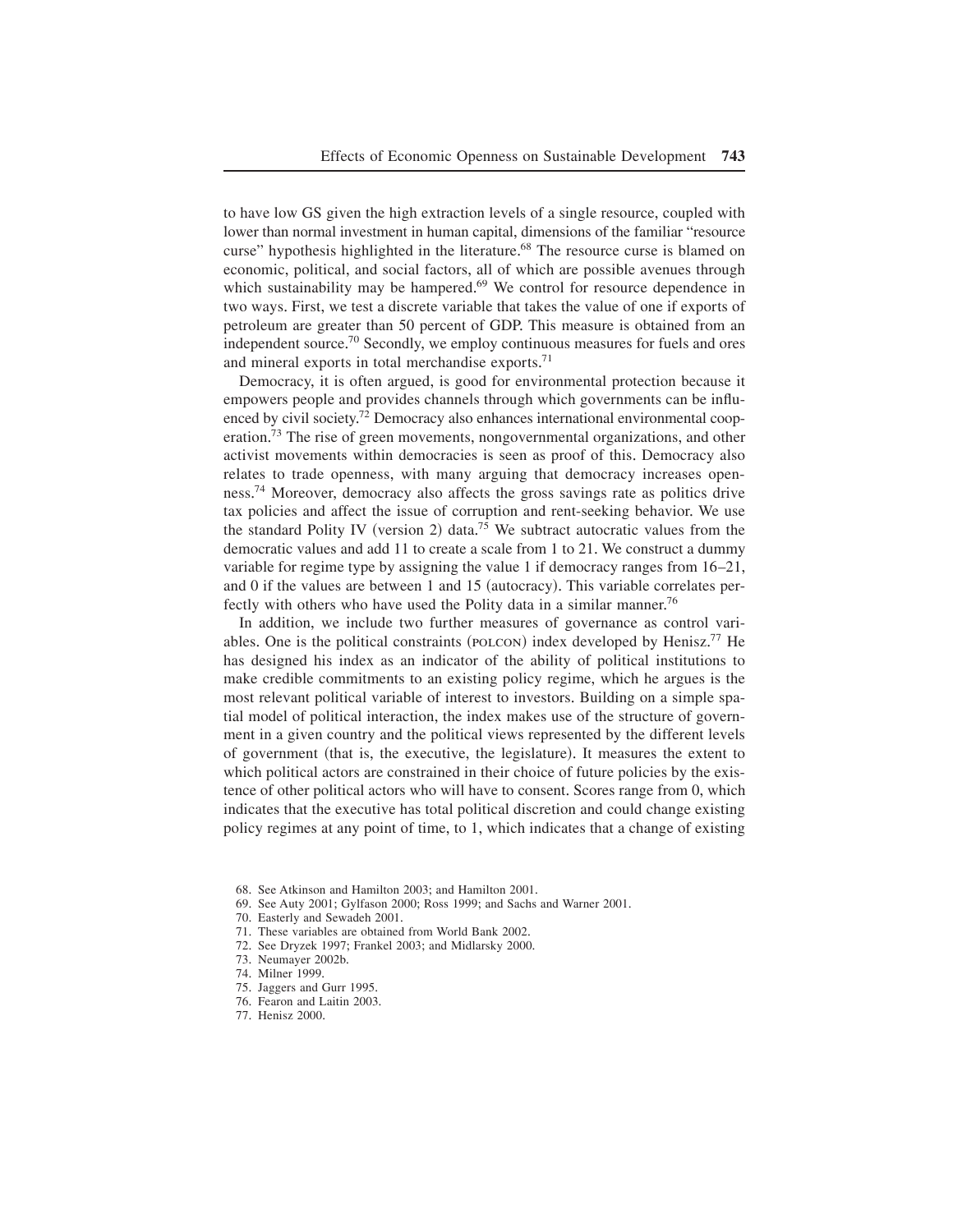policy regimes is totally infeasible+ Of course, in practice agreement is always feasible, so the maximum score is less than 1+ Not surprisingly, polcon is highly correlated with democracy. However, the results reported below hardly change if either of the two variables is dropped from the model to address potential problems with multicollinearity. The other governance measure captures the stability of the political system by counting the percent of veto players dropping out from government in any given year+ This variable is taken from the World Bank's Database of Political Institutions.<sup>78</sup>

Trade dependence, the savings rate, and environmental stress are affected by demographic factors.<sup>79</sup> Thus population size (total population), population density (people per square kilometer), and the share of urban population in total population are included in the models. Urbanization has important implications for levels of pollution and investment in manufactured capital because it is argued that consumption rises with rising urbanization.<sup>80</sup> These variables are all logged to minimize the effect of extreme values.

Finally, we enter control variables for experience with armed conflict, which presumably influences savings rates and the degree to which extractive activity, corruption, and accumulation of manufactured capital proceeds. We compute a count of peace years since 1946 employing the Uppsala-PRIO data on civil wars and using the BTSCS program in Stata.<sup>81</sup> A civil war is defined as an internal war  $(with and without foreign intervention) with 1,000 battle deaths or more. The inci$ dence of civil war is also added to the models to account for ongoing civil war, so as to capture any immediate effects above those of accumulated years of peace.

Appendix 3 provides summary statistics of the variables together with a bivariate correlation matrix. A few correlations are above 0.4. The urbanization rate and the agricultural share are the variables with the greatest number of high correlations. They were also identified as potential problem variables by variance inflation factor analysis+ However, dropping these two variables or any of the other control variables with high correlations from the model hardly affects our results.

The analysis of time-series cross-sectional (TSCS) data generally poses several problems in the estimating process. TSCS data have complicated temporal and spatial structures that simple ordinary least squares  $(OLS)$  cannot adequately account for, TSCS models often allow for temporally and serially correlated errors as well

80. Shafik 1994.

81. The civil war data (Gleditsch et al. 2002) can be downloaded from  $\langle www.prio.no\rangle$  and the BTSCS program for generating the peace years and splines (Beck, Katz, and Tucker 1998) from  $\langle$ www.vanderbilt.edu/~rtucker/programs/btscs/ $\rangle$ . Accessed 10 March 2005.

<sup>78.</sup> World Bank 2003b.

<sup>79.</sup> See Alesina and Spolaore 1997; and Millennium Ecosystem Assessment 2003. Neo-Malthusian views and antiglobalization views generally coincide on issues of sustainable development+ There is lively debate in the literature between the neo-Malthusians and the cornucopians, or those who think substitution of natural resources with human ingenuity is possible. For the classic debate, see Myers and Simon 1994. Most texts on environmental security and economic sustainability sample this debate. See Conca and Dabelko 1998.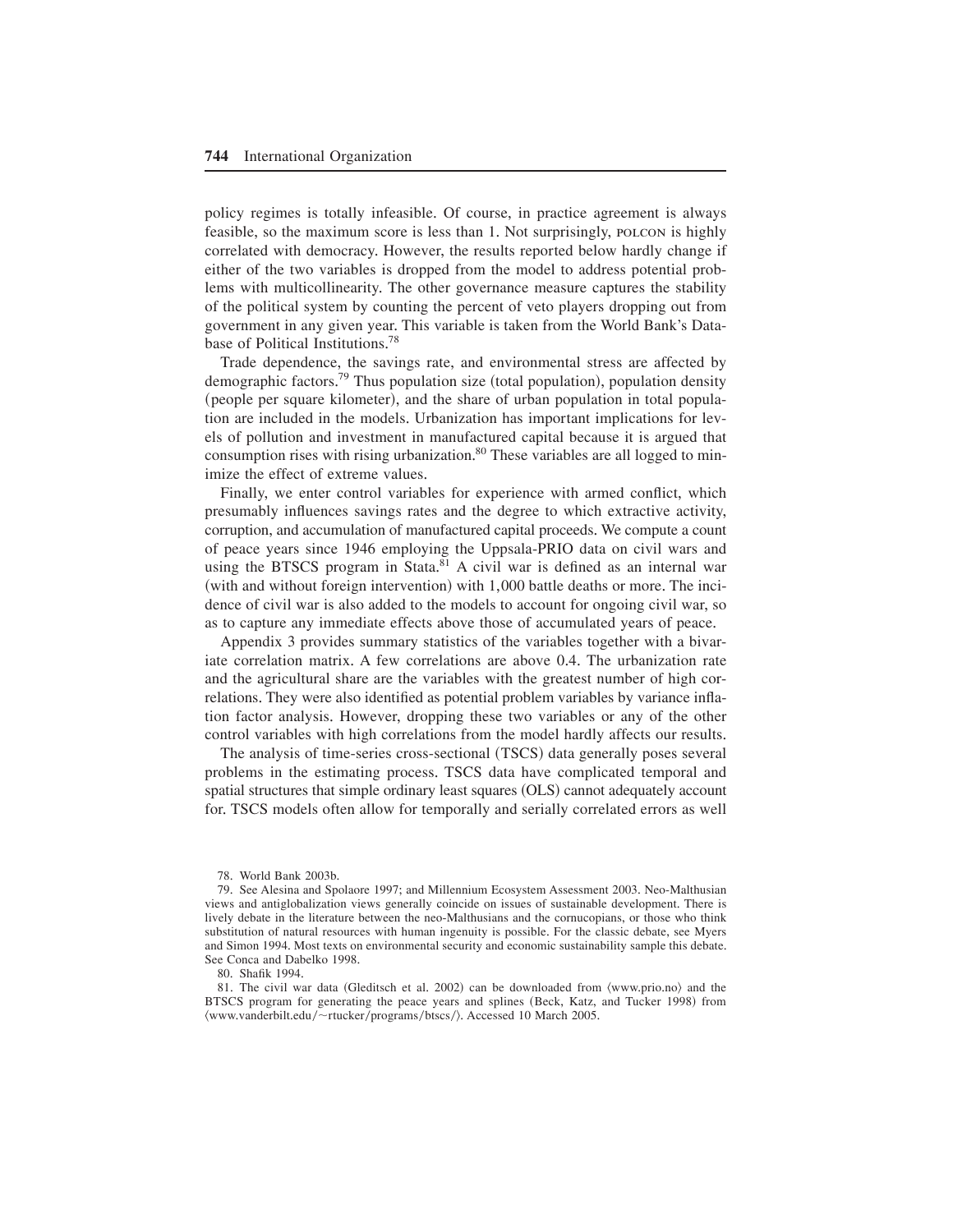as for heteroskedasticity. The well-known Parks method based on generalized least squares (GLS), which is close to the OLS method, is discredited for underestimating the true variability of the parameter estimates, which Beck and Katz report to be as high as 200 percent.<sup>82</sup> They propose panel-corrected standard errors (PCSE) together with OLS as an alternative procedure. We follow this procedure, assuming an autoregressive error process of order one  $(AR1)$ . Note that for this estimator, we replace the year-specific dummies with a linear time trend because the estimated variance-covariance matrix is not positive definite if year dummies are used.<sup>83</sup> For evaluating the robustness of the findings, we also estimate random effects GLS and population averaged models, or the generalized estimation equation (GEE) method, which is yet another testing procedure when the underlying correlation structures in the data are unknown.<sup>84</sup> In these estimations, an AR1 error process is also assumed+ All estimations pass a Wald- or F-test at conventional significance levels so that to save space no test statistics are reported. All the independent variables are lagged one year to mitigate simultaneity bias, although for our main variables of interest at least it will be hard to maintain that increased GS increases trade and FDI dependence, or economic freedom, not the other way around, as the literature discussed above indicates+

## **Results**

During the period of our study, countries below the median of trade openness have an average GS rate of  $4.11$  percent with a standard deviation  $(SD)$  of 8.56, compared to the average for countries above the median of 7.79 percent with a SD of 15.05. For our FDI measure, the respective figures are  $6.09$  (SD of 8.97) for countries below the median and  $5.82$  (SD of 15.04) for countries above the median. Countries below the median of the index of economic freedom have an average GS rate of 3.16  $(SD of 9.89)$  compared to 11.19  $(SD of 11.08)$  above the median. Figure 1 plots the period mean value of the logged trade share against the GS rate, distinguishing between the developed countries of the Organization for Economic Cooperation and Development (OECD), developing countries with below median natural resource intensity, and developing countries with above median natural resource intensity. Figures 2 and 3 do the same for the logged FDI stock to GDP and the measure of economic freedom, respectively.

The much larger SDs of the more trade and FDI open countries suggest significant differences among this group of countries, which is likely to be rooted in variation in other explanatory variables and stresses the importance of controlling for these differences in our estimations. Indeed, of the ten countries with the lowest

<sup>82.</sup> Beck and Katz 1995.

<sup>83.</sup> Results are robust toward replacing the linear time trend with five-year period dummies.

<sup>84.</sup> Zorn 2001.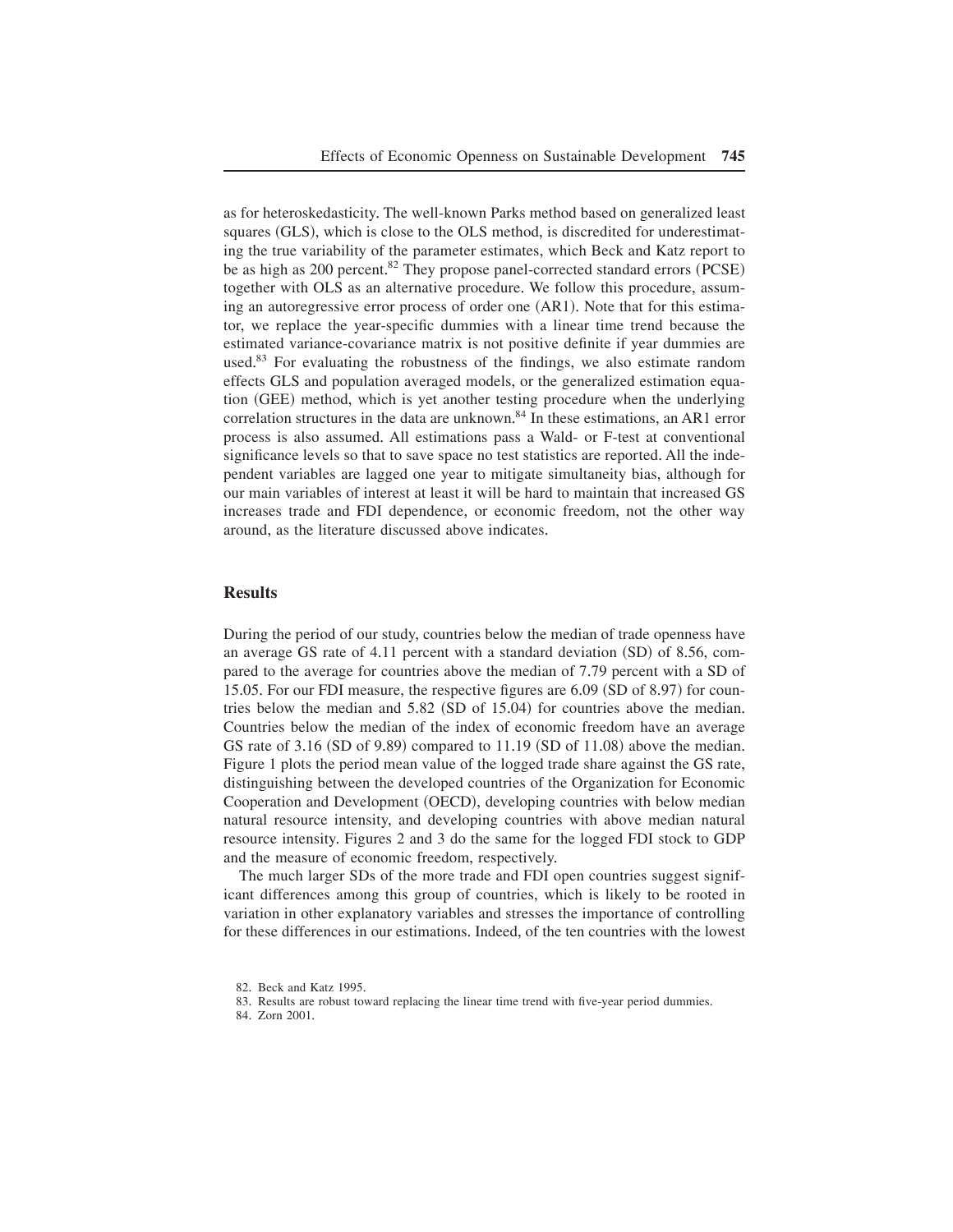

logged trade openness

**FIGURE 1.** *Period mean values of logged trade openness (horizontal) and genuine savings rates (vertical axis)*

GS rate over the period (Azerbaijan, Democratic Republic of Congo, Kazakhstan, Liberia, Libya, Nigeria, Oman, Saudi Arabia, Yemen, Zambia), eight countries have trade openness and all countries have FDI openness above the median+ While at the same time, of the ten countries with the highest GS rate (Belize, Botswana, Japan, Luxembourg, Malta, Namibia, Seychelles, Singapore, South Korea, Thailand), there are also nine and seven countries with trade and FDI openness, respectively, above the median. Clearly, one obvious characteristic of the countries with very low GS rates is that they are mostly natural resource–intensive economies (this can also be clearly discerned from Figures 1 to 3). Our multivariate estimations reported below indeed show that resource intensity is an important determinant of GS. We also take this as further reason to test our hypothesis in a subsample of resource-intensive economies+ A characteristic of the countries with high GS rates is that some of them clearly have high per capita incomes. This factor points toward the need to control for per capita income to ensure that our measures of trade and FDI openness (as well as economic freedom) do not spuriously pick up an effect that truly belongs to the level of economic development. It also prompts us to test our hypotheses in subsamples of developing and low-income countries+

Turning to our multivariate analysis, Table 1 presents the results of trade and FDI's effects on the GS rate using three estimation procedures, the random effects GLS, the GEE, and the PCSE methods. As seen there, in columns  $(1)$  and  $(2)$ , both trade and FDI dependence are positively and statistically significantly asso-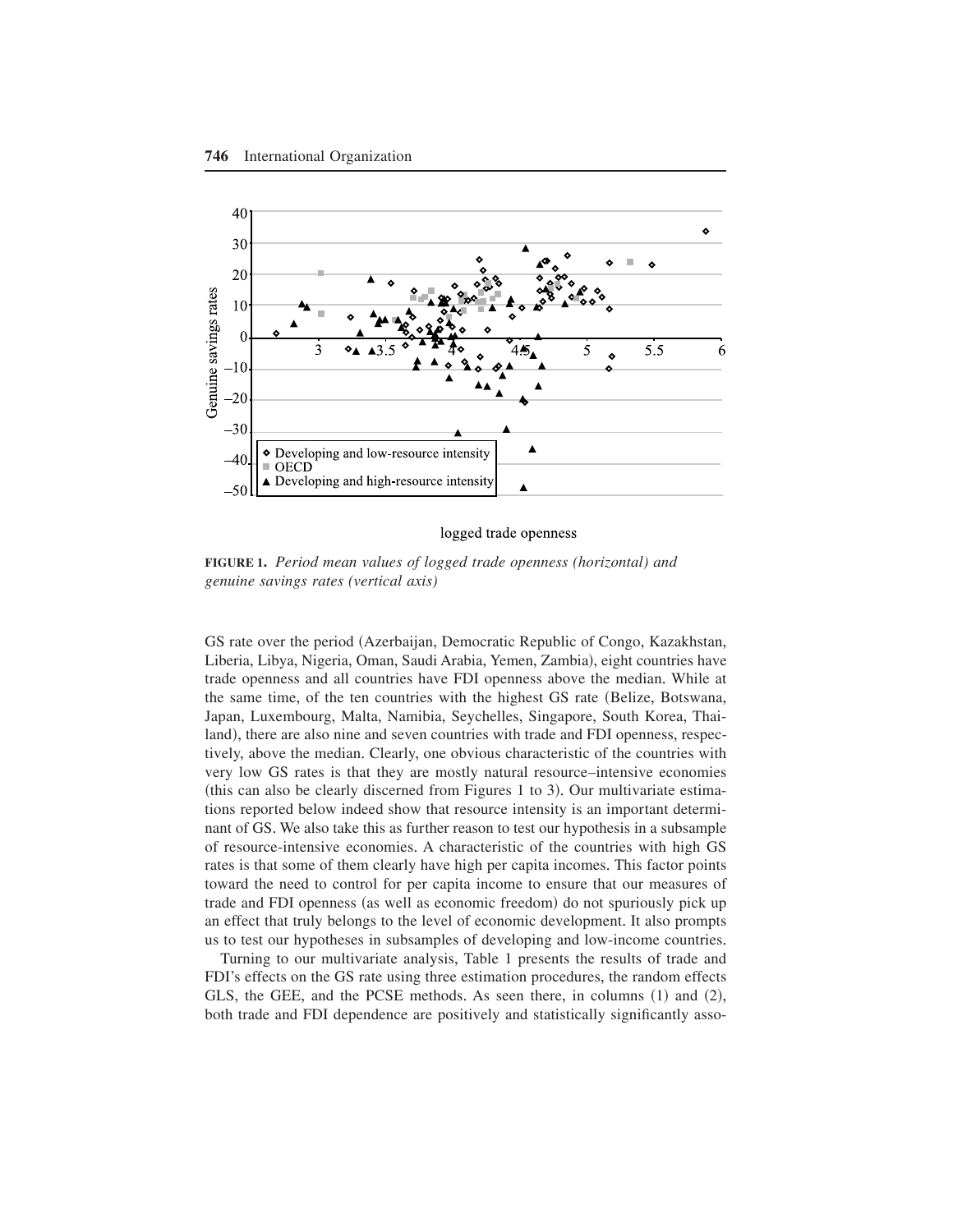

logged FDI stock

**FIGURE 2.** *Period mean values of logged FDI stock (horizontal) and genuine savings rates (vertical axis)*

ciated with the GS rate using the random effects GLS method if entered separately into the estimations. The statistical significance of the trade variable is confirmed in column  $(4)$  when GEE is used, but the FDI variable becomes marginally insignificant in column  $(5)$ .<sup>85</sup> Both variables are significant again in columns  $(7)$  and  $(8)$  when the PCSE method is employed. When both FDI and trade are entered in the regression together—columns  $(3)$ ,  $(6)$ , and  $(9)$ —then both variables remain positive, with trade retaining its statistical significance, but FDI becoming statistically insignificant. With a bivariate correlation of  $r = 0.44$ , it seems that trade openness masks the effects of FDI on the GS rate if entered together.

When entered into the regressions separately, then, in comparison, trade openness is the substantively more important variable of the two+ A one SD increase in trade openness raises the GS rate by up to 1.5 percentage points, compared to up to 0.86 percentage points for a one SD increase in the FDI measure. These values do not seem high, but keep in mind that the average GS rate across the period is only 6.95 percent. Also, the SDs are relatively small for our measures of economic openness as many countries are clustered around the mean value. If we

<sup>85.</sup> Note that the GEE estimator drops Lebanon from the regression as this country has only one observation in the time period, which is not enough to estimate the necessary correlation statistic for this estimator.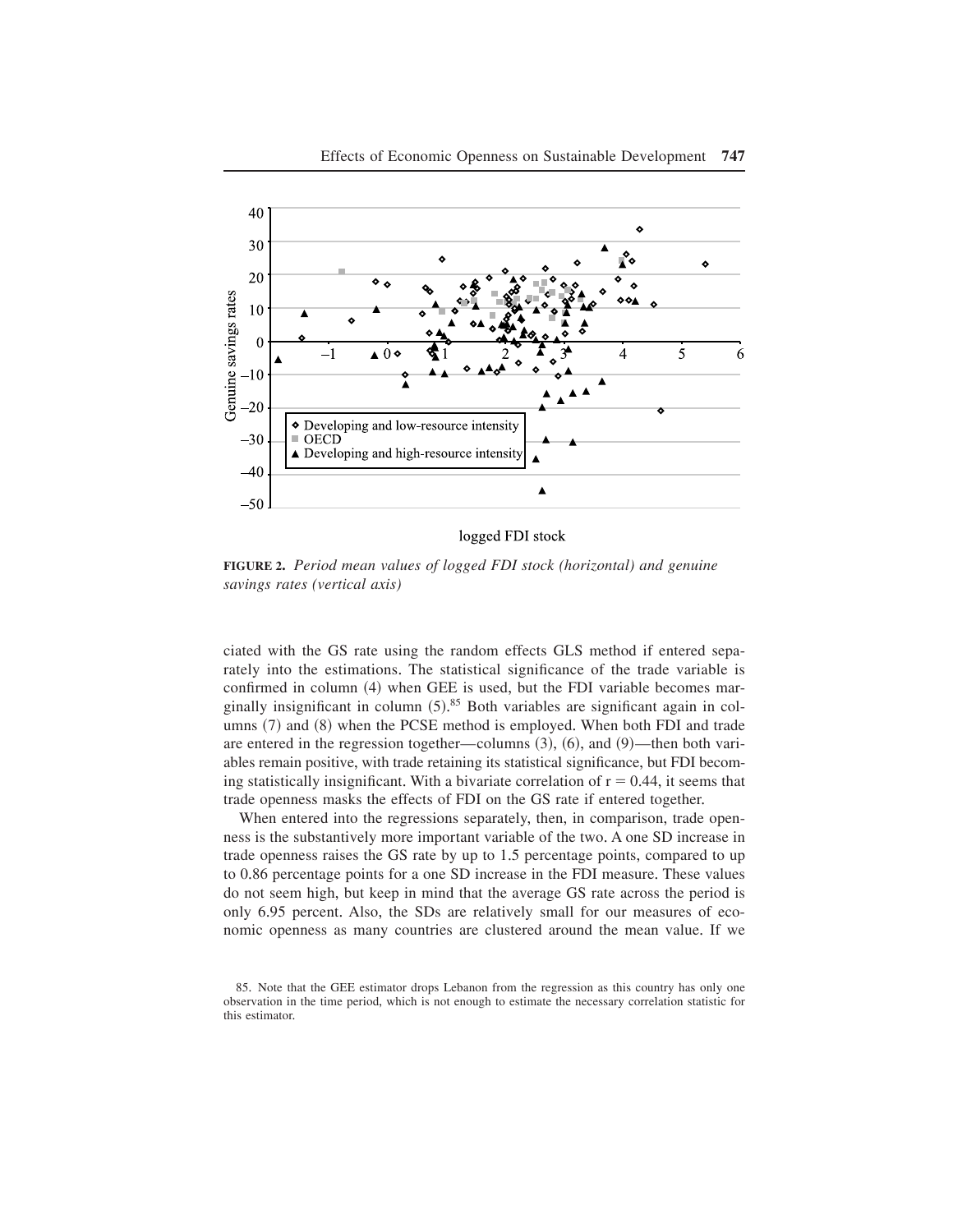

Economic freedom

**FIGURE 3.** *Period mean values of economic freedom (horizontal) and genuine savings rates (vertical axis)*

look at the effect of moving from the least open to the most open regimes instead, then this raises the GS rates by up to  $11.15$  and 7.9 points in the case of trade and FDI openness, respectively. Another way to demonstrate the effect of economic openness is to look at predicted values from the estimations+ Based on the columns  $(7)$  and  $(8)$ , the average predicted GS rates for the countries with trade and FDI openness below the median are 5.10 and 5.61 percent, respectively, whereas the relevant values for countries with openness above the median are 8.19 and 7.43 percent, respectively. These predicted rates are close to the actual averages from the bivariate analysis reported above, which suggests that the observed differences between relatively closed and relatively open economies uphold after controlling for several important determinants of GS.

Notice that all the three methods used for the analysis of the data produce somewhat similar results with our control variables. Per capita income is strongly positively associated with GS across the testing procedures. However, the effect is nonlinear suggesting that per capita income raises GS with diminishing returns. The economic growth rate is not statistically significant. Given that higher income levels are good for GS, growth's long-term, accumulated effect should be positive, however. A higher percentage of an economy devoted to agriculture is negative for accumulating  $GS$  in columns  $(7)$  and  $(8)$ . This result provides some limited support to those who argue that the modernization of economies promotes sustainability. Events of currency crises do not lower the GS rate. Dependence on oil extraction has a strong negative effect on the GS rate as others have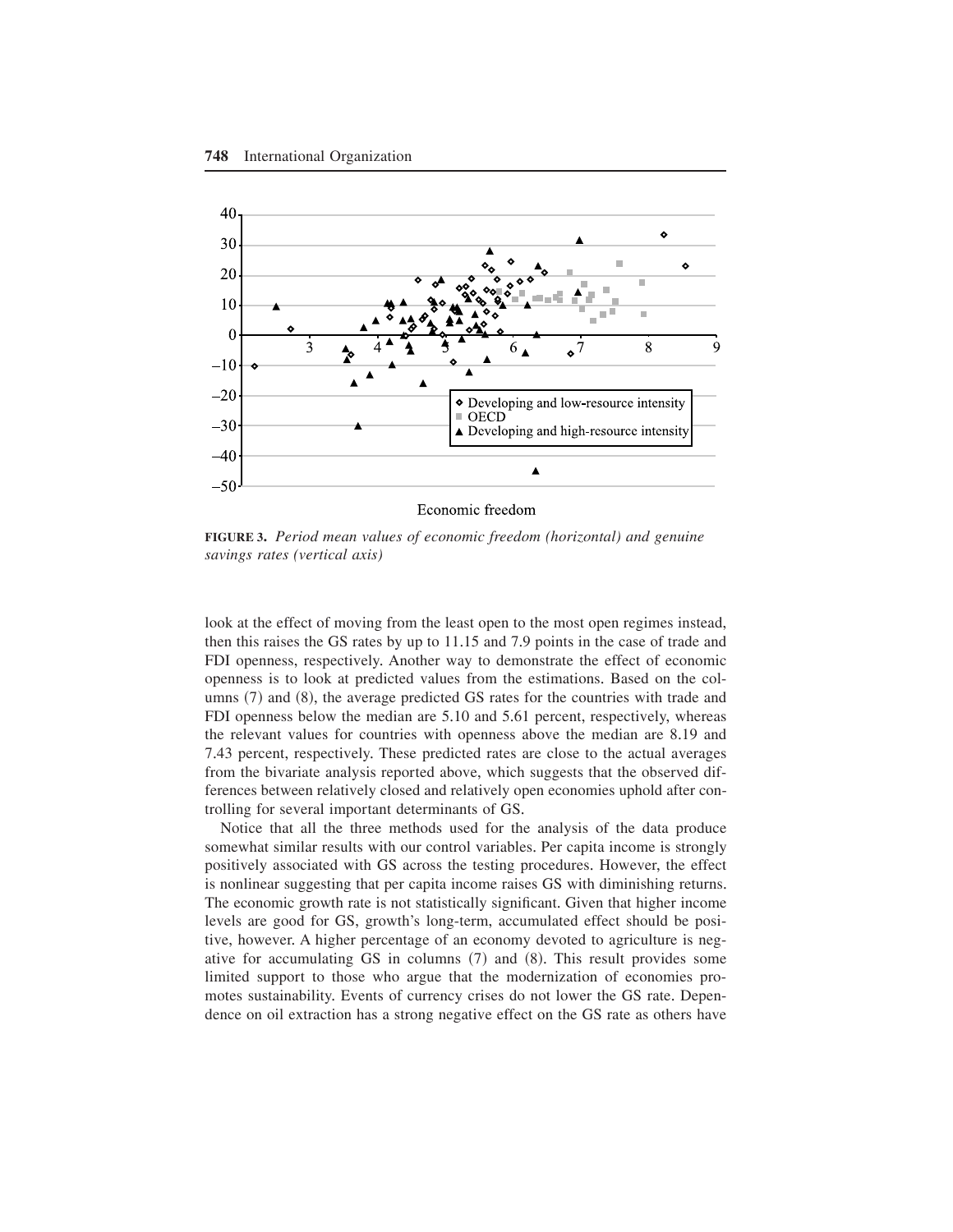also reported.<sup>86</sup> This result is statistically highly significant and substantively very large. Being an oil export-dependent country lowers the GS rate by an average of roughly 20 percentage points.

Democracy's effect on GS is positive and statistically significant only in the last two columns when the PCSE method is used. Our results suggest that democracy's actual performance does not necessarily match the degree of emphasis on this variable in the academic and popular discussions on sustainability. However, its positive effect, even if only statistically significant in PCSE estimation, is encouraging and warrants closer analysis. Moreover, given our crude dichotomization of the Polity measure, future research should focus on disaggregating types of democracies, as differing democratic institutions produce varying policy outcomes.<sup>87</sup> At the same time, we find that neither constraints on policymakers nor governmental stability affect the GS rate.

More densely populated societies are associated with higher GS rates, contrary to the pervasive neo-Malthusian discussions on sustainable development. In other words, population pressure within a territorial unit does not inhibit GS, but it promotes it, net of the other control variables in the model, such as income. Population size, on the other hand, is negative, but the results are far from statistical significance. Higher percentages of urban population, net of the influence of the other control variables, seem to be detrimental to the GS rate.

Civil war experience lowers the GS rate, but a longer period of peace exerts a positive and statistically significant effect only in columns  $(7)$  to  $(9)$ . These results are net of income, Given war's detrimental effects on income, the overall effect on gains to GS from peace is bigger still. This interesting subject too warrants further reflection and more analysis given the recent theoretical arguments about natural resource dependence and civil war.<sup>88</sup>

Are our results generated by the presence of developed countries in the sample? To provide a fair test of the effect of globalization on sustainability, we need to check whether our results uphold for the countries critics of globalization are most concerned about. In Table 2 we repeat estimations for subsamples of countries. To save space, we concentrate on results from PCSE estimations. In columns  $(1)$  and  $(2)$ , we restrict the sample to developing countries, dropping Japan, Australia, New Zealand, and Northern American and Western European countries. In columns (3) and  $(4)$ , we further restrict the sample to countries classified as falling into the low-income category by the World Bank. In columns (5) and (6), we check whether results uphold for those developing countries, which trade more than proportionally with Organization for Economic Cooperation and Development (OECD) countries by restricting the sample to countries whose trade with OECD countries divided by GDP is above the median value. Next, we explore whether trade openness and

<sup>86.</sup> Hamilton 2001.

<sup>87.</sup> See de Soysa 2003; Lijphart 1994; and Powell 2000.

<sup>88.</sup> Collier et al. 2003.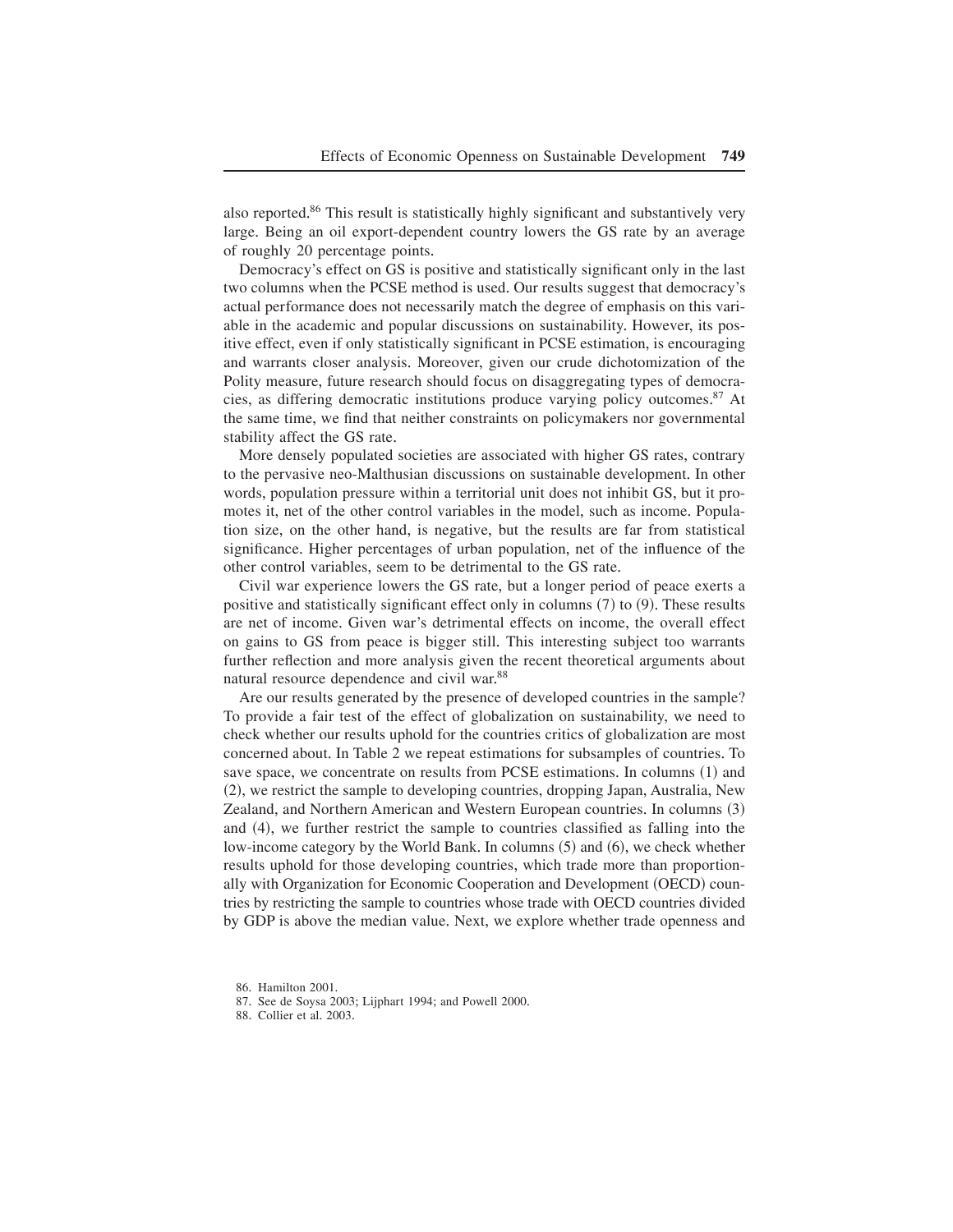| Variables                      | (1)                   | (2)                | (3)                   | (4)                  | (5)             | (6)                 | (7)                  | (8)                 | (9)                  |
|--------------------------------|-----------------------|--------------------|-----------------------|----------------------|-----------------|---------------------|----------------------|---------------------|----------------------|
|                                | <b>GLS</b>            | <b>GLS</b>         | <b>GLS</b>            | <b>GEE</b>           | <b>GEE</b>      | <b>GEE</b>          | <b>PCSE</b>          | <b>PCSE</b>         | <b>PCSE</b>          |
| TRADE/GDP(h)                   | 2.416<br>$(3.12)$ *** |                    | 2.122<br>$(2.71)$ *** | 2.630<br>$(2.34)$ ** |                 | 2.288<br>$(2.00)**$ | 2.292<br>$(2.49)$ ** |                     | 1.902<br>$(2.06)$ ** |
| FDI/GDP(h)                     |                       | 0.516<br>$(1.80)*$ | 0.382<br>(1.32)       |                      | 0.634<br>(1.47) | 0.475<br>(1.11)     |                      | 0.668<br>$(1.96)$ * | 0.506<br>(1.44)      |
| GNI P.C. $(ln)$                | 21.933                | 21.999             | 20.211                | 18.569               | 18.491          | 17.268              | 25.443               | 24.621              | 24.178               |
|                                | $(3.51)$ ***          | $(3.49)$ ***       | $(3.20)$ ***          | $(2.33)$ **          | $(2.26)$ **     | $(2.14)$ **         | $(3.96)$ ***         | $(3.74)$ ***        | $(3.67)$ ***         |
| (GNI P.C.) <sup>2</sup> $(ln)$ | $-0.977$              | $-0.964$           | $-0.858$              | $-0.837$             | $-0.825$        | $-0.746$            | $-1.268$             | $-1.207$            | $-1.178$             |
|                                | $(2.64)$ ***          | $(2.58)$ ***       | $(2.30)$ **           | $(1.79)*$            | $(1.73)*$       | (1.59)              | $(3.34)$ ***         | $(3.09)$ ***        | $(3.01)$ ***         |
| ECONOMIC GROWTH                | $-0.009$              | $-0.011$           | $-0.008$              | $-0.008$             | $-0.007$        | $-0.006$            | $-0.009$             | $-0.008$            | $-0.007$             |
|                                | (0.37)                | (0.46)             | (0.34)                | (0.22)               | (0.20)          | (0.16)              | (0.29)               | (0.25)              | (0.23)               |
| AGRICULTURE/GDP                | $-0.052$              | $-0.060$           | $-0.046$              | $-0.052$             | $-0.069$        | $-0.052$            | $-0.085$             | $-0.094$            | $-0.079$             |
|                                | (1.11)                | (1.29)             | (0.98)                | (0.96)               | (1.27)          | (0.94)              | $(1.70)*$            | $(1.92)*$           | (1.57)               |
| <b>CURRENCY CRISIS</b>         | 0.017                 | 0.234              | 0.003                 | 0.037                | 0.264           | 0.009               | $-0.058$             | 0.121               | $-0.092$             |
|                                | (0.04)                | (0.59)             | (0.01)                | (0.09)               | (0.64)          | (0.02)              | (0.12)               | (0.24)              | (0.18)               |
| <b>FUEL EXPORTER</b>           | $-18.230$             | $-17.853$          | $-18.037$             | $-19.852$            | $-19,666$       | $-19.801$           | $-19.211$            | $-19.034$           | $-19.130$            |
|                                | $(7.61)$ ***          | $(7.30)$ ***       | $(7.43)$ ***          | $(5.99)$ ***         | $(5.95)$ ***    | $(5.85)$ ***        | $(10.16)$ ***        | $(9.80)$ ***        | $(9.92)$ ***         |

**TABLE 1.** Random effects GLS, GEE, and PCSE regression estimates of trade and FDI dependence on genuine savings rate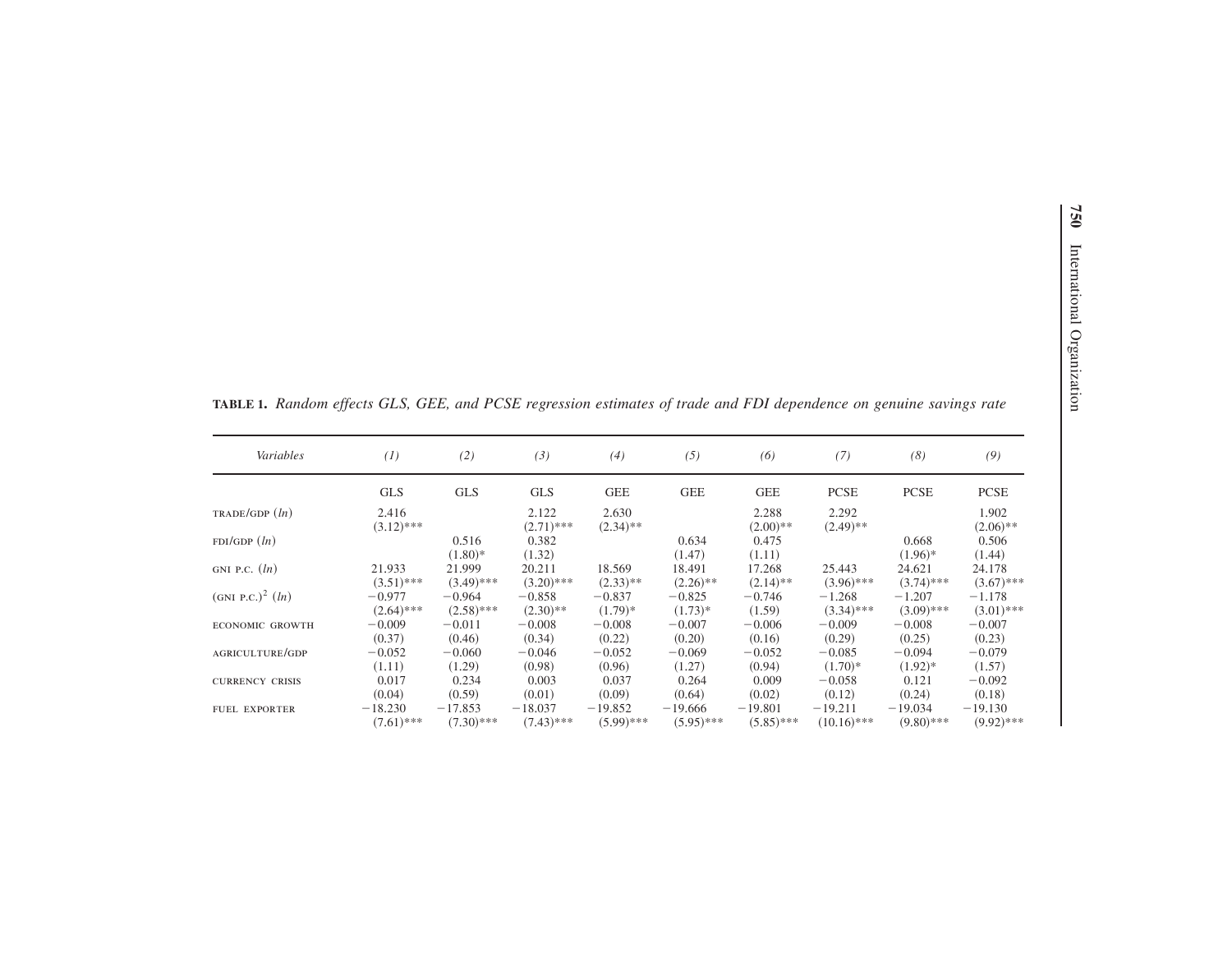| <b>DEMOCRACY</b>                 | 1.034        | 1.035        | 1.103        | 1.193        | 0.990        | 1.137        | 1.235        | 1.071        | 1.203        |
|----------------------------------|--------------|--------------|--------------|--------------|--------------|--------------|--------------|--------------|--------------|
|                                  | (1.45)       | (1.44)       | (1.54)       | (1.56)       | (1.26)       | (1.48)       | $(1.93)*$    | $(1.68)*$    | $(1.86)$ *   |
| POLITICAL CONSTRAINTS            | $-1,203$     | $-1.189$     | $-1.057$     | $-0.864$     | $-1.023$     | $-0.910$     | $-0.240$     | $-0.377$     | $-0.215$     |
|                                  | (0.80)       | (0.79)       | (0.71)       | (0.62)       | (0.71)       | (0.64)       | (0.16)       | (0.26)       | (0.15)       |
| <b>GOVERNMENT STABILITY</b>      | $-0.344$     | $-0.387$     | $-0.358$     | $-0.265$     | $-0.323$     | $-0.289$     | $-0.341$     | $-0.379$     | $-0.352$     |
|                                  | (1.00)       | (1.12)       | (1.04)       | (0.68)       | (0.81)       | (0.73)       | (1.09)       | (1.21)       | (1.13)       |
| POPULATION DENSITY ( <i>ln</i> ) | 1.078        | 1.215        | 1.052        | 1.250        | 1.458        | 1.246        | 1.194        | 1.388        | 1.210        |
|                                  | $(2.48)$ **  | $(2.77)$ *** | $(2.39)$ **  | $(2.19)$ **  | $(2.55)$ **  | $(2.17)$ **  | $(3.33)$ *** | $(4.07)$ *** | $(3.30)$ *** |
| POPULATION SIZE $(ln)$           | 0.116        | $-0.332$     | 0.064        | 0.095        | $-0.355$     | 0.080        | 0.153        | $-0.209$     | 0.142        |
|                                  | (0.29)       | (0.86)       | (0.16)       | (0.22)       | (0.86)       | (0.18)       | (0.40)       | (0.71)       | (0.38)       |
| POPULATION URBAN                 | $-8.490$     | $-9.095$     | $-9.007$     | $-7.114$     | $-7.522$     | $-7.588$     | $-8.186$     | $-8.537$     | $-8.584$     |
|                                  | $(5.57)$ *** | $(5.90)$ *** | $(5.87)$ *** | $(3.85)$ *** | $(3.48)$ *** | $(3.74)$ *** | $(8.32)$ *** | $(8.81)$ *** | $(8.91)$ *** |
| CIVIL WAR                        | $-1.473$     | $-1.702$     | $-1.667$     | $-1.867$     | $-1.907$     | $-1.870$     | $-1.858$     | $-1.909$     | $-1.849$     |
|                                  | $(2.01)$ **  | $(2.30)$ **  | $(2.26)$ **  | $(2.40)$ **  | $(2.34)$ **  | $(2.35)$ **  | $(2.55)$ **  | $(2.58)$ *** | $(2.52)$ **  |
| PEACE YEARS                      | 0.010        | 0.002        | 0.001        | 0.024        | 0.020        | 0.018        | 0.044        | 0.042        | 0.040        |
|                                  | (0.40)       | (0.07)       | (0.04)       | (0.83)       | (0.69)       | (0.60)       | $(2.37)$ **  | $(2.04)$ **  | $(1.94)$ *   |
| <i><b>Observations</b></i>       | 2069         | 2050         | 2046         | 2068         | 2049         | 2045         | 2069         | 2050         | 2046         |
| Countries                        | 135          | 135          | 135          | 134          | 134          | 134          | 135          | 135          | 135          |
|                                  |              |              |              |              |              |              |              |              |              |

*Note*: Absolute z-scores in parentheses. An AR1 correlation structure assumed in all regressions. Robust standard errors computed with GEE estimations. Constant and year dummies included in all regressions except for PCSE tests, where years enter the equation in linear form (coefficients not reported). All independent variables are lagged one year, FDI foreign direct investment; GDP = gross domestic product; GEE = generalized estimation equation; GLS = generalized least squares; GNI PC. = gross national income per capita;  $PCSE =$  panel-corrected standard errors.

Significance as \*\*\*  $p < .01$ , \*\*  $p < .05$ , \*  $p < .1$ .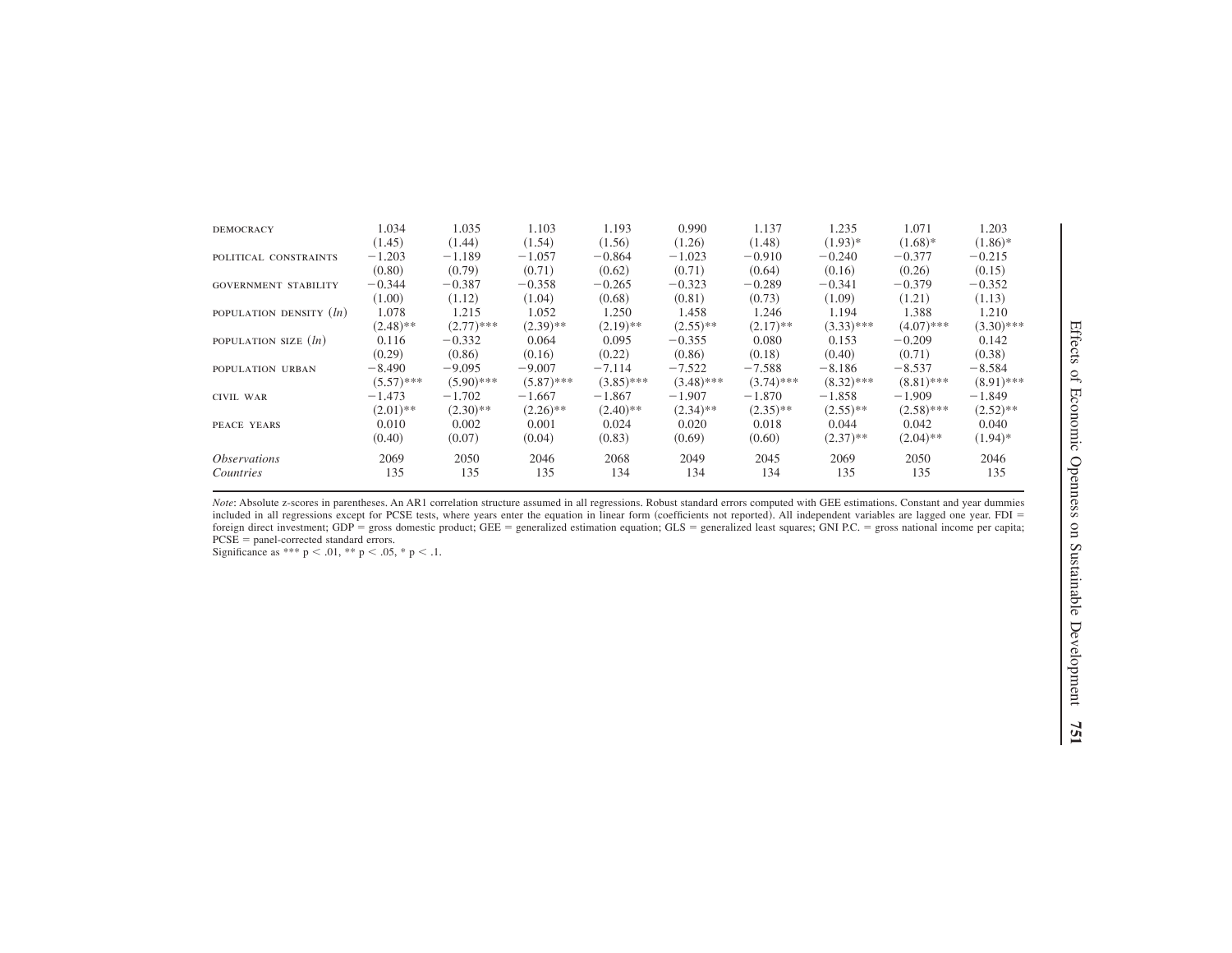| Variables                             | (I)                   | (2)                  | (3)                 | (4)                | (5)                  | (6)                  | (7)                  | (8)                | (9)             | (10)               |
|---------------------------------------|-----------------------|----------------------|---------------------|--------------------|----------------------|----------------------|----------------------|--------------------|-----------------|--------------------|
| TRADE/GDP(h)                          | 2.547<br>$(2.66)$ *** |                      | 2.266<br>$(1.84)$ * |                    | 3.838<br>$(2.03)$ ** |                      | 1.785<br>$(2.04)$ ** |                    | 1.490<br>(1.28) |                    |
| FDI/GDP(h)                            |                       | 0.798<br>$(2.18)$ ** |                     | 0.747<br>$(1.66)*$ |                      | 1.175<br>$(2.16)$ ** |                      | 0.767<br>$(1.93)*$ |                 | 0.788<br>$(1.72)*$ |
| GNI P.C. $(ln)$                       | 27.873                | 25.511               | $-19.192$           | $-22.797$          | 50.321               | 44.195               | 65.237               | 62.569             | 78.649          | 74.100             |
|                                       | $(3.21)$ ***          | $(2.82)$ ***         | (0.78)              | (0.90)             | $(2.93)$ ***         | $(2.64)$ ***         | $(5.28)$ ***         | $(5.02)$ ***       | $(5.44)$ ***    | $(4.89)$ ***       |
| (GNI P.C.) <sup>2</sup> ( <i>ln</i> ) | $-1.425$              | $-1,260$             | 1.976               | 2.276              | $-2.847$             | $-2.436$             | $-3.744$             | $-3.562$           | $-4.639$        | $-4.344$           |
|                                       | $(2.59)$ ***          | $(2.19)$ **          | (1.11)              | (1.25)             | $(2.70)$ ***         | $(2.34)$ **          | $(4.73)$ ***         | $(4.47)$ ***       | $(5.13)$ ***    | $(4.57)$ ***       |
| <b>ECONOMIC GROWTH</b>                | $-0.010$              | $-0.011$             | $-0.014$            | $-0.013$           | $-0.049$             | $-0.037$             | $-0.034$             | $-0.039$           | $-0.067$        | $-0.072$           |
|                                       | (0.34)                | (0.34)               | (0.31)              | (0.27)             | (0.87)               | (0.68)               | (0.97)               | (1.09)             | (1.39)          | (1.47)             |
| AGRICULTURE/GDP                       | $-0.091$              | $-0.099$             | $-0.061$            | $-0.074$           | $-0.057$             | $-0.086$             | $-0.114$             | $-0.114$           | $-0.034$        | $-0.028$           |
|                                       | $(1.80)$ *            | $(1.98)$ **          | (1.26)              | (1.57)             | (0.57)               | (1.01)               | $(1.93)*$            | $(1.92)*$          | (0.46)          | (0.35)             |
| <b>CURRENCY CRISIS</b>                | $-0.088$              | 0.100                | 0.119               | 0.396              | 0.892                | 1.059                | 0.375                | 0.508              | 0.652           | 0.847              |
|                                       | (0.17)                | (0.19)               | (0.15)              | (0.48)             | (0.90)               | (1.06)               | (0.66)               | (0.89)             | (0.81)          | (1.06)             |
| <b>FUEL EXPORTER</b>                  | $-19.291$             | $-19.179$            | $-20.941$           | $-20.772$          | $-16.616$            | $-17,766$            | $-16.871$            | $-16.975$          | $-14.687$       | $-14,691$          |
|                                       | $(10.84)$ ***         | $(10.47)$ ***        | $(5.72)$ ***        | $(5.57)$ ***       | $(6.62)$ ***         | $(7.25)$ ***         | $(9.17)$ ***         | $(9.49)$ ***       | $(8.17)$ ***    | $(8.43)$ ***       |
| <b>DEMOCRACY</b>                      | 1.304                 | 1.138                | 0.074               | 0.022              | 0.617                | 0.095                | 0.981                | 0.733              | 0.858           | 0.733              |
|                                       | $(1.98)$ **           | $(1.75)*$            | (0.07)              | (0.02)             | (0.50)               | (0.08)               | (1.29)               | (0.98)             | (0.83)          | (0.70)             |
| POLITICAL CONSTRAINTS                 | $-0.059$              | $-0.326$             | 4.003               | 4.311              | 3.271                | 2.508                | 2.784                | 2.668              | 3.042           | 2.970              |
|                                       | (0.04)                | (0.21)               | (1.47)              | (1.55)             | (1.00)               | (0.76)               | (1.59)               | (1.51)             | (1.16)          | (1.09)             |
| <b>GOVERNMENT STABILITY</b>           | $-0.364$              | $-0.419$             | $-0.703$            | $-0.758$           | $-0.639$             | $-0.682$             | $-0.429$             | $-0.477$           | $-0.323$        | $-0.337$           |
|                                       | (0.92)                | (1.06)               | (1.01)              | (1.09)             | (0.74)               | (0.74)               | (0.87)               | (0.98)             | (0.61)          | (0.64)             |
| POPULATION DENSITY (ln)               | 1.225                 | 1.425                | $-0.045$            | $-0.193$           | 2.293                | 2.433                | 0.393                | 0.482              | 0.211           | 0.151              |
|                                       | $(2.98)$ ***          | $(3.55)$ ***         | (0.08)              | (0.32)             | $(3.19)$ ***         | $(3.74)$ ***         | (0.91)               | (1.16)             | (0.42)          | (0.30)             |
| POPULATION SIZE $(ln)$                | 0.226                 | $-0.139$             | 0.769               | 0.445              | $-0.192$             | $-0.485$             | 0.764                | 0.527              | 1.022           | 0.802              |
|                                       | (0.57)                | (0.43)               | (1.49)              | (0.99)             | (0.29)               | (0.87)               | $(2.24)$ **          | $(2.00)**$         | $(2.50)$ **     | $(2.65)$ ***       |
| POPULATION URBAN                      | $-8.241$              | $-8.623$             | $-9.325$            | $-10.193$          | $-8.131$             | $-7.618$             | $-11.668$            | $-11.738$          | $-9.478$        | $-9.618$           |
|                                       | $(8.72)$ ***          | $(8.96)$ ***         | $(9.14)$ ***        | $(9.10)$ ***       | $(4.57)$ ***         | $(4.86)$ ***         | $(8.19)$ ***         | $(8.37)$ ***       | $(5.63)$ ***    | $(5.67)$ ***       |
| CIVIL WAR                             | $-1.858$              | $-1.930$             | $-2.413$            | $-2.657$           | $-5.506$             | $-4.667$             | $-1.852$             | $-1.873$           | $-1.442$        | $-1.470$           |
|                                       | $(2.53)$ **           | $(2.59)$ ***         | $(1.86)$ *          | $(2.02)$ **        | $(1.74)$ *           | (1.44)               | $(2.35)$ **          | $(2.37)$ **        | (1.58)          | (1.58)             |
| PEACE YEARS                           | 0.043                 | 0.041                | 0.050               | 0.057              | 0.041                | 0.053                | 0.066                | 0.060              | 0.074           | 0.055              |
|                                       | $(2.12)$ **           | $(1.76)*$            | (1.37)              | (1.49)             | (1.17)               | (1.44)               | $(2.57)$ **          | $(2.45)$ **        | $(2.02)$ **     | (1.52)             |
| <i><b>Observations</b></i>            | 1719                  | 1700                 | 751                 | 746                | 607                  | 606                  | 1198                 | 1191               | 776             | 771                |
| Countries                             | 114                   | 114                  | 50                  | 50                 | 70                   | 70                   | 85                   | 85                 | 67              | 66                 |

**TABLE 2.** Effects of trade and FDI dependence on genuine savings rate in sub-samples of countries (PCSE estimates)

*Note:* Absolute z-scores in parentheses, An AR1 correlation structure assumed in all regressions. Constant and linear time trend included (coefficients not reported). All independent variables are lagged one year. FDI = foreign direct investment; GDP = gross domestic product; GNI P.C. = gross national income per capita; PCSE = panel-corrected standard errors.<br>Significance as \*\*\* p < .01, \*\* p < .05, \* p < .1.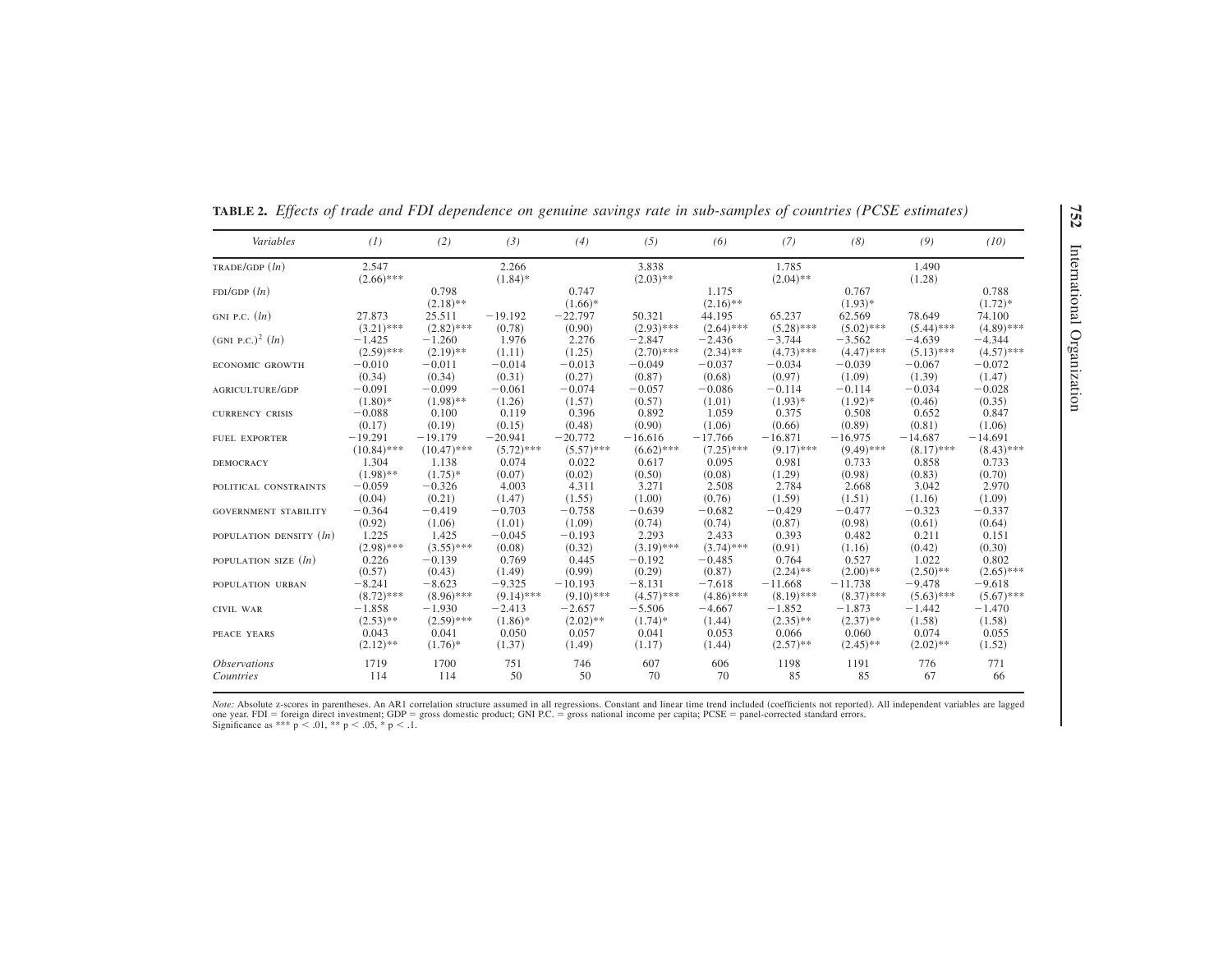FDI raise GS also in developing countries that are particularly reliant on natural resource extraction. For this purpose, in columns  $(6)$  and  $(7)$ , we restrict the sample to countries whose rents from natural resource extraction relative to their gross national income  $(GNI)$  is in the upper three quartiles. Last, columns  $(8)$  and  $(9)$ further restrict the sample to developing countries with resource rents to GNI above the median. The most interesting feature in these estimations is that despite variances in sample size, FDI remains positive and significant in all estimations as does trade, which is only insignificant in column  $(9)$ . Globalization remains a promoter of sustainability even in groups of countries thought to be the most vulnerable, perhaps with the exception of countries heavily dependent on natural resource extraction.<sup>89</sup>

We have shown already that natural resource intensity has a substantively important impact on the GS rate. So far we have used a rather crude measure of resource intensity, which had the advantage, however, of being available for a maximum number of countries. In Table 3 the dichotomous measure of oil export dependence is substituted by two continuous measures of fuel exports and metals and ores exports as a percentage of merchandise exports. The substitution results in the loss of ten countries from the sample, but the new resource export measures are more comprehensive, containing more information than the simple dummy variable. Although the fuel export dependence variables are correlated at  $r = 0.80$ with each other, the fuel measures are only weakly correlated with exports of metals and ores. As seen in columns  $(1)$  and  $(2)$ , the effects of trade and FDI on the GS rate remain positive and statistically highly significant. The results of the natural resource variables are both consistent with the findings of others, and the control variables remain nearly the same except that now, the results on democracy are statistically far from significant, Contrarily, the effect of accumulated years of peace is now consistently statistically significant with the expected positive sign+

In Table 4 we report the results of running the models with the measure of economic freedom. We first include only economic freedom, then add trade and FDI openness in separate estimations, finishing with a model that includes all three variables; economic freedom is positively associated with the GS rate throughout+ A one SD increase in the index of economic freedom increases the GS rate by up to 3+25 percentage points, a move from the minimum observed value to the maximum by up to 20.8 points. The predicted average GS rate for the countries below the median of the index of economic freedom is 2.83 percent, whereas it is 11.74 percent for the ones above. Results for the rest of the control variables are rather similar to those reported in Table 2, despite the fact that the number of countries decreases by twenty-six. This suggests again that the results are quite robust to differences in sample size. Trade openness is positive and significant, whereas FDI openness is positive, but insignificant, whether added in isolation or in combina-

<sup>89.</sup> The domestic political economy of education spending within resource-wealthy countries possibly influences this result; see Gylfason 2000.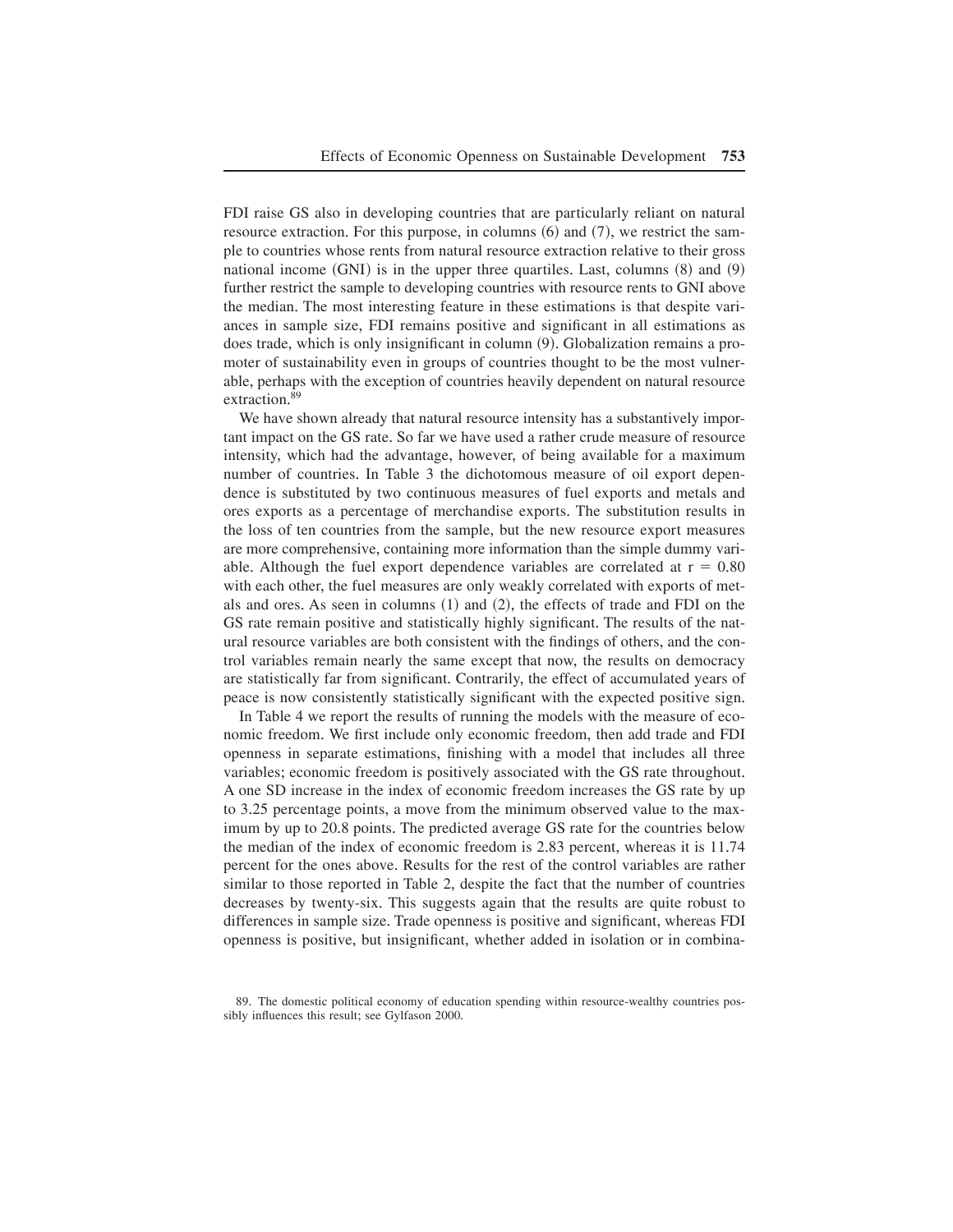| Variables                      | (1)          | (2)          | (3)          |
|--------------------------------|--------------|--------------|--------------|
| TRADE/GDP (ln)                 | 2.787        |              | 2.463        |
|                                | $(3.05)$ *** |              | $(2.61)$ *** |
| FDI/GDP(h)                     |              | 0.528        | 0.333        |
|                                |              | $(1.72)*$    | (1.03)       |
| GNI P.C. $(ln)$                | 24.141       | 23.443       | 23.679       |
|                                | $(3.76)$ *** | $(3.59)$ *** | $(3.62)$ *** |
| (GNI P.C.) <sup>2</sup> $(ln)$ | $-1.203$     | $-1.165$     | $-1.173$     |
|                                | $(3.26)$ *** | $(3.11)$ *** | $(3.13)$ *** |
| <b>ECONOMIC GROWTH</b>         | 0.011        | 0.013        | 0.011        |
|                                | (0.35)       | (0.40)       | (0.37)       |
| AGRICULTURE/GDP                | $-0.066$     | $-0.089$     | $-0.066$     |
|                                | (1.36)       | $(1.82)*$    | (1.34)       |
| <b>CURRENCY CRISIS</b>         | 0.099        | 0.251        | 0.079        |
|                                | (0.20)       | (0.50)       | (0.16)       |
| % METAL & ORE EXPORTS          | $-0.077$     | $-0.067$     | $-0.074$     |
|                                | $(2.67)$ *** | $(2.28)$ **  | $(2.55)$ **  |
| <b>% FUEL EXPORTS</b>          | $-0.203$     | $-0.201$     | $-0.205$     |
|                                | $(9.46)$ *** | $(8.50)$ *** | $(8.70)$ *** |
| <b>DEMOCRACY</b>               | 0.226        | 0.084        | 0.217        |
|                                | (0.33)       | (0.12)       | (0.31)       |
| POLITICAL CONSTRAINTS          | $-1.208$     | $-1.280$     | $-1.212$     |
|                                | (0.83)       | (0.87)       | (0.83)       |
| <b>GOVERNMENT STABILITY</b>    | $-0.148$     | $-0.192$     | $-0.154$     |
|                                | (0.46)       | (0.60)       | (0.48)       |
| POPULATION DENSITY $(ln)$      | 1.131        | 1.462        | 1.170        |
|                                | $(3.14)$ *** | $(4.20)$ *** | $(3.13)$ *** |
| POPULATION SIZE $(ln)$         | 0.626        | 0.179        | 0.641        |
|                                | $(1.73)*$    | (0.63)       | $(1.75)*$    |
| POPULATION URBAN               | $-7.206$     | $-7.002$     | $-7.114$     |
|                                | $(5.81)$ *** | $(5.47)$ *** | $(5.65)$ *** |
| CIVIL WAR                      | $-1.721$     | $-1.860$     | $-1.818$     |
|                                | $(2.14)$ **  | $(2.28)$ **  | $(2.24)$ **  |
| PEACE YEARS                    | 0.058        | 0.057        | 0.052        |
|                                | $(3.05)$ *** | $(2.67)$ *** | $(2.46)$ **  |
| <i><b>Observations</b></i>     | 1945         | 1923         | 1923         |
| Countries                      | 125          | 125          | 125          |

**TABLE 3.** *Effects of trade and FDI dependence on genuine savings rate controlling for fuel exports and metals and ores exports (PCSE estimates)*

*Note:* Absolute z-scores in parentheses. An AR1 correlation structure assumed in all regressions. Constant and linear time trend included (coefficients not reported). All independent variables are lagged one year.  $FDI =$  foreign direct investment; GDP = gross domestic product; GNI P.C. = gross national income per capita; PCSE = panel-corrected standard errors.

Significance as \*\*\*  $p < .01$ , \*\*  $p < .05$ , \*  $p < .1$ .

tion with economic freedom. Restricting the sample to be the same, but including just FDI openness, leads to a positive and highly significant coefficient of this variable in column  $(5)$ . This suggests that the insignificance of the FDI measure is not because of the reduction in sample size. Instead, as before, the positive effect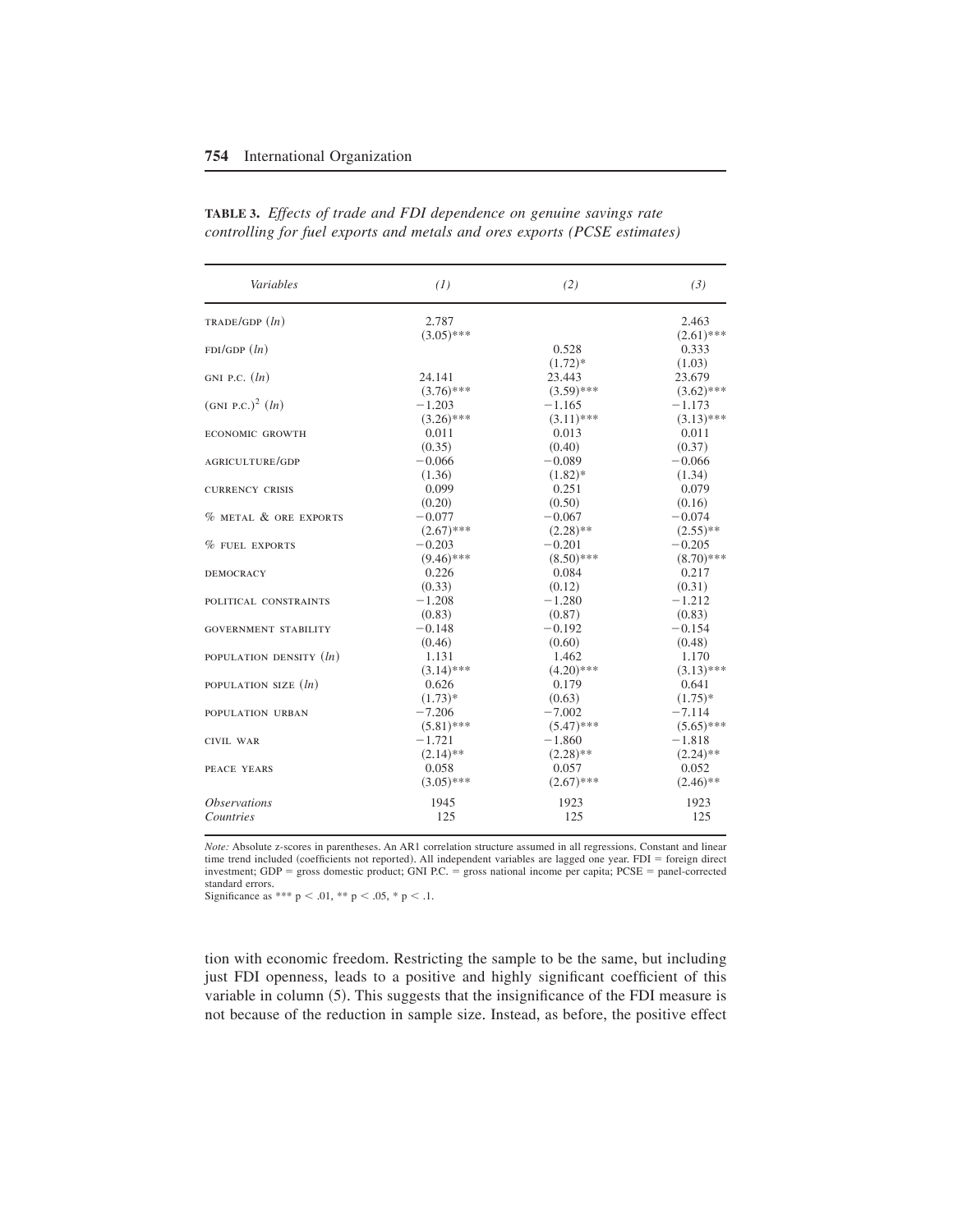| Variables                      | (1)          | (2)                                  | (3)             | (4)                                  | (5)                   |
|--------------------------------|--------------|--------------------------------------|-----------------|--------------------------------------|-----------------------|
| <b>ECONOMIC FREEDOM</b>        | 2.654        | 2.444                                | 2.468           | 2.344                                |                       |
| TRADE/GDP(h)                   | $(4.86)$ *** | $(4.48)$ ***<br>2.083<br>$(2.46)$ ** | $(4.15)$ ***    | $(3.96)$ ***<br>1.789<br>$(2.05)$ ** |                       |
| FDI/GDP(h)                     |              |                                      | 0.566<br>(1.55) | 0.428<br>(1.12)                      | 0.964<br>$(2.74)$ *** |
| GNI P.C. $(ln)$                | 35.616       | 35.001                               | 33.409          | 33.168                               | 28.104                |
|                                | $(5.18)$ *** | $(4.98)$ ***                         | $(4.76)$ ***    | $(4.65)$ ***                         | $(3.99)$ ***          |
| (GNI P.C.) <sup>2</sup> $(ln)$ | $-1.958$     | $-1.899$                             | $-1.806$        | $-1.777$                             | $-1.394$              |
|                                | $(5.00)$ *** | $(4.74)$ ***                         | $(4.51)$ ***    | $(4.37)$ ***                         | $(3.50)$ ***          |
| <b>ECONOMIC GROWTH</b>         | $-0.041$     | $-0.043$                             | $-0.043$        | $-0.045$                             | $-0.041$              |
|                                | (1.24)       | (1.34)                               | (1.34)          | (1.41)                               | (1.24)                |
| AGRICULTURE/GDP                | $-0.048$     | $-0.022$                             | $-0.038$        | $-0.018$                             | $-0.073$              |
|                                | (0.92)       | (0.41)                               | (0.71)          | (0.32)                               | (1.36)                |
| <b>CURRENCY CRISIS</b>         | $-0.077$     | $-0.250$                             | $-0.170$        | $-0.298$                             | $-0.304$              |
|                                | (0.15)       | (0.49)                               | (0.34)          | (0.59)                               | (0.59)                |
| <b>FUEL EXPORTER</b>           | $-16.981$    | $-16.987$                            | $-16.976$       | $-16.968$                            | $-18.084$             |
|                                | $(6.87)$ *** | $(6.79)$ ***                         | $(6.85)$ ***    | $(6.74)$ ***                         | $(7.78)$ ***          |
| <b>DEMOCRACY</b>               | 0.383        | 0.534                                | 0.393           | 0.531                                | 0.325                 |
|                                | (0.59)       | (0.82)                               | (0.59)          | (0.80)                               | (0.48)                |
| POLITICAL CONSTRAINTS          | $-1.635$     | $-1.612$                             | $-1.497$        | $-1.474$                             | $-1.120$              |
|                                | (1.07)       | (1.05)                               | (0.98)          | (0.96)                               | (0.72)                |
| <b>GOVERNMENT STABILITY</b>    | $-0.580$     | $-0.549$                             | $-0.587$        | $-0.560$                             | $-0.612$              |
|                                | $(2.02)$ **  | $(1.93)*$                            | $(2.06)$ **     | $(1.98)$ **                          | $(2.06)$ **           |
| POPULATION DENSITY $(ln)$      | 0.985        | 0.795                                | 1.013           | 0.838                                | 1.237                 |
|                                | $(4.01)$ *** | $(3.02)$ ***                         | $(3.96)$ ***    | $(3.04)$ ***                         | $(4.55)$ ***          |
| POPULATION SIZE $(ln)$         | $-0.210$     | 0.237                                | $-0.128$        | 0.233                                | $-0.091$              |
|                                | (1.02)       | (0.78)                               | (0.59)          | (0.78)                               | (0.45)                |
| POPULATION URBAN               | $-6.608$     | $-6.851$                             | $-6.770$        | $-6.936$                             | $-7.470$              |
|                                | $(5.06)$ *** | $(5.20)$ ***                         | $(5.17)$ ***    | $(5.25)$ ***                         | $(5.95)$ ***          |
| <b>CIVIL WAR</b>               | $-1.532$     | $-1.526$                             | $-1.538$        | $-1.531$                             | $-1.771$              |
|                                | $(2.18)$ **  | $(2.19)$ **                          | $(2.20)$ **     | $(2.20)$ **                          | $(2.45)$ **           |
| PEACE YEARS                    | 0.033        | 0.029                                | 0.024           | 0.021                                | 0.030                 |
|                                | $(1.77)*$    | (1.60)                               | (1.27)          | (1.13)                               | (1.59)                |
| <i><b>Observations</b></i>     | 1813         | 1813                                 | 1800            | 1800                                 | 1800                  |
| Countries                      | 109          | 109                                  | 109             | 109                                  | 109                   |

**TABLE 4.** *Effects of economic freedom on genuine savings rate (PCSE estimates)*

*Note:* Absolute z-scores in parentheses. An AR1 correlation structure assumed in all regressions. Constant and linear time trend included (coefficients not reported). All independent variables are lagged one year,  $FDI =$  foreign direct investment; GDP = gross domestic product; GNI P.C. = gross national income per capita; PCSE = panel-corrected standard errors.

Significance as \*\*\*  $p < .01$ , \*\*  $p < .05$ , \*  $p < .1$ .

of FDI openness is masked by the inclusion of other aspects of economic openness with which the FDI variable is correlated.

Are our results driven by country-specific fixed effects such as cultural differences, which we have not explicitly controlled for so far? Table 5 reports results from a fixed-effects GLS estimator with an assumed AR1 error process. The results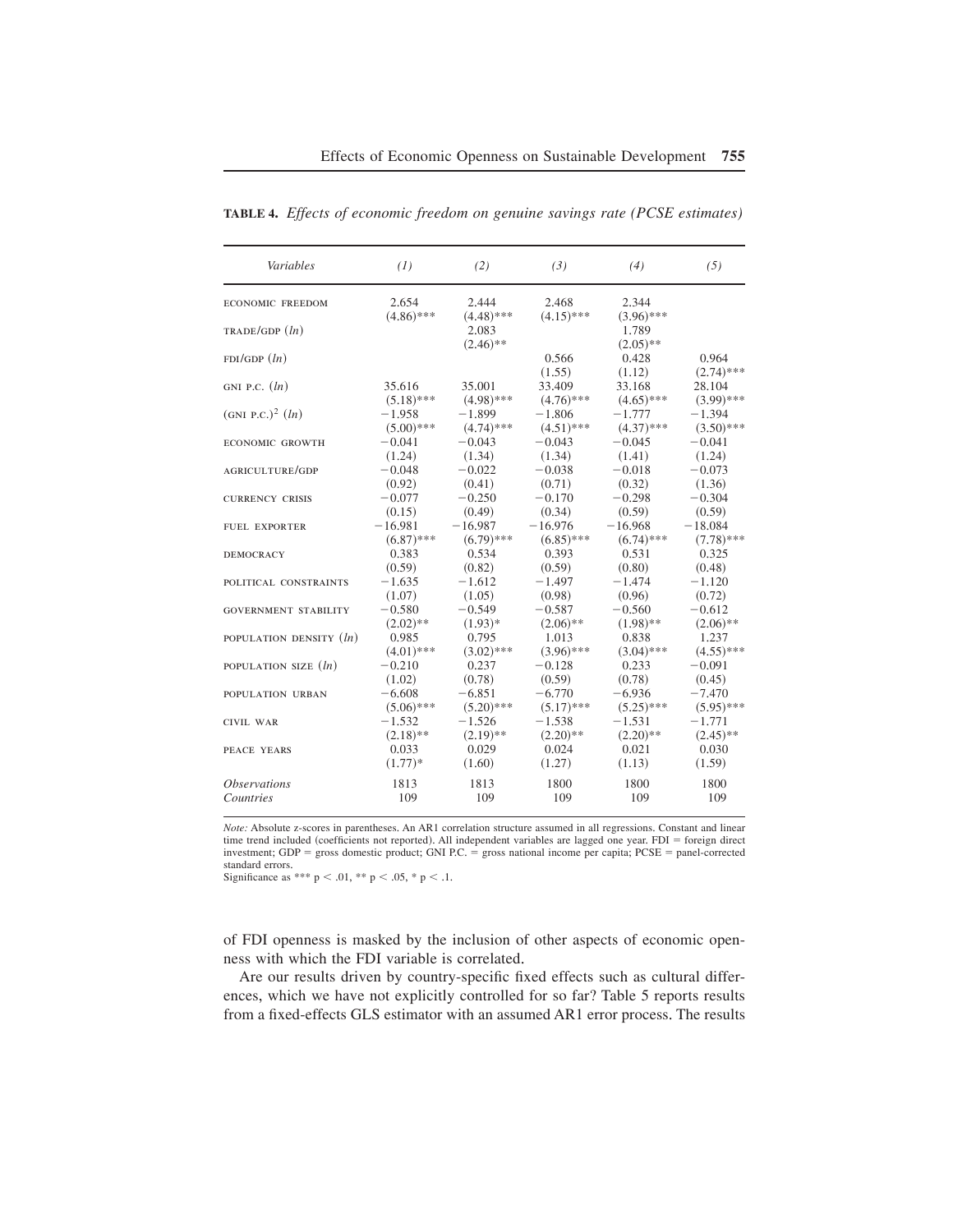| Variables                   | (1)          | (2)          | (3)          | (4)          |
|-----------------------------|--------------|--------------|--------------|--------------|
| TRADE/GDP (ln)              | 2.772        |              | 2.405        |              |
|                             | $(3.07)$ *** |              | $(2.65)$ *** |              |
| FDI/GDP(ln)                 |              | 1.194        | 1.048        |              |
|                             |              | $(3.20)$ *** | $(2.78)$ *** |              |
| <b>ECONOMIC FREEDOM</b>     |              |              |              | 2.508        |
|                             |              |              |              | $(3.77)$ *** |
| GNI P.C. $(ln)$             | 6.094        | 6.222        | 6.400        | 4.671        |
|                             | $(3.03)$ *** | $(3.15)$ *** | $(3.24)$ *** | $(2.29)$ **  |
| <b>ECONOMIC GROWTH</b>      | $-0.013$     | $-0.005$     | $-0.008$     | $-0.042$     |
|                             | (0.49)       | (0.18)       | (0.32)       | $(1.65)*$    |
| <b>AGRICULTURE/GDP</b>      | 53.129       | $-31.107$    | 58.175       | $-11.842$    |
|                             | $(2.30)$ **  | $(2.05)$ **  | $(2.43)$ **  | (0.76)       |
| <b>CURRENCY CRISIS</b>      | 0.031        | 0.175        | $-0.076$     | 0.058        |
|                             | (0.08)       | (0.45)       | (0.19)       | (0.15)       |
| <b>FUEL EXPORTER</b>        | $-1.604$     | $-1.595$     | $-1.594$     | $-0.885$     |
|                             | $(2.09)$ **  | $(2.07)$ **  | $(2.07)$ **  | (1.22)       |
| <b>DEMOCRACY</b>            | 0.722        | 0.597        | 0.590        | 0.547        |
|                             | (0.91)       | (0.75)       | (0.75)       | (0.70)       |
| POLITICAL CONSTRAINTS       | $-1.069$     | $-1.225$     | $-1.270$     | $-1.300$     |
|                             | (0.66)       | (0.76)       | (0.79)       | (0.82)       |
| <b>GOVERNMENT STABILITY</b> | $-0.301$     | $-0.365$     | $-0.337$     | $-0.603$     |
|                             | (0.87)       | (1.06)       | (0.98)       | $(1.79)*$    |
| POPULATION DENSITY $(ln)$   | $-0.374$     | 0.518        | 0.562        | 5.027        |
|                             | (0.13)       | (0.19)       | (0.21)       | (1.50)       |
| POPULATION SIZE $(ln)$      | 3.236        | 3.536        | 3.849        | $-0.605$     |
|                             | (1.28)       | (1.42)       | (1.55)       | (0.20)       |
| POPULATION URBAN            | $-5.685$     | $-8.587$     | $-8.490$     | $-9.365$     |
|                             | (1.04)       | (1.62)       | (1.60)       | (1.56)       |
| <b>CIVIL WAR</b>            | $-0.020$     | $-0.023$     | $-0.023$     | $-0.019$     |
|                             | (0.59)       | (0.69)       | (0.68)       | (0.59)       |
| PEACE YEARS                 | $-0.010$     | $-0.034$     | $-0.000$     | 0.012        |
|                             | (0.17)       | (0.60)       | (0.01)       | (0.21)       |
| <i><b>Observations</b></i>  | 1934         | 1915         | 1911         | 1704         |
| <b>Countries</b>            | 134          | 134          | 134          | 109          |
|                             |              |              |              |              |

#### **TABLE 5.** *Fixed effects estimation of genuine savings rate*

*Note:* Absolute z-scores in parentheses. An AR1 correlation structure assumed in all tests. All independent variables are lagged one year.  $FDI =$  foreign direct investment;  $GDP =$  gross domestic product;  $GNI$  P.C. = gross national income per capita.

Significance as \*\*\*  $p < .01$ , \*\*  $p < .05$ , \*  $p < .1$ .

on trade, FDI, and economic freedom are not affected+ Note that in these fixedeffects estimations we found no evidence for a nonlinear effect of income on the GS rate, which is why only the linear income term is entered into the regressions. The reason why some of the control variables cease to be statistically significant in these estimations is because they vary little over time (for example, population density and the urbanization rate) and are thus estimated inefficiently by the fixedeffects estimator, which draws on the over-time data variation in each country only+

As we mentioned, economic openness is often used as a proxy for "good" economic policies. In order to further check whether it was the degree of corruption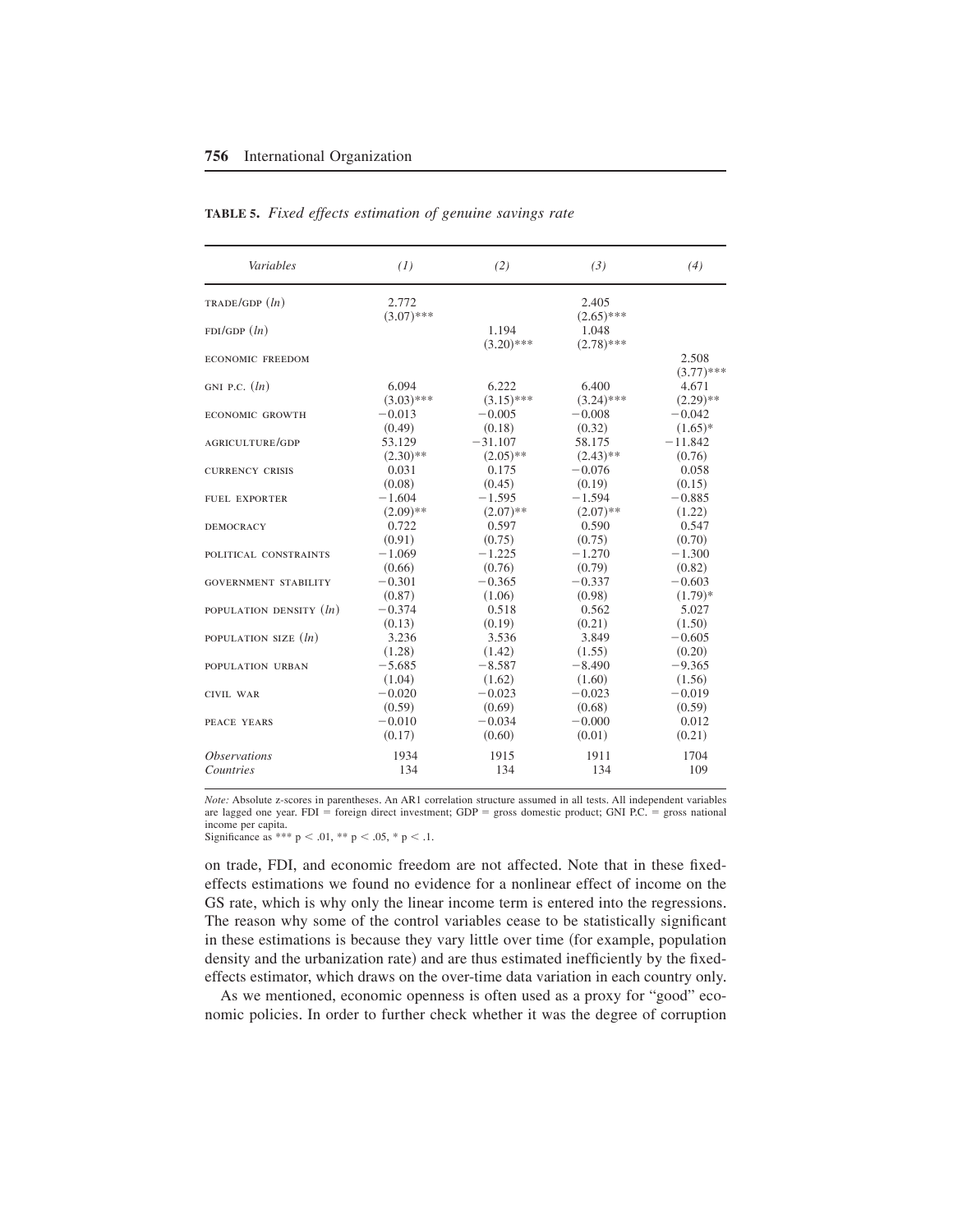rather than trade, FDI, or economic freedom that mattered, we tested the models using International Country Risk Guide (ICRG) data on "corruption," which is another widely accepted measure of good governance.<sup>90</sup> The results of the globalization variables were unchanged when corruption was included. This variable turned out to be positive but statistically not different from zero. Including two measurements—M2 (broad money supply) divided by GDP, and the age dependency ratio—had little effect on the positive and significant effects of the globalization variables. We did not include portfolio investments in the main estimations, because we do not expect these rather volatile investment flows to have any significant effect on the GS rate and also because its inclusion would limit sample size. Running portfolio investment alongside trade and FDI, however, yielded an insignificant effect on this variable, while the results on the other two globalization variables were upheld.

In summary, the results taken together seem remarkably robust to sample size, specification, and testing procedure. The globalization variables remained unchanged despite several alternative specifications. If the spread of globalization and economic liberalism increase interconnectivity among states, then these trends increase the chances that states would be less profligate. Our results taken together support those who argue that globalization potentially improves conditions for sustainability. If increasing globalization is good for current economic development, our analyses do not suggest that it is to the detriment of future generations. What seems to be harmful for sustainability is autarchy.

So far we have addressed a form of sustainability, which presumes a high degree of substitutability among various forms of capital in the spirit of weak sustainability. The concept of EF is a measure in the spirit of strong sustainability, which rejects substitutability. The objective of EF is to translate all the ecological impact of human economic activity into the "area required to produce the resources consumed and to assimilate the wastes generated . . . under the predominant management and production practices in any given year."<sup>91</sup> Because the focus is on consumption, the required land area is attributed to the consumer rather than the producer because the consumer is deemed responsible for the environmental impact. For example, resources extracted in a developing country, but exported to a developed country, count toward the ecological footprint of the developed country. The following impacts are included:  $(1)$  crop growing for food, animal feed, fiber, oil, and rubber;  $(2)$  animal grazing for meat, hides, wool, and milk;  $(3)$  harvesting of timber for wood, fiber, and fuel;  $(4)$  fishing in oceans and freshwater;  $(5)$  infrastructure for housing, transportation, industrial production, and hydroelectric power;

<sup>90.</sup> See Ades and Di Tella 1999; Kaufmann, Kraay, and Zoido-Lobaton 1999; and Treisman 2000. The ICRG data on corruption gauge the degree to which the rule of law prevails. We average the quarterly scores for each year between 1984 and 1999. The data are available for 110 countries in our sample and was obtained from the Political Risk Services (PRS) group, which supplies the data commercially for a fee. See  $\langle www.prs.com \rangle$ .

<sup>91.</sup> Wackernagel et al. 2002, 9266.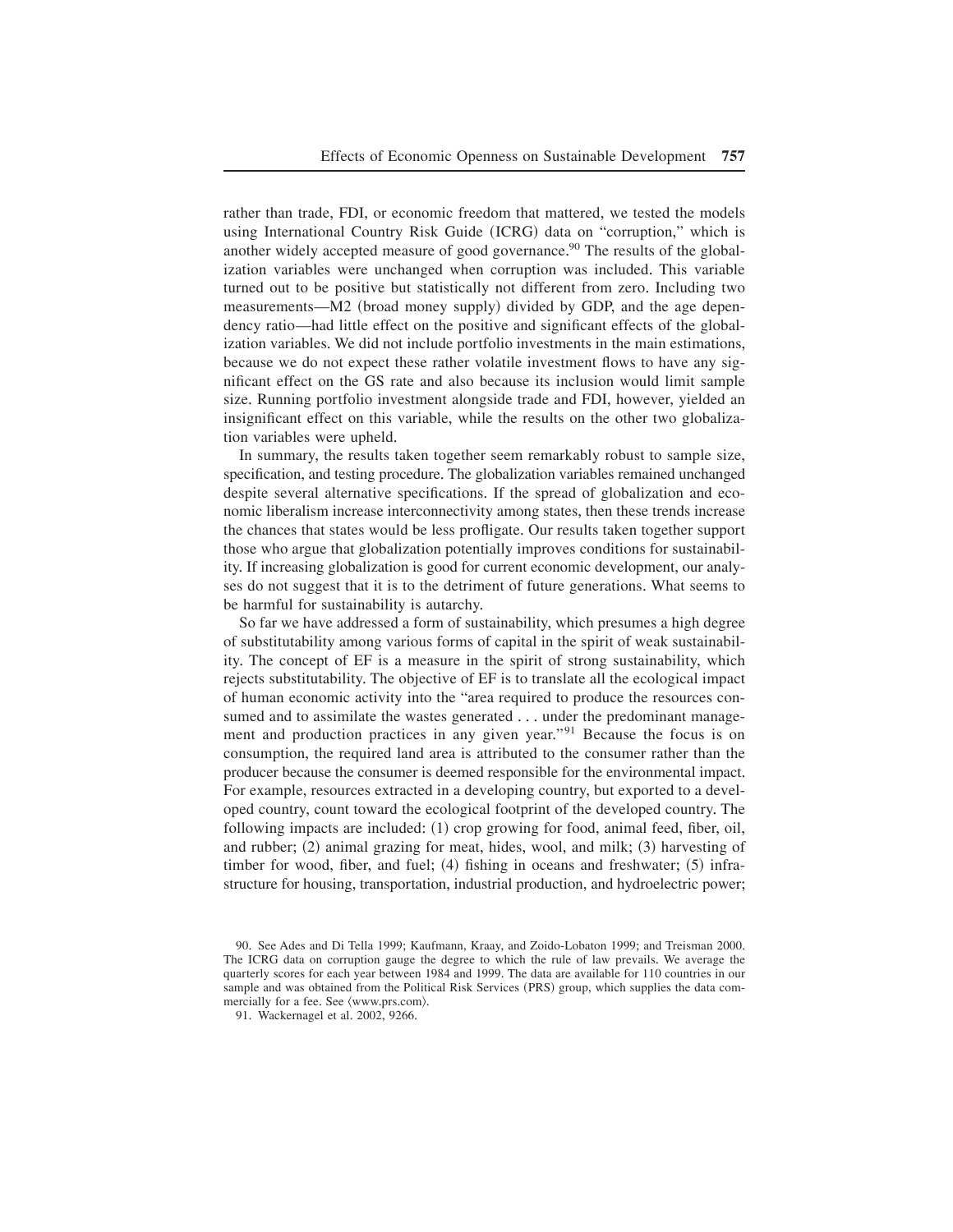and (6) burning of fossil fuel. Because of data problems, fresh water withdrawal is not included. Of all the human impacts, accounting for fossil fuel use is the most important one, responsible for slightly less than half of the global EF in 1999. This so-called energy footprint is the one that has grown fastest over the past decades and in which the disparity between the developed and developing countries is largest.

There are many problems with using EF as a measure of ecological sustainability and with estimating how it is affected by globalization. Conceptually, one can argue that EF adds up "apples and oranges" in adding such diverse items as actual land use for agricultural products and purely hypothetical land use for the absorption of carbon dioxide emissions. The energy component is also the most controversial part of EF. It is calculated as the forest land area required to hypothetically sequester enough carbon from the atmosphere to avoid any increase in the atmospheric concentration of carbon from fossil fuel use. There are many more possibilities to sequester carbon from the atmosphere or to prevent carbon emissions than land-intensive forestry, however. Fossil fuel could be replaced with renewable energy, particularly wind and solar energy.<sup>92</sup> The Danish Environmental Assessment Institute has calculated that the energy footprint becomes negligible with little impact on the overall EF if, hypothetically, 50 percent of world energy demand were satisfied with renewable energy, which the institute claims to be technically possible, and for the remaining energy demand, low carbon fuels such as natural gas are used.<sup>93</sup> From the practical side, a major drawback of the variable is that EF have only been calculated for a global sample for three years, namely 1996, 1999, and 2000.<sup>94</sup>

These problems notwithstanding, Table 6 reports results for EF as the dependent variable (Appendix 2 lists each country's ecological footprint and its change, both averaged over the entire period of study). We use the GLS estimator with random effects as the PCSE estimator is not the most suitable for short time periods+ The stability of the political system variable from the World Bank database was not lagged in these estimations, which would not have allowed us to use the EF value for the year 2000. Neither trade, FDI, nor economic freedom are statistically significant. This remains true also in case the dependent variable is interpolated to gain more observations (not shown). Apart from income, population size, and population density, no other variables are significant. Indeed, a model with only per capita income and its squared term explains 80 percent of the variation in the data! This leaves little explanatory power for any of the other variables+ Higher per capita income first lowers the EF at low levels of income up to an estimated threshold of around \$1,000, after which higher income is associated with higher EF. It is apparent that the way the EF is constructed, high-income

<sup>92.</sup> Neumayer 2003.

<sup>93.</sup> Jørgensen et al. 2002.

<sup>94.</sup> World Wildlife Fund 2002, 2004.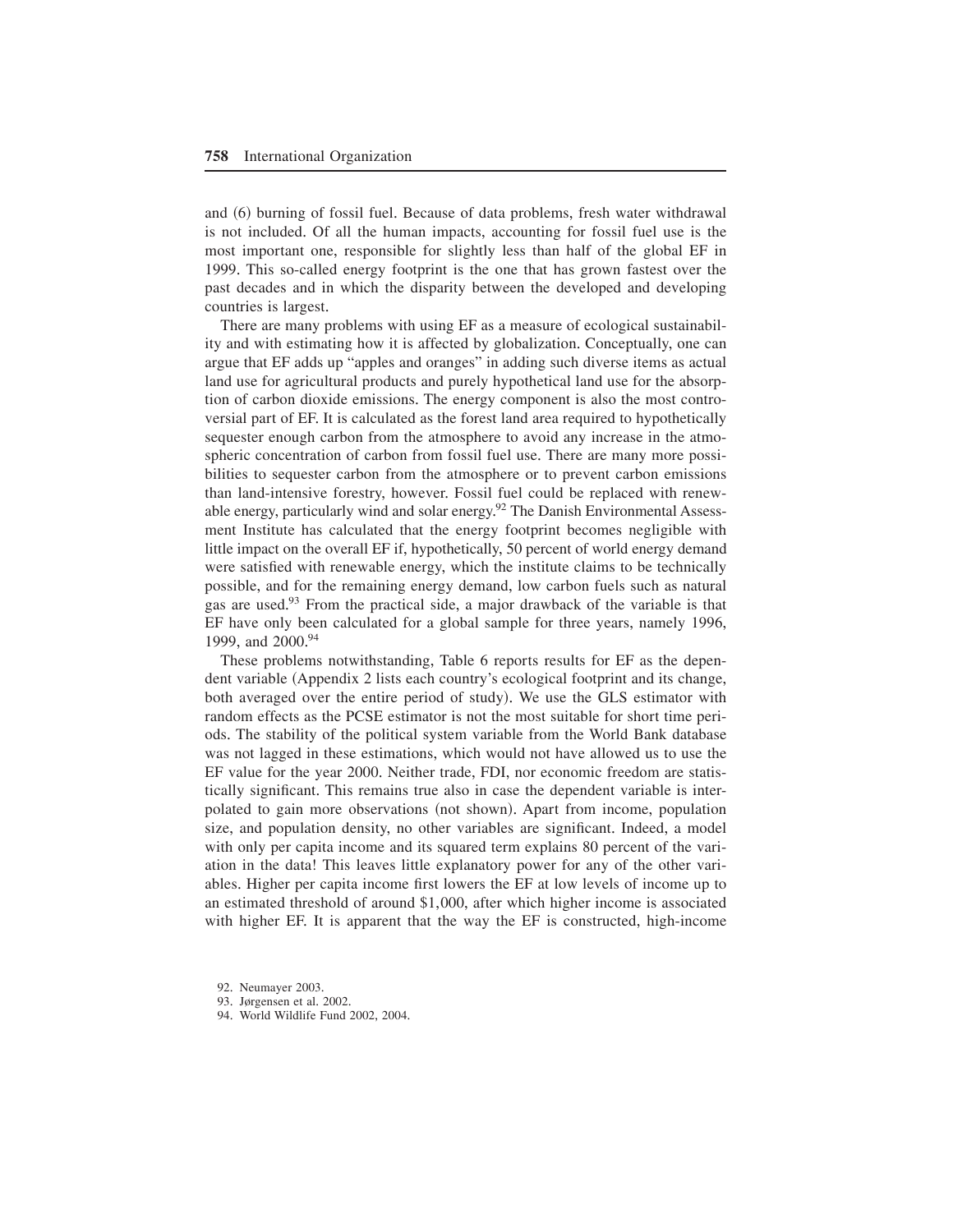| Variables                      | (1)                 | (2)                     | (3)                |
|--------------------------------|---------------------|-------------------------|--------------------|
| TRADE/GDP(h)                   | 0.079               |                         |                    |
|                                | (0.49)              |                         |                    |
| FDI/GDP(h)                     |                     | $-0.087$                |                    |
|                                |                     | (1.43)                  |                    |
| <b>ECONOMIC FREEDOM</b>        |                     |                         | 0.073              |
|                                |                     |                         | (0.76)             |
| GNI P.C. $(ln)$                | $-6.589$            | $-6.490$                | $-6.744$           |
|                                | $(6.28)$ ***        | $(6.19)$ ***            | $(5.52)$ ***       |
| (GNI P.C.) <sup>2</sup> $(ln)$ | 0.484               | 0.475                   | 0.489              |
|                                | $(7.87)$ ***        | $(7.72)$ ***            | $(6.86)$ ***       |
| <b>ECONOMIC GROWTH</b>         | $-0.011$            | $-0.009$                | $-0.011$           |
|                                | (1.36)              | (1.10)                  | (1.24)             |
| AGRICULTURE/GDP                | $-0.000$            | $-0.004$                | 0.001              |
|                                | (0.01)<br>0.035     | (0.49)<br>0.055         | (0.10)             |
| <b>CURRENCY CRISIS</b>         |                     |                         | 0.095              |
|                                | (0.24)<br>$-0.276$  | (0.39)<br>$-0.273$      | (0.54)<br>$-0.242$ |
| <b>FUEL EXPORTER</b>           |                     |                         |                    |
|                                | (0.96)<br>$-0.154$  | (0.95)<br>$-0.147$      | (0.66)<br>$-0.090$ |
| <b>DEMOCRACY</b>               | (0.95)              | (0.92)                  |                    |
|                                | $-0.125$            | $-0.159$                | (0.49)<br>$-0.188$ |
| POLITICAL CONSTRAINTS          |                     |                         |                    |
|                                | (0.37)              | (0.47)<br>0.020         | (0.46)             |
| <b>GOVERNMENT STABILITY</b>    | 0.011               |                         | 0.017              |
|                                | (0.10)              | (0.18)                  | (0.15)             |
| POPULATION DENSITY $(ln)$      | $-0.231$            | $-0.235$                | $-0.238$           |
|                                | $(4.02)$ ***        | $(4.10)$ ***            | $(3.54)$ ***       |
| POPULATION SIZE $(ln)$         | $-0.099$            | $-0.120$<br>$(2.31)$ ** | $-0.116$           |
|                                | $(1.67)^*$<br>0.207 |                         | $(1.95)*$<br>0.227 |
| POPULATION URBAN               |                     | 0.206                   |                    |
|                                | (0.97)<br>0.129     | (0.96)<br>0.111         | (0.88)             |
| <b>CIVIL WAR</b>               | (0.82)              | (0.72)                  | 0.156<br>(0.93)    |
| <b>PEACE YEARS</b>             | $-0.001$            | $-0.001$                | $-0.001$           |
|                                | (0.30)              | (0.22)                  | (0.19)             |
|                                |                     |                         |                    |
| <i><b>Observations</b></i>     | 296                 | 300                     | 255                |
| <b>Countries</b>               | 115                 | 115                     | 95                 |

**TABLE 6.** *Estimation with ecological footprints as dependent variable (random effects GLS)*

*Note:* Absolute z-scores in parentheses. An AR1 correlation structure assumed in all tests. All independent variables are lagged one year.  $FDI =$  foreign direct investment;  $GDP =$  gross domestic product;  $GLS =$  generalized least squares; GNI P.C.  $=$  gross national income per capita. Significance as \*\*\*  $p < .01$ , \*\*  $p < .05$ , \*  $p < .1$ .

countries have high EF and poor countries have low EF, and there is little else that matters. Any policy recommendation from such a result would inescapably mean "increase poverty," an untenable position no matter which part of this divided planet one lives in. Interestingly, we find no support for neo-Malthusian population concerns because countries with bigger populations and higher population density have lower rather than higher ecological footprints.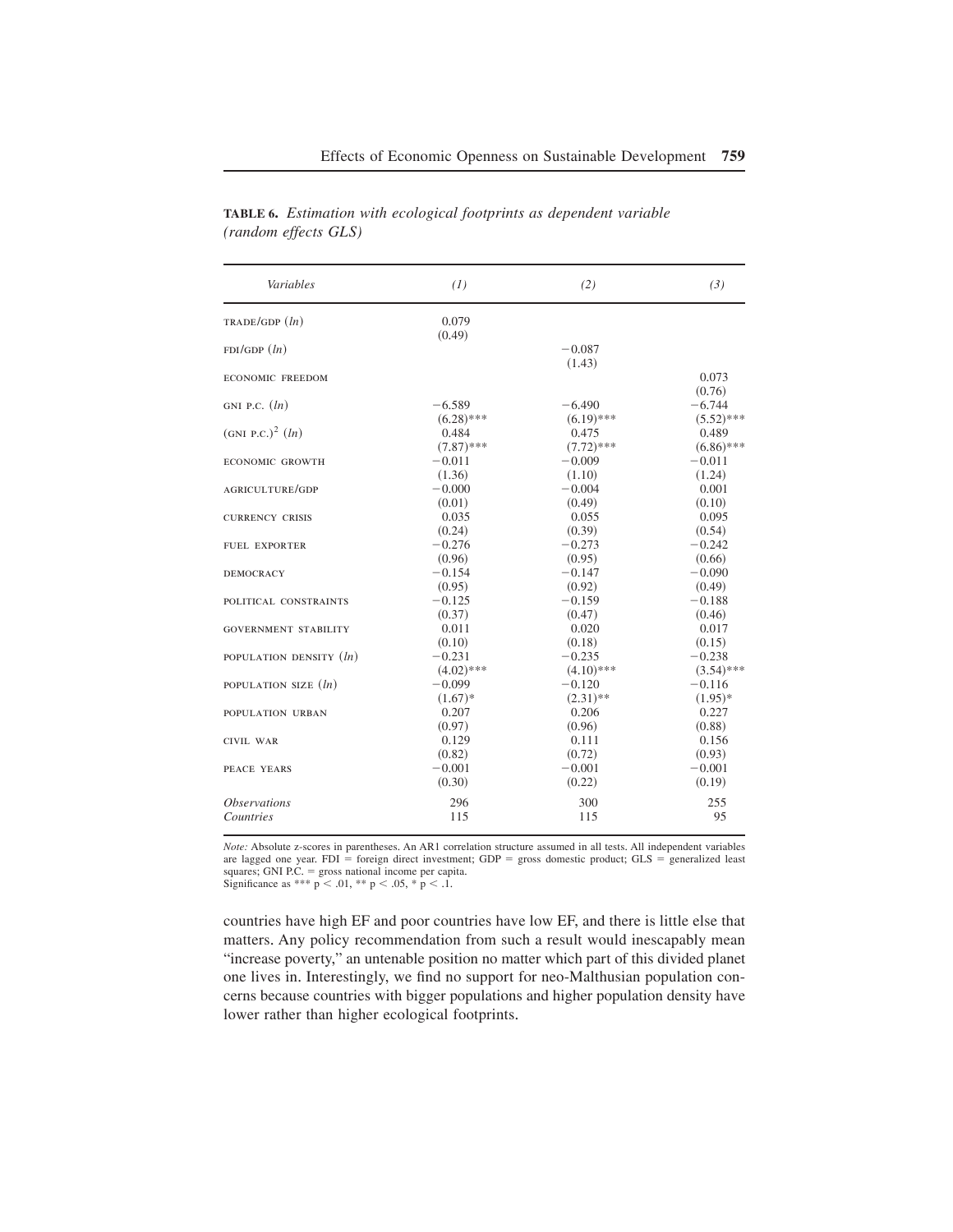#### **Conclusion**

As one eminent scholar has put it, "reason and analysis require that we abandon the conviction that globalization lacks a human face, an assertion that is tantamount to a false alarm, and embrace the view that it *has* one."<sup>95</sup> Our estimations support this view. We examined the effects of trade, FDI, and economic freedom on the World Bank's GS rate, one composite measure of (weak) sustainability. The logic of the measure is that sustainable development requires keeping net savings of all forms of capital that we value at least above zero, thus capturing the trade-offs inherent in the accumulation of some forms of capital at the expense of others+ Because even building a school requires the trade-off of land, trees, other resources, analyses of sustainable development have often failed to capture such dimensions in their operationalization. Thus the question becomes under what conditions countries transform natural resources, including clean air, into income sustainably+ Answering this question, our study gauged the effects of trade and FDI dependence and degree of economic freedom on the GS rate over a period of twenty years. Our results are easily summarized.

Trade, FDI dependence, and economic freedom increase GS. This runs counter to what some dependency and world system theorists have argued in terms of a capitalist world system damaging the well-being of future generations. This study finds no such effect of globalization. Countries that are more closely integrated into world markets and that allow a greater degree of economic freedom protect their future well-being better than isolated countries that tightly restrict the freedom of economic activity. Allegations that globalization induces countries to maximize short-term benefits at the expense of mortgaging the future are therefore without foundation.

A few country cases illustrate our main results. Comparing the world situation in the first half of the 1980s to that of the second half of the 1990s, many countries opened their economies and increased their GS rate substantially. For example, Chile and Ghana increased their share of trade to GDP by 14 and 64 percentage points, their FDI stock relative to GDP by 30 and 8 percentage points, and their Index of Economic Freedom by 2.4 and 2.8 points, respectively, while at the same time increasing their GS rate by 22 and 9 percentage points, respectively. Of course, not all countries opened up trade and FDI and allowed more economic freedom all at the same rate. China is a good example. It increased its trade share by  $25$ percentage points and its FDI stock relative to GDP by 21 percentage points, but its increase in economic freedom of merely 0.8 points is less impressive. In the same time span, the country managed to increase its GS rate by 24 percentage points. Inevitably, there are also some failures, representing exceptions to the general trend. For example, Nicaragua and the Democratic Republic of Congo were much more open in the late 1990s than in the early 1980s. They increased their

<sup>95.</sup> Bhagwati 2004, 265 (italics in original).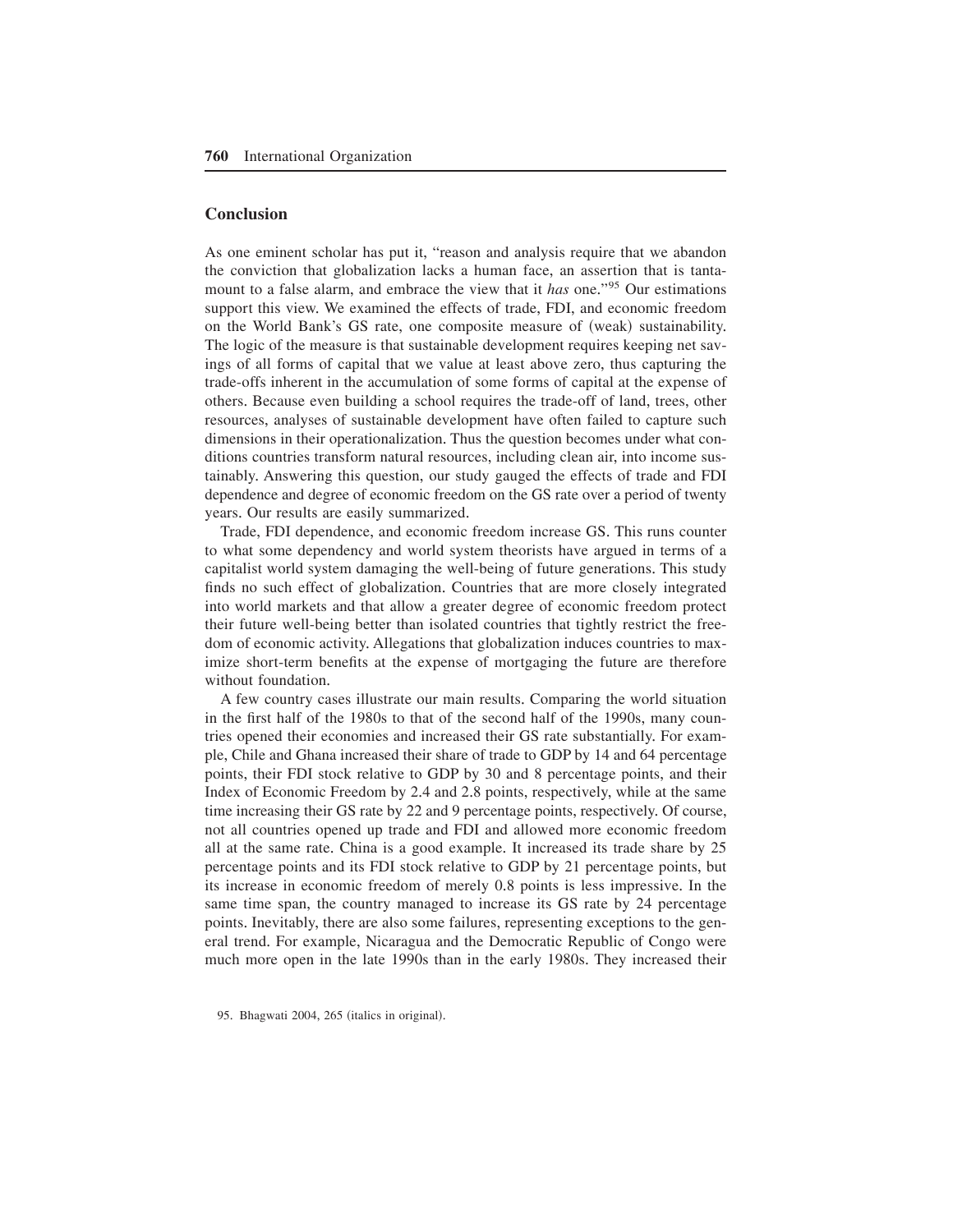trade share by 55 and 20 percentage points, their FDI share by 26 and 4 percentage points, and their index of economic freedom by  $2$  and  $0.6$  points, respectively. Yet, their GS rate dropped by 5 and 7 percentage points, respectively. In future research, we would like to explore the reasons why some liberalizing countries fail to achieve increases in GS.

Admittedly, our results only hold for weak sustainability. However, such sustainability is a prerequisite for achieving stronger forms of sustainability+ Also, while we have not been able to demonstrate a positive effect of globalization on strong sustainability, of which ecological footprints represent a crude and contested measure, we have also not found any negative effect. Clearly more research needs to be done on the determinants of the GS rate beyond globalization concerns, so that econometric models might be refined over time+ When stronger findings from other variables can be incorporated, we will be able to test further the potential spuriousness of the association between trade, FDI, economic freedom, and sustainability reported here.

This caveat notwithstanding, our results taken together suggest that economic globalization leads to better management of the wealth of nations, a good prospect for the present generation and for those to whom we bequeath the planet. On the other hand, resource-wealthy countries seem to waste resources, given that they fail to translate extraction of nature's wealth into sustainability via adequate investment in manufactured and human capital, presumably because of the welldocumented feature of both economic and political "Dutch disease" that often result in distorted markets, corruption, mal-governance, and social breakdown.

Many developing countries have embarked on a policy reform toward economic openness in the last two decades or so.<sup>96</sup> Whether this change is prompted by the spectacular failure of inward-looking and import-substituting economic policies from previous decades<sup>97</sup> is a consequence of the process of democratiza- $\frac{1}{100}$  or has other reasons altogether need not concern us here. What is important is that, built on our estimations, the gradual adoption of open economic policies even in resource-wealthy regions, such as Africa, is good news for weak sustainability.

### **Appendix 1. Definitions of Components of the Adjusted Net Savings (Genuine Savings)**

• Gross national savings are equal to gross domestic investment minus net foreign borrowing plus net official transfers.

96. Simmons and Elkins 2004.

98. Milner and Kubota 2005.

<sup>97.</sup> Rodrik 1994.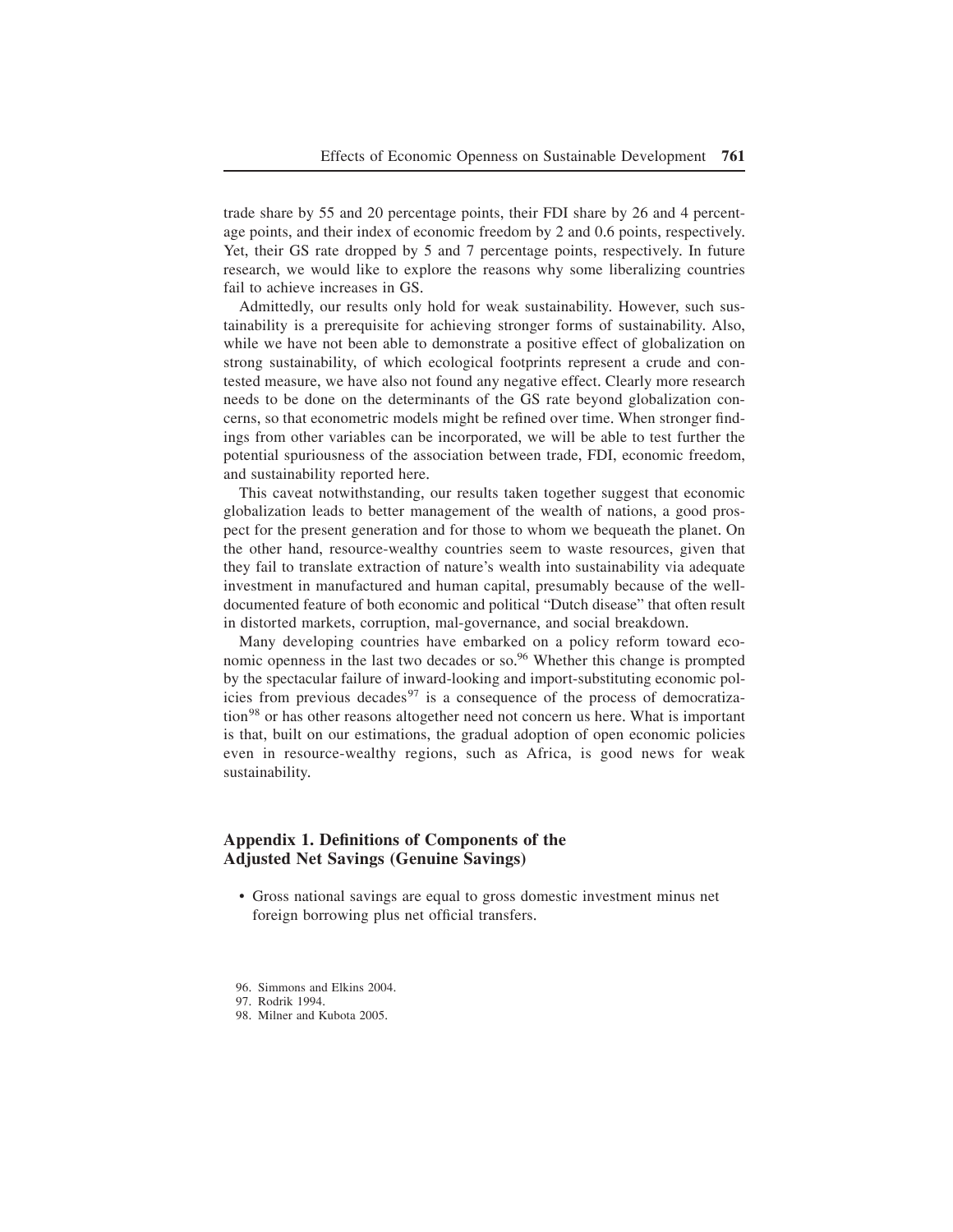- Net national savings are equal to gross national savings less the value of consumption of manufactured capital.
- Adjusted net savings, or genuine savings, are equal to net national savings plus current education expenditures and minus energy depletion, mineral depletion, net forest depletion, and carbon dioxide damage.
- Carbon dioxide damage is estimated as \$20 per ton of carbon (the unit damage in 1995 U.S. dollars) times the number of tons of carbon emitted.
- Current education expenditure refers to the current operating expenditures in education, including wages and salaries and excluding capital investments in buildings and equipment.
- Energy depletion is equal to the product of unit resource rents and the physical quantities of energy extracted. It covers crude oil, natural gas, and coal.
- Mineral depletion is equal to the product of unit resource rents and the physical quantities of minerals extracted+ It refers to bauxite, copper, iron, lead, nickel, phosphate, tin, zinc, gold, and silver.
- Net forest depletion is calculated as the product of unit resource rents and the excess of roundwood harvest over natural growth.

| Country                | GS       | GS change | EF   | EF change |
|------------------------|----------|-----------|------|-----------|
| Albania                | $-0.12$  | 3.25      | 1.12 | 0.29      |
| Algeria                | 2.47     | 1.29      | 1.71 | 0.12      |
| Angola                 | $-8.96$  | $-4.47$   | 0.89 | $-0.11$   |
| Antigua and Barbuda    | 12.31    | $-0.66$   |      |           |
| Argentina              | 4.21     | $-0.28$   | 3.24 | 0.15      |
| Armenia                | $-9.30$  | 0.90      | 0.84 | $-0.13$   |
| Australia              | 4.91     | $-0.04$   | 7.75 | $-0.49$   |
| Austria                | 13.78    | $-0.12$   | 4.80 | 0.14      |
| Azerbaijan             | $-35.48$ | 2.58      | 1.78 | 0.18      |
| <b>Bahamas</b>         | 9.96     | $-0.11$   |      |           |
| <b>Bahrain</b>         | $-6.29$  | $-1.21$   |      |           |
| Bangladesh             | 6.02     | 0.85      |      |           |
| <b>Barbados</b>        | 11.97    | $-0.52$   |      |           |
| <b>Belarus</b>         | 15.94    | 0.21      | 3.43 | $-0.10$   |
| <b>Belgium</b>         | 12.03    | $-0.06$   | 6.07 | $-1.61$   |
| <i>Belize</i>          | 21.75    | $-0.33$   |      |           |
| <b>Benin</b>           | 1.09     | 0.07      | 1.05 | $-0.23$   |
| <b>Bhutan</b>          | 17.84    | 0.64      |      |           |
| <b>Bolivia</b>         | $-2.53$  | 0.66      | 1.24 | 0.71      |
| Bosnia and Herzegovina |          |           | 1.20 | 0.44      |
| <b>Botswana</b>        | 27.96    | $-0.80$   | 2.06 | 1.22      |
| <b>Brazil</b>          | 10.27    | $-0.21$   | 2.41 | 0.01      |

## **Appendix 2. Genuine savings rates, ecological footprints and their changes (mean period values)**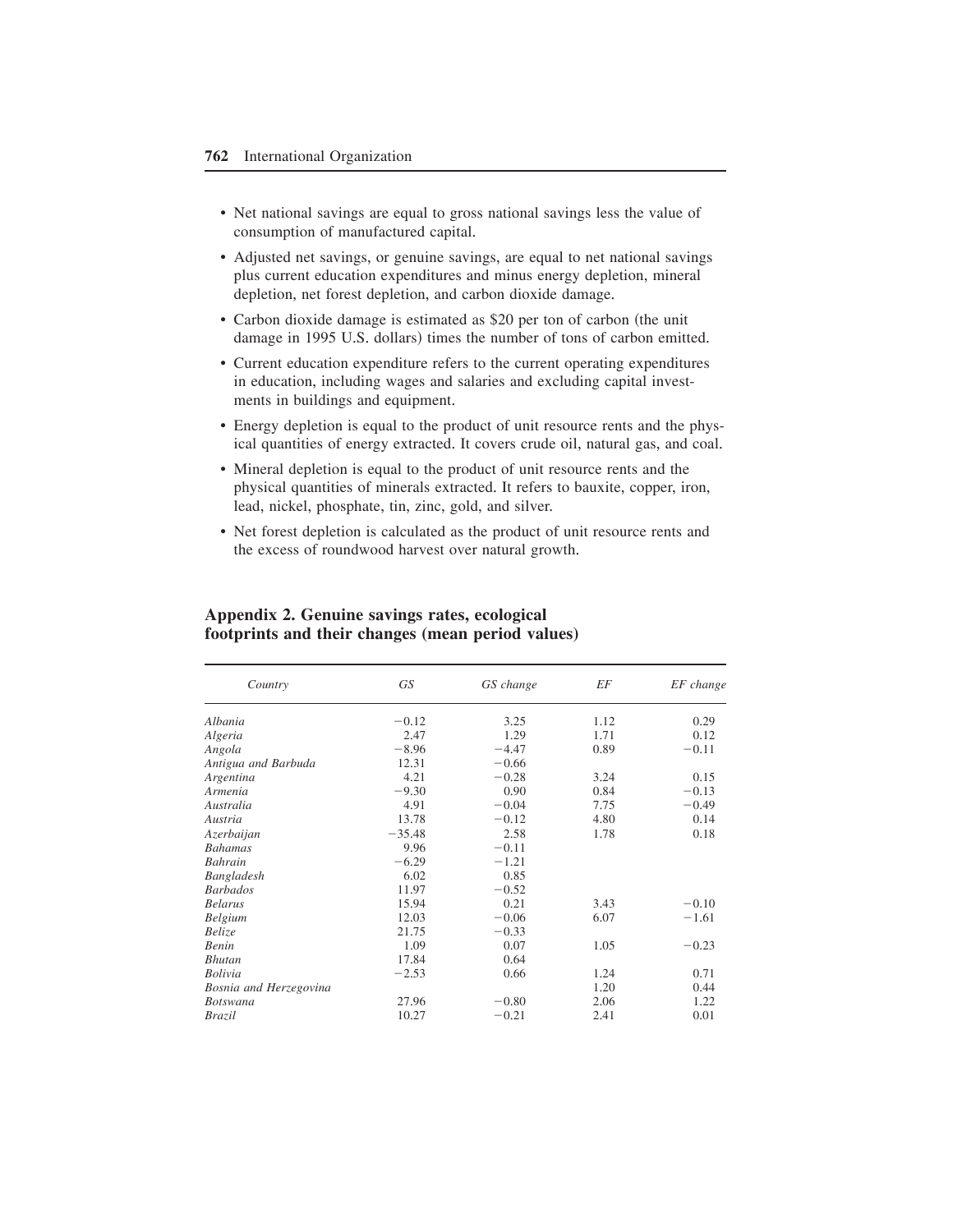| Country                  | GS       | GS change | EF   | EF change |
|--------------------------|----------|-----------|------|-----------|
| <b>Bulgaria</b>          | 9.09     | $-1.52$   | 2.48 | 0.29      |
| Burkina Faso             | 14.79    | 0.40      | 1.18 | 0.01      |
| Burundi                  | 5.36     | $-1.04$   | 0.55 | 0.15      |
| Cambodia                 | 9.30     | 0.19      | 0.86 | 0.20      |
| Cameroon                 | 1.81     | 0.60      | 1.20 | 0.13      |
| Canada                   | 8.14     | 0.46      | 8.40 | $-0.28$   |
| Cape Verde               | 16.42    | $-2.34$   |      |           |
| Central African Republic | 3.10     | 0.33      | 1.41 | 0.23      |
| Chad                     | 2.23     | $-0.13$   | 1.12 | 0.29      |
| Chile                    | 0.32     | 0.63      | 3.37 | $-0.07$   |
| China                    | 18.40    | 1.61      | 1.51 | $-0.18$   |
| Colombia                 | 4.66     | $-0.48$   | 1.47 | 0.17      |
| Comoros                  | 11.58    | $-0.06$   |      |           |
| Congo, Democratic Rep.   | $-7.87$  | $-0.55$   | 0.69 | $-0.18$   |
| Congo, Rep.              | $-15.81$ | $-2.44$   | 0.94 | $-0.12$   |
| Costa Rica               | 16.66    | $-0.09$   | 1.99 | $-0.04$   |
| Cote d'Ivoire            | 1.87     | $-0.24$   | 1.22 | 0.68      |
| Croatia                  |          |           | 2.74 | 0.07      |
| Cuba                     |          |           | 1.49 | 0.04      |
| Cyprus                   | 14.64    | $-0.37$   |      |           |
| Czech Republic           | 13.83    | 1.04      | 4.61 | $-0.58$   |
| Denmark                  | 11.19    | 0.66      | 6.36 | $-1.26$   |
| Dominica                 | 14.67    | $-0.91$   |      |           |
| Dominican Republic       | 10.89    | 0.38      | 1.50 | 0.16      |
| Ecuador                  | $-8.64$  | 0.03      | 1.69 | 0.23      |
| Egypt                    | 4.59     | 1.25      | 1.40 | $-0.33$   |
| El Salvador              |          |           | 1.39 | 0.53      |
| Eritrea                  |          |           | 0.79 | 0.02      |
| Estonia                  | 10.74    | $-1.55$   | 5.27 | 0.43      |
| Ethiopia                 | 1.42     | $-0.51$   | 0.75 | $-0.11$   |
| Fiji                     | 11.09    | $-0.73$   |      |           |
| Finland                  | 11.54    | 0.14      | 7.81 | $-1.42$   |
| France                   | 12.44    | 0.00      | 5.50 | 0.48      |
| Gabon                    | $-3.36$  | $-1.40$   | 2.30 | $-0.25$   |
| Gambia                   | 12.29    | $-0.53$   | 0.97 | 0.01      |
|                          | $-8.17$  |           | 0.87 | $-0.06$   |
| Georgia                  |          | 2.48      |      | $-0.45$   |
| Germany                  | 10.76    | $-0.24$   | 4.58 |           |
| Ghana                    | 4.85     | 0.31      | 1.13 | 0.16      |
| Greece                   | 14.85    | $-0.47$   | 5.00 | $-0.31$   |
| Grenada                  | 16.77    | $-0.36$   |      |           |
| Guatemala                | 1.27     | $-0.20$   | 1.37 | $-0.12$   |
| Guinea                   | $-1.40$  | 1.14      | 1.21 | 0.01      |
| Guinea-Bissau            | 2.29     | 1.72      | 0.84 | 0.35      |
| Guyana                   | $-10.41$ | 1.57      |      |           |
| Haiti                    | 3.71     | $-0.18$   | 0.75 | $-0.20$   |
| Honduras                 | 15.09    | 1.05      | 1.52 | 0.20      |
| Hong Kong, China         | 23.01    | $-0.17$   |      |           |
| Hungary                  | 14.21    | 0.14      | 3.21 | 0.18      |

*Hungary* 14.21 0.14 3.21 0.18

*India* 9.43 0.24 0.79 -

*Indonesia* 10.13 0.21 1.11 -

*Ireland* 16.77 0.58 5.38 -

 $-0.21$ <br>0.24

0.19 1.98<br>0.58 5.38

*Iceland* 8.43 -

*Iran, Islamic Rep.*  $-4.85$ <br>*Ireland*  $16.77$ 

 $-0.36$ ~*continued*!

 $-0.01$ 

 $-0.15$ 

 $-0.13$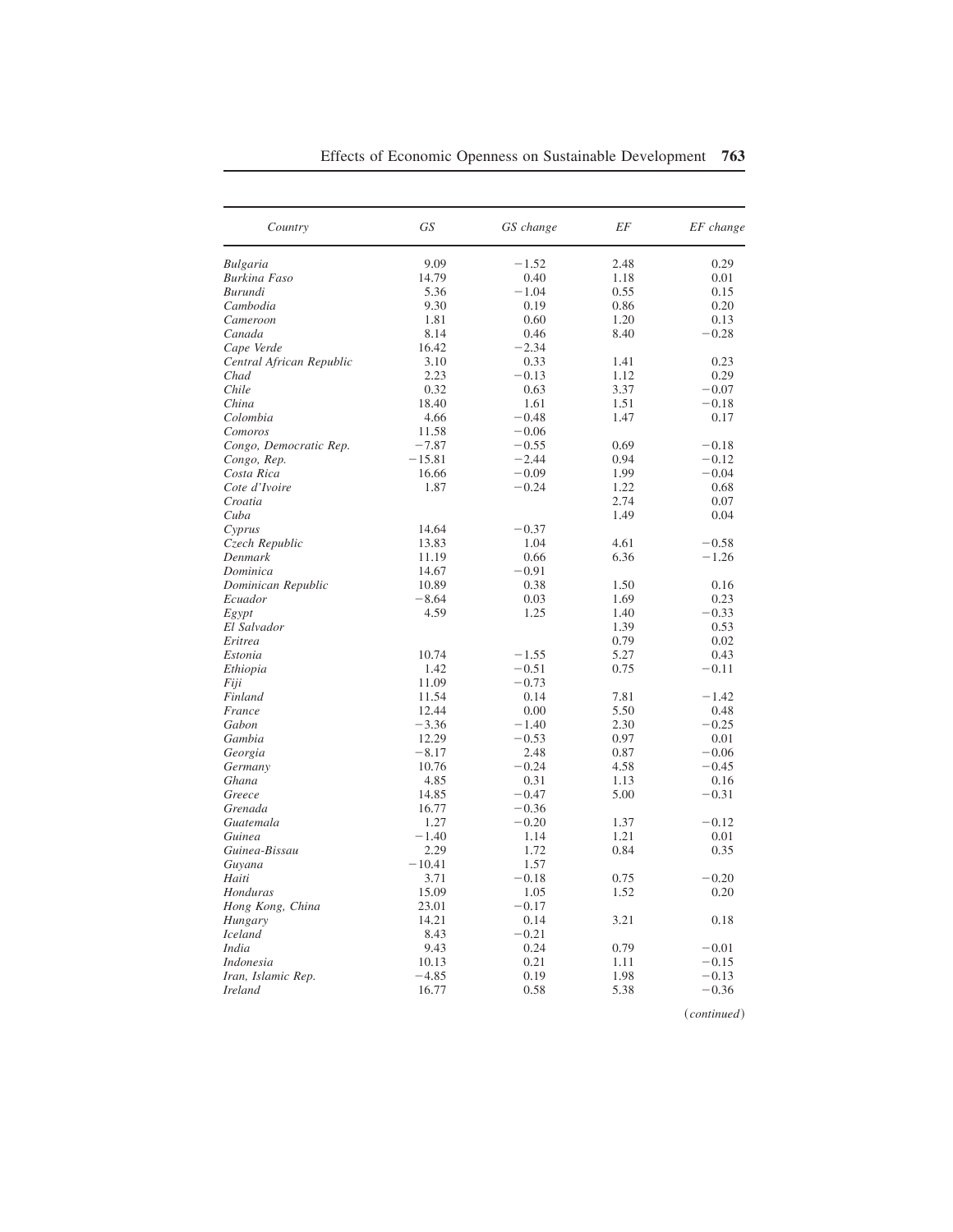#### **Appendix 2** (Continued)

| Country                   | GS       | GS change | EF   | EF change |
|---------------------------|----------|-----------|------|-----------|
| <i>Israel</i>             | 6.57     | $-0.07$   | 4.48 | $-0.47$   |
| Italy                     | 11.60    | $-0.21$   | 3.61 | $-0.58$   |
| Jamaica                   | 9.05     | 0.94      | 2.14 | 0.08      |
| Japan                     | 20.43    | $-0.49$   | 4.45 | $-0.86$   |
| Jordan                    | 18.74    | $-0.64$   | 1.63 | $-0.16$   |
| Kazakhstan                | $-17.92$ | $-1.82$   | 3.69 | 0.17      |
| Kenya                     | 13.39    | $-0.12$   | 1.12 | $-0.01$   |
| Korea, Dem. Rep.          |          |           | 3.56 | 1.03      |
| Korea, Rep.               | 24.47    | 0.23      | 3.03 | $-0.88$   |
| Kuwait                    | $-5.73$  | $-0.38$   | 8.38 | 0.26      |
| Kyrgyz Republic           | $-1.18$  | $-1.00$   | 1.16 | $-0.04$   |
| Lao PDR                   | 0.95     | $-1.45$   | 0.87 | 0.27      |
| Latvia                    | 18.51    | $-5.27$   | 3.68 | 0.97      |
| Lebanon                   | $-10.19$ | $-0.61$   | 2.51 | $-0.24$   |
| Liberia                   | $-20.97$ | $-0.41$   | 0.97 | $-0.06$   |
| Libya                     | $-19.95$ | 0.93      | 3.34 | $-0.07$   |
| Lithuania                 | 9.01     | $-0.15$   | 3.61 | 0.80      |
| Luxembourg                | 23.84    | $-0.08$   |      |           |
| Macedonia, FYR            |          |           | 2.96 | $-0.57$   |
| Madagascar                | $-0.23$  | 0.23      | 0.93 | 0.09      |
| Malawi                    | 2.23     | $-0.58$   | 0.79 | $-0.23$   |
| Malaysia                  | 14.18    | 0.91      | 3.35 | $-0.17$   |
| Maldives                  | 8.95     | 4.43      |      |           |
| Mali                      | 8.10     | 0.07      | 1.17 | 0.02      |
| Malta                     | 23.47    | $-0.89$   |      |           |
| Mauritania                | $-9.23$  | 1.51      | 1.64 | 1.03      |
|                           |          |           | 2.14 | 1.75      |
| <b>Mauritius</b>          | 17.68    | 0.40      |      |           |
| Mexico                    | 3.05     | 0.27      | 2.51 | 0.07      |
| Moldova                   | 9.79     | $-1.02$   | 1.35 | $-0.25$   |
| Mongolia                  |          |           | 3.65 | 3.10      |
| Morocco                   | 15.69    | 0.28      | 1.09 | $-0.18$   |
| Mozambique                | $-2.90$  | 0.76      | 0.61 | 0.09      |
| Myanmar                   |          |           | 0.72 | 0.06      |
| Namibia                   | 22.93    | $-0.73$   | 1.77 | 1.05      |
| Nepal                     | 8.09     | 0.73      | 0.75 | $-0.26$   |
| Netherlands               | 14.78    | 0.29      | 4.68 | $-1.00$   |
| New Zealand               | 12.99    | $-0.09$   | 8.30 | $-0.55$   |
| Nicaragua                 | $-6.50$  | 0.57      | 1.59 | 0.04      |
| Niger                     | $-1.12$  | $-0.82$   |      |           |
| Nigeria                   | $-30.44$ | $-0.59$   | 1.31 | $-0.23$   |
| Norway                    | 12.30    | 0.53      | 8.06 | 0.25      |
| <b>Oman</b>               | $-44.97$ | $-0.63$   |      |           |
| Pakistan                  | 5.23     | $-0.08$   | 0.66 | 0.03      |
| Panama                    | 18.60    | $-0.06$   | 1.94 | 0.17      |
| Papua New Guinea          |          |           | 1.37 | $-0.17$   |
| Paraguay                  | 7.85     | $-0.33$   | 2.47 | $-0.22$   |
| Peru                      | 5.30     | $-0.06$   | 1.28 | 0.11      |
| Philippines               | 12.08    | 0.37      | 1.20 | $-0.06$   |
| Poland                    | 12.05    | $-0.84$   | 3.67 | $-0.30$   |
| Portugal                  | 14.03    | $-0.54$   | 4.75 | 0.87      |
| Romania                   | 10.45    | $-1.78$   | 2.66 | $-0.06$   |
| <b>Russian Federation</b> | $-2.12$  | $-2.86$   | 4.45 | $-0.21$   |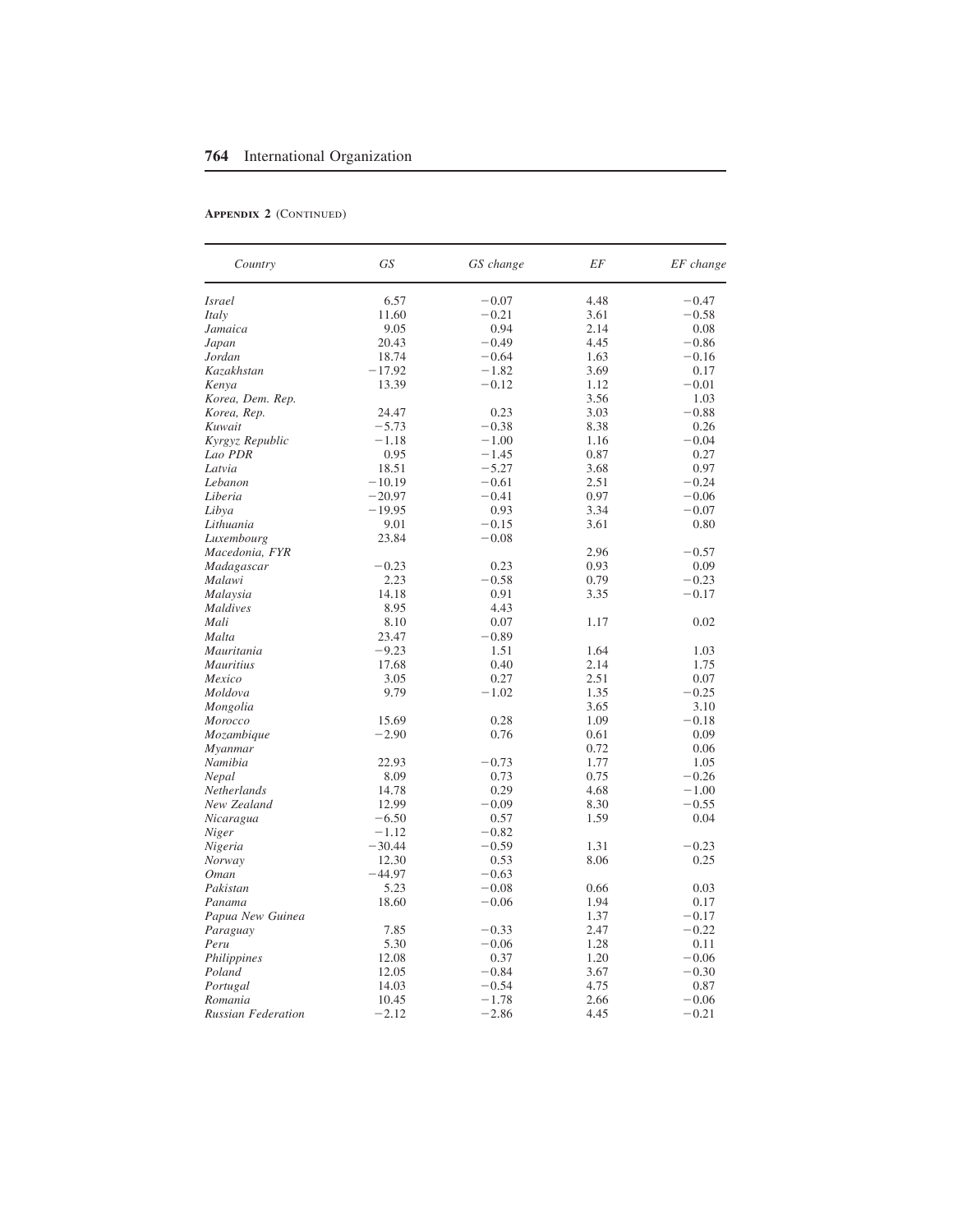| Country                        | GS       | GS change | EF    | EF change |
|--------------------------------|----------|-----------|-------|-----------|
| Rwanda                         | 6.94     | 0.05      | 1.00  | $-0.28$   |
| Saudi Arabia                   | $-29.65$ | 0.71      | 4.55  | $-0.02$   |
| Senegal                        | 0.31     | 0.82      | 1.25  | $-0.08$   |
| Seychelles                     | 26.02    | $-1.39$   |       |           |
| Sierra Leone                   | $-9.86$  | $-0.67$   | 0.77  | 0.34      |
| Singapore                      | 33.56    | 0.82      |       |           |
| Slovak Republic                | 19.02    | 0.52      | 3.44  | $-0.17$   |
| Slovenia                       |          |           | 3.70  | $-0.06$   |
| Solomon Islands                | 12.64    | 0.01      |       |           |
| Somalia                        | $-4.24$  | 2.83      |       |           |
| South Africa                   | 0.23     | 0.16      | 3.78  | $-0.50$   |
| Spain                          | 12.28    | 0.16      | 4.69  | 0.24      |
| Sri Lanka                      | 16.20    | 0.38      | 0.96  | $-0.12$   |
| St. Kitts and Nevis            | 16.54    | 0.53      |       |           |
| St. Lucia                      | 11.01    | $-0.43$   |       |           |
| St. Vincent and the Grenadines | 11.89    | $-0.11$   |       |           |
| Sudan                          | $-3.88$  | 1.67      | 1.14  | 0.14      |
| <b>Suriname</b>                | 2.99     | $-1.65$   |       |           |
| Swaziland                      | 14.81    | 0.14      |       |           |
| Sweden                         | 11.24    | 0.06      | 7.07  | 1.22      |
| Switzerland                    | 17.11    | 0.34      | 4.56  | 1.14      |
| Syrian Arab Republic           | $-13.14$ | $-1.51$   | 1.73  | 0.12      |
| Tajikistan                     | 15.28    | $-4.49$   | 0.69  | $-0.01$   |
| Tanzania                       | 5.19     | 0.17      | 1.03  | $-0.14$   |
| <b>Thailand</b>                | 21.07    | 0.02      | 1.67  | $-0.12$   |
| Togo                           | 10.67    | $-0.75$   |       |           |
| Trinidad and Tobago            | $-12.15$ | 1.00      | 3.03  | $-1.57$   |
| Tunisia                        | 11.90    | 0.65      | 1.61  | $-0.18$   |
| Turkey                         | 16.84    | 0.24      | 2.16  | 0.22      |
| Turkmenistan                   |          |           | 2.89  | $-0.58$   |
| Uganda                         | $-4.42$  | 0.37      | 1.15  | 0.23      |
| <b>Ukraine</b>                 |          |           | 3.50  | 0.16      |
| <b>United Arab Emirates</b>    |          |           | 10.32 | $-1.16$   |
| <b>United Kingdom</b>          | 6.45     | 0.09      | 5.18  | $-0.63$   |
| <b>United States</b>           | 7.25     | 0.22      | 9.63  | $-0.13$   |
| Uruguay                        | 6.18     | $-0.13$   | 3.46  | $-0.47$   |
| <b>Uzbekistan</b>              | $-9.45$  | $-3.32$   |       |           |
| Vanuatu                        | 23.98    | 0.54      |       |           |
| Venezuela                      | $-7.99$  | 0.79      | 2.47  | 0.08      |
| Vietnam                        | 8.97     | 1.02      | 0.76  | 0.00      |
| Yemen, Rep.                    | $-15.16$ | 1.12      |       |           |
| Zambia                         | $-15.82$ | 0.95      | 1.26  | $-0.24$   |
| Zimbabwe                       | 10.96    | 0.55      | 1.26  | $-0.27$   |

*Note:*  $GS =$  genuine savings;  $EF =$  ecological footprint.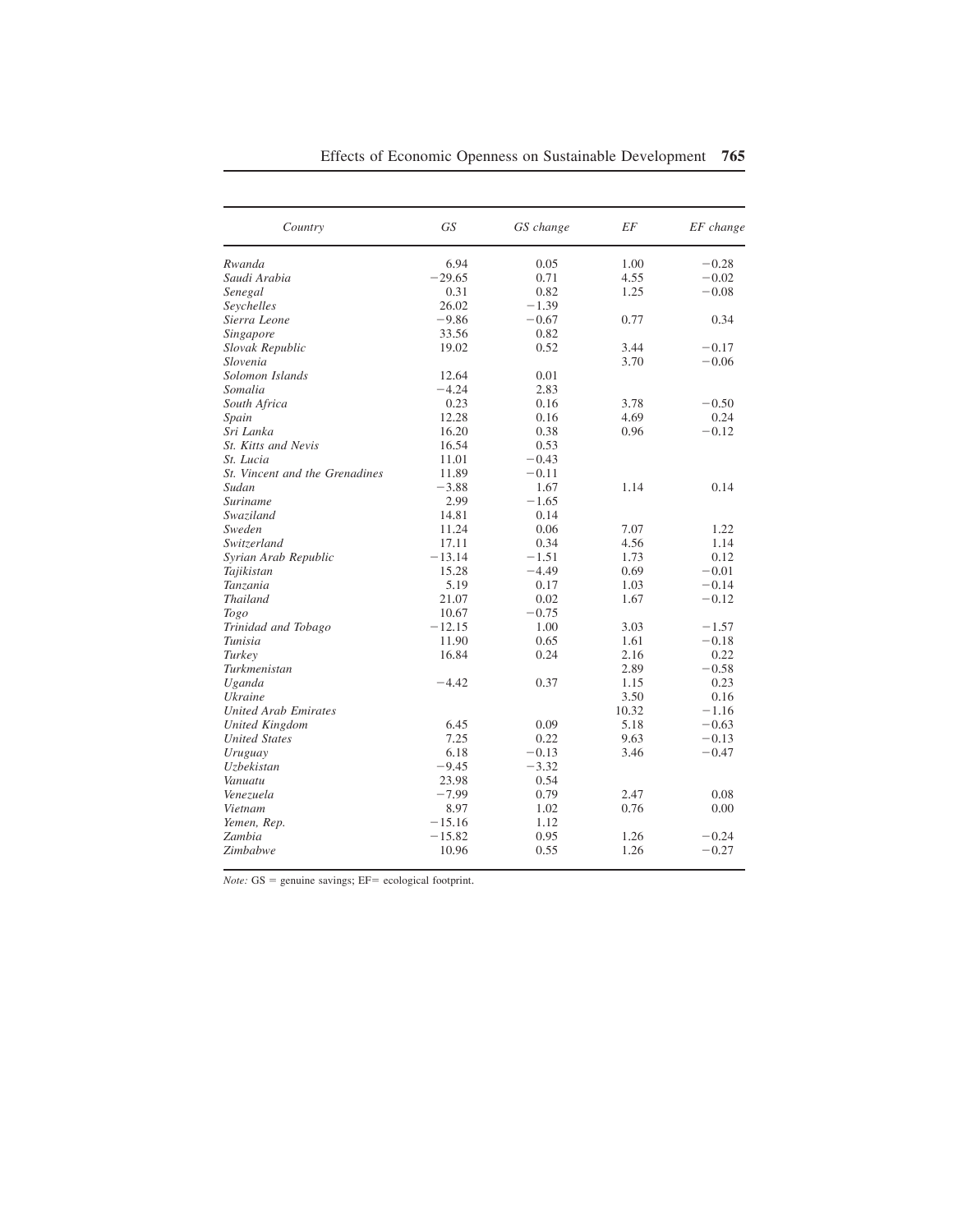| Variable                    | <i><b>Observations</b></i> | Mean  | Standard<br>deviation | Minimum  | <b>Maximum</b> |
|-----------------------------|----------------------------|-------|-----------------------|----------|----------------|
| <b>GENUINE SAVINGS RATE</b> | 2069                       | 6.95  | 12.29                 | $-61.42$ | 50.44          |
| TRADE/GDP(h)                | 2069                       | 4.09  | 0.56                  | 1.84     | 6.08           |
| FDI/GDP(h)                  | 2046                       | 2.12  | 1.30                  | $-6.18$  | 5.66           |
| <b>ECONOMIC FREEDOM</b>     | 1813                       | 5.48  | 1.22                  |          | 8.80           |
| GNI P.C. $(ln)$             | 2069                       | 8.07  | 1.11                  | 5.74     | 10.26          |
| <b>ECONOMIC GROWTH</b>      | 2069                       | 1.21  | 4.97                  | $-39.73$ | 30.83          |
| AGRICULTURE/GDP             | 2069                       | 19.32 | 14.74                 | 0.15     | 61.54          |
| <b>CURRENCY CRISIS</b>      | 2069                       | 0.07  | 0.26                  | $\Omega$ |                |
| <b>FUEL EXPORTER</b>        | 2069                       | 0.08  | 0.27                  | $\Omega$ |                |
| % FUEL EXPORTS              | 1943                       | 15.52 | 26.47                 | $\Omega$ | 100            |
| % METAL & ORE EXPORTS       | 2015                       | 8.68  | 16.88                 | 0.00     | 96.38          |
| <b>DEMOCRACY</b>            | 2069                       | 0.47  | 0.50                  | $\theta$ |                |
| POLITICAL CONSTRAINTS       | 2069                       | 0.22  | 0.22                  | $\Omega$ | 0.71           |
| <b>GOVERNMENT STABILITY</b> | 2069                       | 0.12  | 0.28                  | $\Omega$ |                |
| POPULATION DENSITY $(ln)$   | 2069                       | 3.87  | 1.47                  | 0.41     | 8.78           |
| POPULATION SIZE $(ln)$      | 2069                       | 15.98 | 1.67                  | 11.99    | 20.95          |
| POPULATION URBAN $(ln)$     | 2069                       | 3.75  | 0.63                  | 1.39     | 4.61           |
| <b>CIVIL WAR</b>            | 2069                       | 0.07  | 0.25                  | $\Omega$ |                |
| PEACE YEARS                 | 2069                       | 20.42 | 16.96                 | $\theta$ | 54             |

# **Appendix 3. Summary statistics and bivariate correlation matrix**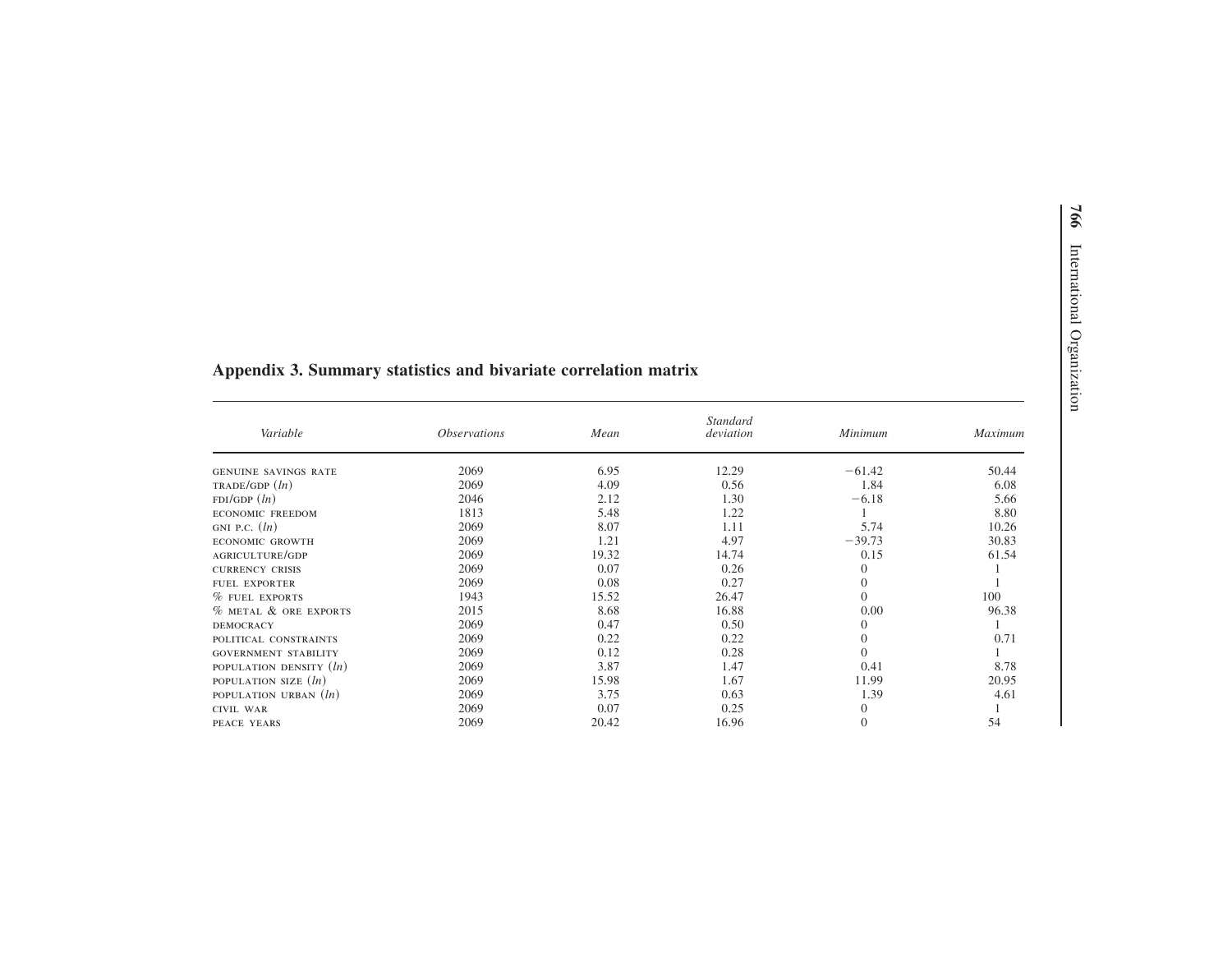|                               | $\overline{I}$ | II      | III     | IV      | V       | VI      | <b>VII</b> | <b>VIII</b> | IX      | X       | XI      | <b>XII</b> | XIII    | <b>XIV</b> | XV      | <i>XVI</i> | <i>XVII</i> |
|-------------------------------|----------------|---------|---------|---------|---------|---------|------------|-------------|---------|---------|---------|------------|---------|------------|---------|------------|-------------|
| I: TRADE/GDP $(ln)$           | 1.00           |         |         |         |         |         |            |             |         |         |         |            |         |            |         |            |             |
| II: $FDI/GDP(h)$              | 0.44           |         |         |         |         |         |            |             |         |         |         |            |         |            |         |            |             |
| III: ECONOMIC FREEDOM         | 0.36           | 0.33    |         |         |         |         |            |             |         |         |         |            |         |            |         |            |             |
| IV: GNI P.C. $(ln)$           | 0.26           | 0.20    | 0.67    |         |         |         |            |             |         |         |         |            |         |            |         |            |             |
| V: ECONOMIC GROWTH            | 0.11           | 0.07    | 0.22    | 0.17    |         |         |            |             |         |         |         |            |         |            |         |            |             |
| VI: AGRICULTURE/GDP           | $-0.35$        | $-0.28$ | $-0.56$ | $-0.83$ | $-0.12$ |         |            |             |         |         |         |            |         |            |         |            |             |
| VII: CURRENCY CRISIS          | $-0.01$        | $-0.01$ | $-0.20$ | $-0.15$ | $-0.18$ | 0.12    |            |             |         |         |         |            |         |            |         |            |             |
| VIII: DEMOCRACY               | $-0.01$        | 0.09    | 0.37    | 0.50    | 0.11    | $-0.38$ | $-0.08$    |             |         |         |         |            |         |            |         |            |             |
| IX: POLITICAL CONSTRAINTS     | 0.05           | 0.10    | 0.45    | 0.57    | 0.17    | $-0.44$ | $-0.09$    | 0.77        |         |         |         |            |         |            |         |            |             |
| X: GOVERNMENT STABILITY       | $-0.07$        | $-0.03$ | 0.02    | 0.08    | 0.00    | $-0.03$ | 0.05       | 0.21        | 0.16    |         |         |            |         |            |         |            |             |
| XI: POPULATION DENSITY $(ln)$ | 0.24           | $-0.03$ | 0.23    | 0.16    | 0.17    | $-0.12$ | $-0.05$    | 0.07        | 0.09    | 0.01    |         |            |         |            |         |            |             |
| XII: POPULATION SIZE $(ln)$   | $-0.59$        | $-0.23$ | $-0.02$ | $-0.07$ | 0.08    | 0.08    | 0.01       | 0.05        | 0.05    | 0.03    | 0.10    |            |         |            |         |            |             |
| XIII: POPULATION URBAN $(ln)$ | 0.28           | 0.26    | 0.43    | 0.78    | 0.05    | $-0.80$ | $-0.07$    | 0.37        | 0.40    | 0.03    | $-0.03$ | $-0.10$    |         |            |         |            |             |
| XIV: FUEL EXPORTER            | 0.08           | 0.07    | $-0.15$ | $-0.05$ | $-0.10$ | $-0.13$ | 0.04       | $-0.11$     | $-0.14$ | $-0.06$ | $-0.10$ | $-0.11$    | 0.13    |            |         |            |             |
| XV: % FUEL EXPORTS            | 0.06           | 0.04    | $-0.14$ | $-0.04$ | $-0.08$ | $-0.16$ | 0.02       | $-0.21$     | $-0.24$ | $-0.08$ | $-0.15$ | $-0.01$    | 0.18    | 0.80       |         |            |             |
| XVI: % METAL & ORE EXPORTS    | $-0.02$        | 0.06    | $-0.21$ | $-0.21$ | $-0.12$ | 0.13    | 0.10       | $-0.18$     | $-0.17$ | $-0.05$ | $-0.31$ | $-0.05$    | $-0.06$ | $-0.09$    | $-0.13$ |            |             |
| XVII: CIVIL WAR               | $-0.17$        | $-0.10$ | $-0.17$ | $-0.06$ | $-0.06$ | 0.08    | 0.05       | $-0.04$     | $-0.04$ | 0.05    | 0.02    | 0.15       | $-0.11$ | $-0.05$    | $-0.05$ | 0.00       |             |
| XVIII: PEACE YEARS            | 0.22           | 0.12    | 0.37    | 0.41    | 0.07    | $-0.32$ | $-0.06$    | 0.31        | 0.27    | 0.04    | $-0.05$ | $-0.18$    | 0.32    | $-0.06$    | $-0.08$ | $-0.10$    | $-0.32$     |

*Note:* FDI = foreign direct investment; GDP = gross domestic product; GNI P.C. = gross national income per capita.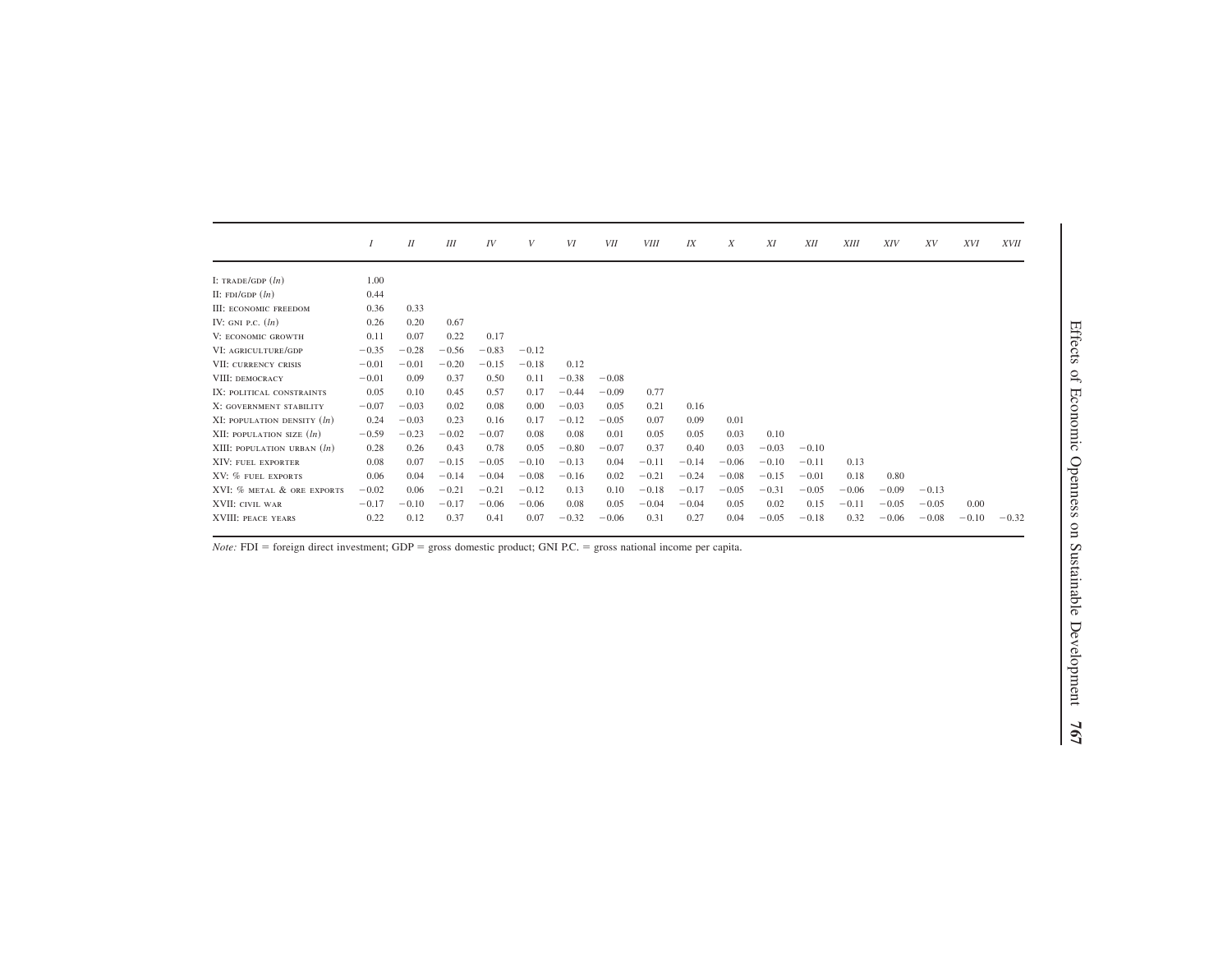## **References**

- Ades, Alberto, and Rafael Di Tella+ 1999+ Rents, Competition, and Corruption+ *American Economic Review* 89 (4):982-93.
- Adserà, Alícia, and Carles Boix. 2002. Trade, Democracy, and the Size of the Public Sector: The Political Underpinnings of Openness, *International Organization* 56 (2):229–62.
- Alesina, Alberto, and Enrico Spolaore. 1997. On the Number and Size of Nations. *Quarterly Journal of Economics* 112 (4):1027-56.
- Amin, Samir. 1990. *Maldevelopment: Anatomy of a Global Failure*. London: Zed Books.
- Ascher, William. 1999. Why Governments Waste Natural Resources: Policy Failures in Developing *Countries*. Baltimore, Md.: Johns Hopkins University Press.
- Atkinson, Giles, and Kirk Hamilton. 2003. Savings, Growth and the Resource Curse Hypothesis. *World Development* 31 (11):1793-807.
- Atkinson, Giles, Richard Dubourg, Kirk Hamilton, Mohan Munesinghe, David Pearce, and Carlos Young+ 1997. Measuring Sustainable Development: Macroeconomics and the Environment. Cheltenham, England: Edward Elgar,
- Auty, Richard M+, ed+ 2001+ *Resource Abundance and Economic Development*, *UNU/WIDER Studies in Development Economics*. Oxford: Oxford University Press.
- Beck, Nathaniel, and Jonathan N, Katz, 1995, What to Do (and Not to Do) with Time-Series Cross-Section Data. *American Political Science Review* 89 (3):634–47.
- Beck, Nathaniel, Jonathan N. Katz, and Richard Tucker, 1998. Taking Time Seriously: Time-Series-Cross-Section Analysis with a Binary Dependent Variable+ *American Journal of Political Science* 42  $(4):1260-88.$
- Bhagwati, Jagdish. 1999. Economic Freedom: Prosperity and Social Progress. Paper presented at the Conference on Economic Freedom and Development, June, Tokyo+

-. 2004. In Defense of Globalization. New York: Oxford University Press.

- Birdsall, Nancy, and Robert Z. Lawrence. 1999. Deep Integration and Trade Agreements: Good for Developing Countries? In *Global Public Goods: International Cooperation in the 21st Century*, edited by Inge Kaul, Isabelle Grunberg, and Marc Stern, 128–51. Oxford: Oxford University Press.
- Birdsall, Nancy, and David Wheeler. 1993. Trade Policy and Industrial Pollution in Latin America: Where Are the Pollution Havens? *Journal of Environment and Development* 2 (1):137–49.
- Borensztein, Eduardo, José de Gregorio, and Jhong-Wha Lee. 1998. How Does Foreign Investment Affect Economic Growth? *Journal of International Economics* 45 (1):115-35.
- Bornschier, Volker, and Christopher Chase-Dunn. 1985. *Transnational Corporations and Underdevelopment*. New York: Praeger.
- Brack, Duncan. 1995. Balancing Trade and the Environment. *International Affairs* 71 (3):497–514.
- Brecher, Jeremy, and Tim Costello+ 1994+ *Global Village or Global Pillage: Economic Reconstruction from the Bottom Up*. Boston: South End Press.
- Cardoso, Fernando H., and Enzo Faletto. 1979. *Dependency and Development in Latin America*. Berkeley: University of California Press.
- Collier, Paul, Lani Elliot, Håvard Hegre, Anke Hoeffler, Marta Reynal-Querol, and Nicholas Sambanis+ 2003+ *Breaking the Conflict Trap: Civil War and Development Policy*+ Oxford: Oxford University Press, for World Bank.
- Conca, Ken, and Geoffrey D+ Dabelko, eds+ 1998+ *Green Planet Blues: Environmental Politics from Stockholm to Kyoto*, 2d ed. Boulder, Colo.: Westview Press.
- Cooper, Richard N. 2001. Growth and Inequality: The Role of Foreign Trade and Investment. Working paper, Harvard University, Cambridge, Mass.
- Copeland, Brian R., and M. Scott Taylor. 2003. Trade, Growth and the Environment. Working Paper No. 9823. Cambridge, Mass.: National Bureau of Economic Research.
- Costanza, Robert, and Sven Erik Jørgensen. 2002. *Understanding and Solving Environmental Problems in the 21st Century: Towards a New, Integrated Hard Problem Science*. Amsterdam: Elsevier.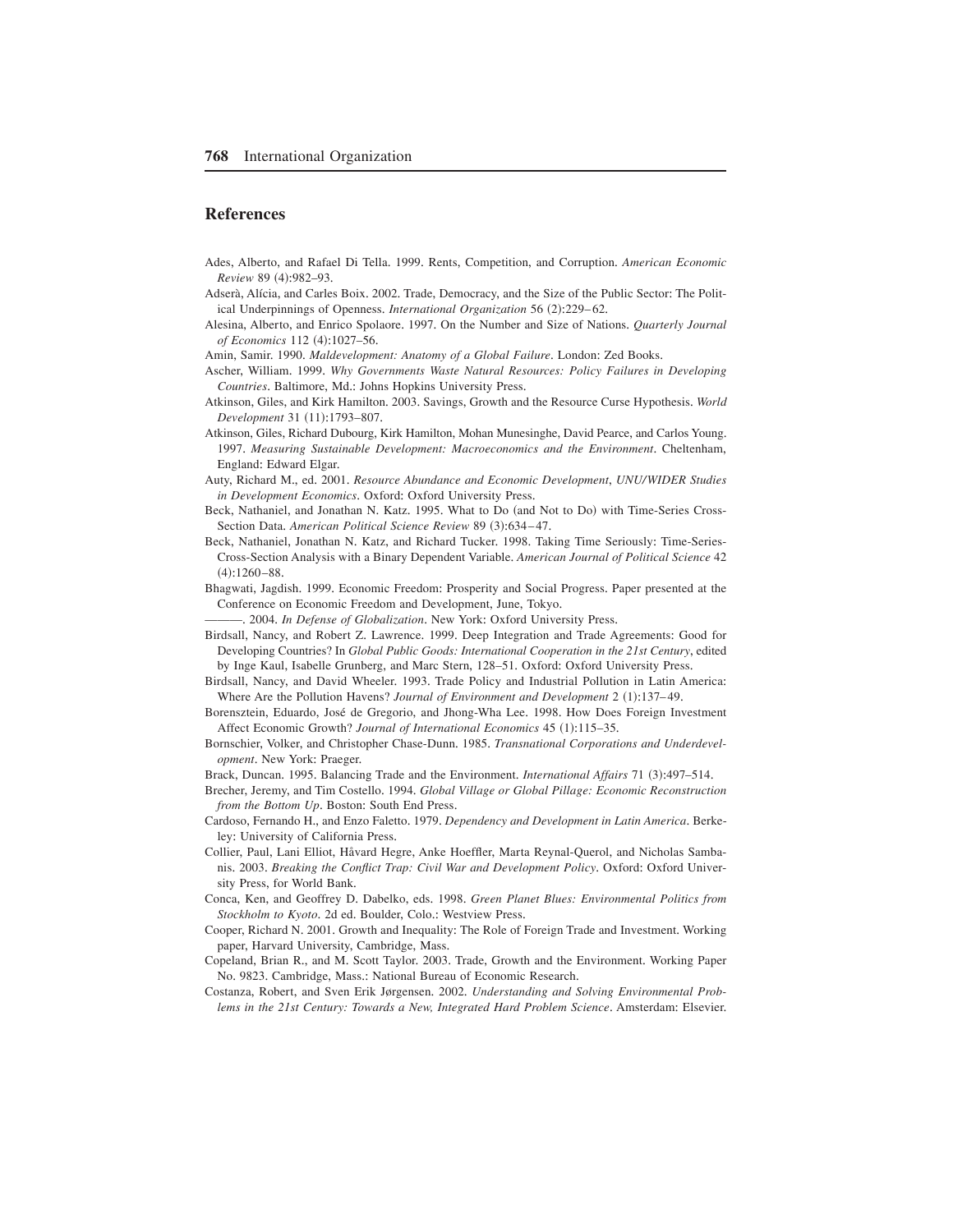- Coxhead, Ian, and Sisira Jayasuriya+ 2003+ *The Open Economy and the Environment: Development, Trade and Resources in Asia*, Cheltenham, England: Edward Elgar,
- Daily, Gretchen C., and Paul R. Ehrlich. 1996. Socioeconomic Equity, Sustainability, and Earth's Carrying Capacity. *Ecological Applications* 6  $(4):991-1001$ .

Daly, Herman E. 1993. The Perils of Free Trade. *Scientific American* 269 (5):50–55.

- Dasgupta, Partha+ 2001+ *Human Well-Being and the Natural Environment*+ Oxford: Oxford University Press.
- De Mello, Luiz R., Jr. 1999. Foreign Direct Investment-Led Growth: Evidence From Time Series and Panel Data. *Oxford Economic Papers* 51 (1):133-51.
- De Soysa, Indra. 2003. *Foreign Direct Investment, Democracy, and Development: Assessing Contours, Correlates and Concomitants of Globalization*. London: Routledge.
- De Soysa, Indra, and John R, Oneal, 1999, Boon or Bane? Reassessing the Productivity of Foreign Direct Investment. *American Sociological Review* 64 (5):766–82.
- Dryzek, John S. 1997. *The Politics of the Earth: Environmental Discourses: The Politics of the Earth.* Oxford: Oxford University Press.
- Easterly, William, and Mirvat Sewadeh. 2001. Global Development Network Growth Database. Washington, D.C.: World Bank. Available at http://www.worldbank.org/research/growth/GDNdata.htm. Accessed 10 March 2005.
- Fearon, James D., and David D. Laitin. 2003. Ethnicity, Insurgency, and Civil War. *American Political Science Review* 97 (1):75–90.
- Fernando, Jude L. 2003. The Power of Unsustainable Development: What Is to Be Done? *Annals of* American Academy of Political and Social Science 590 (1):6-34.
- Frankel, Jeffrey A. 2003. The Environment and Globalization. Working Paper 10090. Cambridge, Mass.: National Bureau of Economic Research.
- Frankel, Jeffrey A., and David Romer. 1999. Does Trade Cause Growth? *American Economic Review* 89 (3):379-99.
- Frankel, Jeffrey A., and Andrew K. Rose. 1996. Currency Crashes in Emerging Markets: An Empirical Treatment. *Journal of International Economics* 41 (3):351–66.
- Galtung, Johan. 1971. A Structural Theory of Imperialism. *Journal of Peace Research* 8 (2):81–117.
- Garrett, Geoffrey. 1998. Global Markets and National Politics: Collision Course or Virtuous Circle? *International Organization* 52 (4):787-824.
- Gilpin, Robert. 2000. *The Challenge of Global Capitalism: The World Economy in the 21st Century*. Princeton, N.J.: Princeton University Press.
- Gleditsch, Nils Petter, Peter Wallensteen, Mikael Eriksson, Margareta Sollenberg, and Havard Strand+ 2002. Armed Conflict 1946–2001: A New Dataset. *Journal of Peace Research* 39 (5):615–37.
- Goodwin, Neva R. 2003. Five Kinds of Capital: Useful Concepts for Sustainable Development. Working Paper 03-07. Medford, Mass.: Global Development and Environment Institute, Tufts University.
- Graham, Edward M. 2000. *Fighting the Wrong Enemy: Antiglobal Activists and Multinational Enterprises*. Washington, D.C.: Institute for International Economics.
- Greenaway, David, Wyn Morgan, and Peter Wright. 1998. Trade Reform, Adjustment and Growth: What Does the Evidence Tell Us? *Economic Journal* 108 (450):1547–61.
- Grimes, Peter, and Jeffrey Kentor. 2003. Exporting the Greenhouse: Foreign Capital Penetration and CO2 Emissions 1980–1996. Journal of World-Systems Research IX (2):261–75.
- Grossman, Gene M., and Alan B. Krueger. 1995. Economic Growth and the Environment. *Quarterly Journal of Economics* 110 (2):353-77.
- Gwartney, James, and Robert Lawson, 2003. *Economic Freedom in the World 2003: The Annual Report*. Vancouver, Canada: Fraser Institute+
- Gylfason, Thorvaldur. 2000. Natural Resources, Education, and Economic Development. Working Paper. London: Center for Economic Policy Research.
- Haas, Peter, Robert Keohane, and Marc Levy, eds. 1993. *Institutions for the Earth: Sources of Effective International Environmental Protection*, Cambridge, Mass.: MIT Press.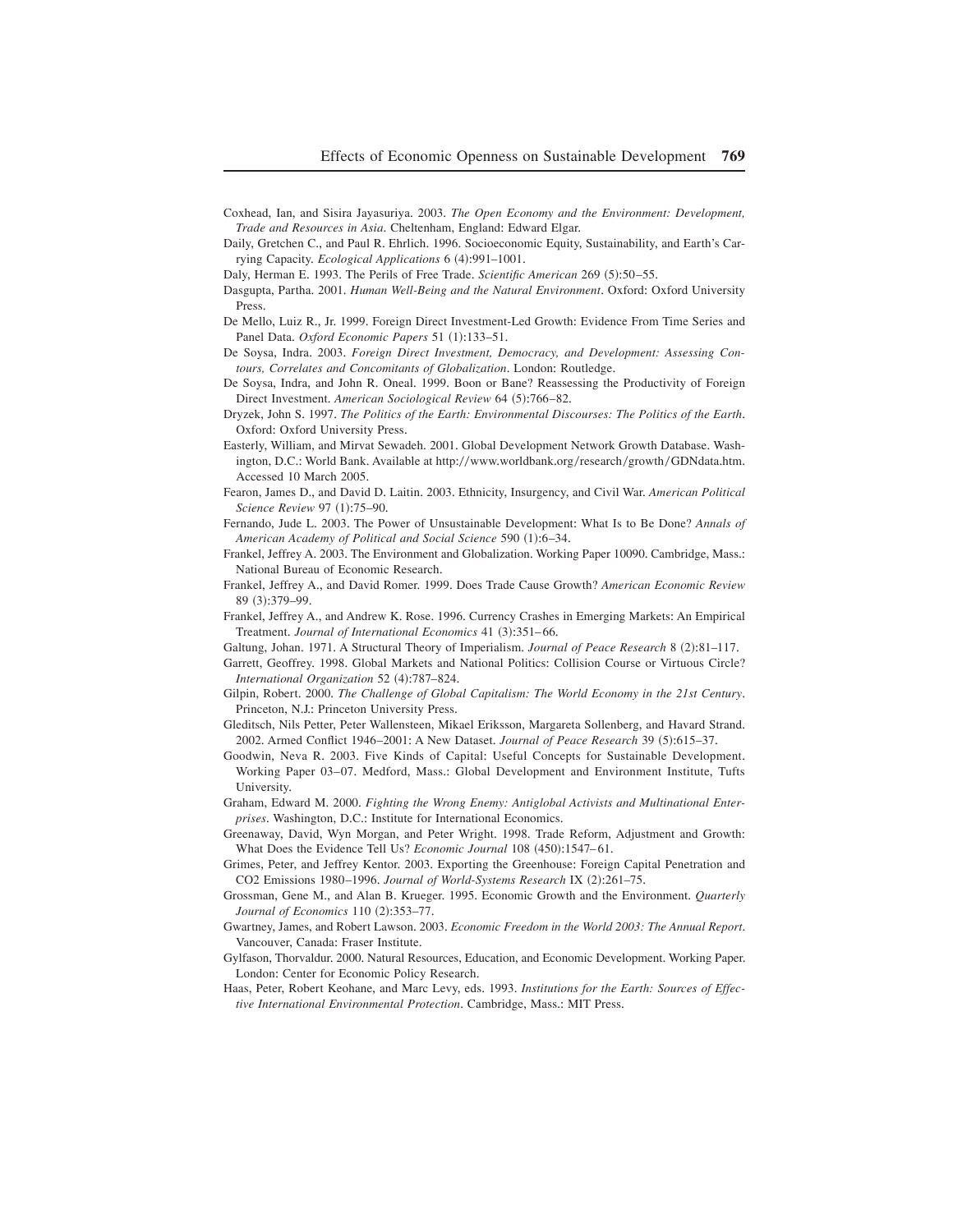- Hamilton, Kirk. 2001. The Sustainability of Extractive Economies. In *Resource Abundance and Economic Development*, edited by R, M, Auty, Oxford: Oxford University Press,
- Hamilton, Kirk, and Michael Clemens+ 1999+ Genuine Savings Rates in Developing Countries+ *World Bank Economic Review* 13 (2):333-56.

Hardt, Michael, and Antonio Negri. 2000. *Empire*. Cambridge, Mass.: Harvard University Press.

- Henisz, W. J. 2000. The Institutional Environment for Economic Growth. *Economics and Politics* 12  $(1):1-31.$
- Hoogvelt, Ankie. 2001. *Globalization and the Postcolonial World: The New Political Economy of Devel* $opment$ . Basingstoke, England: Palgrave.
- Jaggers, Keith, and Ted R. Gurr. 1995. Tracking Democracy's Third Wave with the Polity III Data. *Journal of Peace Research* 32 (4):469-82.
- Jørgensen, Andreas, Dorte Vigsøe, Anders Kirstoftersen, and Olivier Rubin+ 2002+ *Assessing the Ecological Footprint: A Look at the WWF's Living Planet Report 2002*. Copenhagen: Institut for Miljøvurdering (Environmental Assessment Institute).
- Kaufmann, Daniel, Aart Kraay, and Pablo Zoido-Lobaton. 1999. *Governance Matters*. Washington, D.C.: World Bank.
- Klein, Michael, Carl Aaron, and Bita Hadjimichael+ 2001+ *Foreign Direct Investment and Poverty Reduction*. Washington, D.C.: World Bank.
- Korten, David C. 2001. *When Corporations Rule the World*. Bloomfield, Conn.: Kumarian.
- Krueger, Anne O. 1998. Why Trade Liberalisation Is Good for Growth. *Economic Journal* 108  $(450):1513-22.$
- Kunte, Arundhati, Kirk Hamilton, John Dixon, and Michael Clemens. 1998. Estimating National Wealth: Methodology and Results. Environment Department Working Paper 57. Washington, D.C.: World Bank.
- Lijphart, Arend+ 1994+ Democracies: Forms, Performance, and Constitutional Engineering+ *European Journal of Political Research* 25 (1):1–17.
- Loayza, Norman, Klaus Schmidt-Hebbel, and Luis Serven. 2000. What Drives Private Saving Across the World? *Review of Economics and Statistics* 82 (2):165-81.
- Loayza, Norman, Humberto López, Luis Servén, and Klaus Schmidt-Hebbel, 1998. Saving in the World: The Stylized Facts. Working Paper. Washington, D.C.: World Bank.
- López, Ramón. 2003. The Policy Roots of Socioeconomic Stagnation and Environmental Implosion: Latin America, 1950–2000. *World Development* 31 (2):259–80.
- Mabey, Nick, and Richard McNally. 1998. *Foreign Direct Investment and the Environment: From Pollution Havens to Sustainable Development*. Godalming, England: World Wildlife Fund.
- MacNeill, Jim, Pieter Winsemius, and Taizo Yakushiji+ 1991+ *Beyond Interdependence: The Meshing of the World's Economy and the Earth's Ecology*. Oxfor: Oxford University Press.
- Martin, Hans-Peter, and Harald Schumann. 1997. *The Global Trap: Globalization and the Assault on* Prosperity and Democracy. London: Zed Books.
- Meadows, Donella H., Dennis L. Meadows, and Jorgen Randers. 1993. *Beyond the Limits: Confronting Global Collapse, Envisioning a Sustainable Future*. White River Jct., Vt.: Chelsea Green.
- Midlarsky, Manus I. 2000. Democracy and the Environment. In *Environmental Conflict: An Anthol* $ogy$ , edited by Paul F. Diehl and Nils Petter Gleditsch, 155–78. Boulder, Colo.: Westview Press.
- Mikesell, Raymond F. 1992. *Economic Development and the Environment: A Comparison of Sustainable Development with Conventional Development Economics*. London: Mansell.
- Millennium Ecosystem Assessment (MEA). 2003. *Ecosystems and Human Well-Being: A Framework for Assessment*. Washington, D.C.: Island Press.
- Milner, Helen, 1999. The Political Economy of International Trade. *Annual Review of Political Science*  $2(1):91-114$ .
- Milner, Helen, and Keiko Kubota. 2005. Why the Move to Free Trade? Democracy and Trade Policy in the Developing Countries. *International Organization* 59 (1):36–56.
- Myers, Norman, and Julian L. Simon. 1994. *Scarcity or Abundance? A Debate on the Environment*. London: Norton.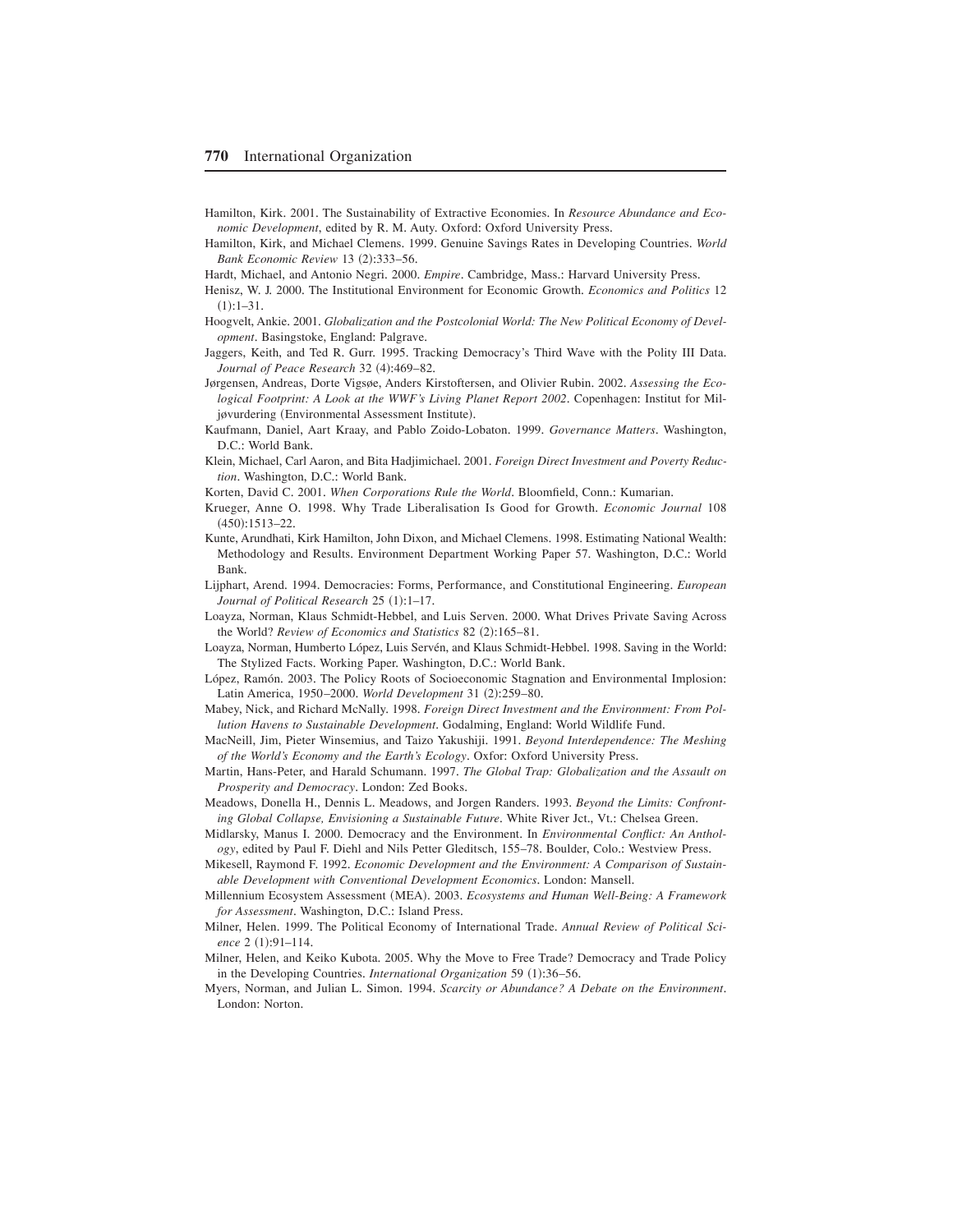- Neumayer, Eric 2000. Resource Accounting in Measures of Unsustainability: Challenging the World Bank's conclusions. *Environmental and Resource Economics* 15 (3):257–78.
- -, 2002a. Does Trade Openness Promote Multilateral Environmental Cooperation? *World Economy* 25 (6):815-32.
- —, 2002b. Do Democracies Exhibit Stronger International Environmental Commitment?: A Cross-Country Analysis. *Journal of Peace Research* 39 (2):139–64.
- ———+ 2003+ *Weak versus Strong Sustainability: Exploring the Limits of Two Opposing Paradigms*+ 2d ed. Cheltenham: Edward Elgar.
- ——, 2004. Indicators of Sustainability. In the *International Yearbook of environmental and Resource Economics 2004/2005*, edited by Tom Tietenberg and Henk Folmer, 139–188. Cheltenham, England: Edward Elgar.
- Nye, Joseph S., and John D. Donahue, eds. 2000. *Governance in a Globalizing World*. Washington, D.C.: Brookings Institution Press.
- Ogaki, Masao, Jonathan Ostry, and Carmen Reinhart. 1995. Saving Behaviour in Low- and Middle-Income Developing Countries: A Comparison. Working Paper 95/3. Washington, D.C.: International Monetary Fund.
- Pearce, David, and Giles Atkinson. 1993. Capital Theory and the Measure of Sustainable Development: An Indicator of "Weak" Sustainability. *Ecological Economics* 8 (2):103–8.
- Pearce, David, and Jeremy Warford. 1993. World Without End: Economics, Environment, and Sustain*able Development*. Oxford: Oxford University Press.
- Perkins, Richard, and Eric Neumayer. 2004. The International Diffusion of New Technologies: A Multi-Technology Analysis of Latecomer Advantage and Global Economic Integration. Working Paper. London: University of Plymouth and London School of Economics.
- Powell, G. Bingham. 2000. *Elections as Instruments of Democracy: Majoritarian and Proportional* Visions. New Haven, Conn.: Yale University Press.
- Roberts, Timmons J., and Peter E. Grimes. 1997. Carbon Intensity and Economic Development 1962– 1991: A Brief Exploration of the Environmental Kuznets Curve. *World Development* 25 (2):191–98.
- Rodrik, Dani. 1994. The Rush to Free Trade in the Developing World: Why so Late? Why Now? Will It Last?+ In *Voting for Reform: Democracy, Political Liberalization, and Economic Adjustment*, edited by Stephen Haggard, 61–88. New York: Oxford University Press.
- —, 1996. Why Do More Open Countries Have Bigger Governments? Working Paper 5537. Cambridge, Mass.: National Bureau of Economic Research.
- Røpke, Inge. 1994. Trade, Development and Sustainability—A Critical Assessment of the "Free Trade" Dogma." *Ecological Economics* 9 (1):13–22.
- Ross, Michael, 1999. The Political Economy of the Resource Curse. *World Politics* 51 (2):297–332.
- Russett, Bruce, and John Oneal+ 2001+ *Triangulating Peace: Democracy, Interdependence, and International Organizations, The Norton Series in World Politics*. London: Norton.
- Sachs, Jeffrey D., and Andrew Warner. 2001. Natural Resources and Economic Development: The Curse of Natural Resources. *European Economic Review* 45:827-38.
- Simmons, Beth A., and Zachary Elkins. 2004. The Globalization of Liberalization: Policy Diffusion in the International Political Economy. *American Political Science Review* 98 (1):171–89.
- Shafik, Nemat. 1994. Economic Development and Environmental Quality: An Econometric Analysis. *Oxford Economic Papers* 46 (5):757-73.
- Thomas, Vinod, Mansoor Dailami, Ashok Dhareshwar, Daniel Kaufmann, Nalin Kishor, Ramón López, and Yan Wang, 2000. *The Quality of Growth*. New York: Oxford University Press, for the World Bank.
- Treisman, Daniel+ 2000+ The Causes of Corruption: A Cross-National Study+ *Journal of Public Economics* 76 (3):399–457.
- United Nations Conference on Trade and Development (UNCTAD). 2003. World Investment Directory. Geneva: United Nations.
- Vogel, David+ 1995+ *Trading Up: Consumer and Environmental Regulation in the Global Economy*+ Cambridge, Mass.: Harvard University Press.